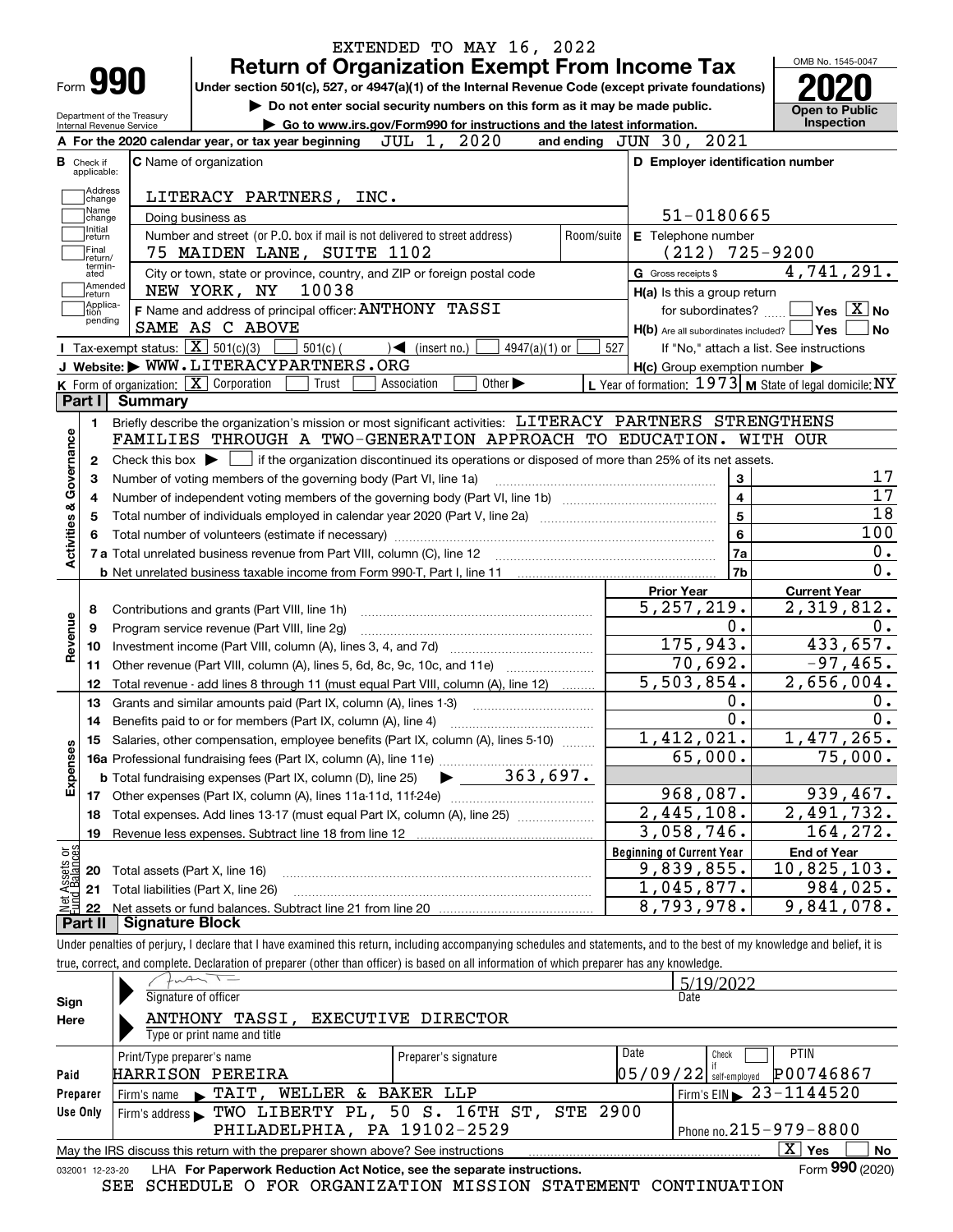|              | LITERACY PARTNERS, INC.<br>Form 990 (2020)                                                                                                                           | 51-0180665        | Page 2                                 |
|--------------|----------------------------------------------------------------------------------------------------------------------------------------------------------------------|-------------------|----------------------------------------|
|              | <b>Statement of Program Service Accomplishments</b><br>Part III                                                                                                      |                   |                                        |
|              | Check if Schedule O contains a response or note to any line in this Part III                                                                                         |                   | $\overline{\text{X}}$                  |
| 1            | Briefly describe the organization's mission:<br>LITERACY PARTNERS PROVIDES FREE CLASSES TO HELP PARENTS DEVELOP THE                                                  |                   |                                        |
|              | LITERACY AND LANGUAGE SKILLS THEY NEED TO SUCCEED                                                                                                                    | IN TODAY'S WORLD. |                                        |
|              | OUR RESEARCH-BASED CURRICULUM ALSO INCORPORATES CHILD DEVELOPMENT AND                                                                                                |                   |                                        |
|              | PARENTING SUPPORT TO HELP PARENTS BOOST THEIR CHILDREN'S EARLY                                                                                                       |                   |                                        |
| $\mathbf{2}$ | Did the organization undertake any significant program services during the year which were not listed on the                                                         |                   |                                        |
|              | prior Form 990 or 990-EZ?                                                                                                                                            |                   | $Yes \quad X$ No                       |
| 3            | If "Yes," describe these new services on Schedule O.<br>Did the organization cease conducting, or make significant changes in how it conducts, any program services? |                   | $\sqrt{}$ Yes $\sqrt{}$ X $\sqrt{}$ No |
|              | If "Yes," describe these changes on Schedule O.                                                                                                                      |                   |                                        |
| 4            | Describe the organization's program service accomplishments for each of its three largest program services, as measured by expenses.                                 |                   |                                        |
|              | Section 501(c)(3) and 501(c)(4) organizations are required to report the amount of grants and allocations to others, the total expenses, and                         |                   |                                        |
|              | revenue, if any, for each program service reported.                                                                                                                  |                   |                                        |
| 4a           | $602,937$ . including grants of \$<br>(Expenses \$<br>) (Revenue \$<br>(Code:<br>ADULT LITERACY SERVICES FOR PARENTS OF YOUNG CHILDREN,                              | INCLUDING         |                                        |
|              | ENGLISH CLASSES, BASIC READING, AND<br>COLLEGE TRANSITION CLASSES.                                                                                                   |                   |                                        |
|              |                                                                                                                                                                      |                   |                                        |
|              |                                                                                                                                                                      |                   |                                        |
|              |                                                                                                                                                                      |                   |                                        |
|              |                                                                                                                                                                      |                   |                                        |
|              |                                                                                                                                                                      |                   |                                        |
|              |                                                                                                                                                                      |                   |                                        |
|              |                                                                                                                                                                      |                   |                                        |
|              |                                                                                                                                                                      |                   |                                        |
|              |                                                                                                                                                                      |                   |                                        |
| 4b           | 979,775. including grants of \$<br>) (Expenses \$<br>) (Revenue \$<br>(Code:                                                                                         |                   |                                        |
|              | FOR SPANISH-SPEAKING PARENTS TO PROMOTE THEIR EARLY<br>PARENT EDUCATION<br>EMOTIONAL GROWTH,<br>AND SCHOOL READINESS.<br>LEARNING, SOCIAL                            |                   |                                        |
|              |                                                                                                                                                                      |                   |                                        |
|              |                                                                                                                                                                      |                   |                                        |
|              |                                                                                                                                                                      |                   |                                        |
|              |                                                                                                                                                                      |                   |                                        |
|              |                                                                                                                                                                      |                   |                                        |
|              |                                                                                                                                                                      |                   |                                        |
|              |                                                                                                                                                                      |                   |                                        |
|              |                                                                                                                                                                      |                   |                                        |
|              |                                                                                                                                                                      |                   |                                        |
| 4c           | including grants of \$<br>$\left(\text{Code:} \right)$ $\left(\text{Expenses $}\right)$                                                                              | ) (Revenue \$     |                                        |
|              |                                                                                                                                                                      |                   |                                        |
|              |                                                                                                                                                                      |                   |                                        |
|              |                                                                                                                                                                      |                   |                                        |
|              |                                                                                                                                                                      |                   |                                        |
|              |                                                                                                                                                                      |                   |                                        |
|              |                                                                                                                                                                      |                   |                                        |
|              |                                                                                                                                                                      |                   |                                        |
|              |                                                                                                                                                                      |                   |                                        |
|              |                                                                                                                                                                      |                   |                                        |
|              |                                                                                                                                                                      |                   |                                        |
| 4d           | Other program services (Describe on Schedule O.)                                                                                                                     |                   |                                        |
|              | (Expenses \$<br>(Revenue \$<br>including grants of \$                                                                                                                |                   |                                        |
| 4е           | 1,582,712.<br>Total program service expenses $\blacktriangleright$                                                                                                   |                   | Form 990 (2020)                        |
|              | 032002 12-23-20                                                                                                                                                      |                   |                                        |
|              |                                                                                                                                                                      |                   |                                        |

17450509 758275 3108.000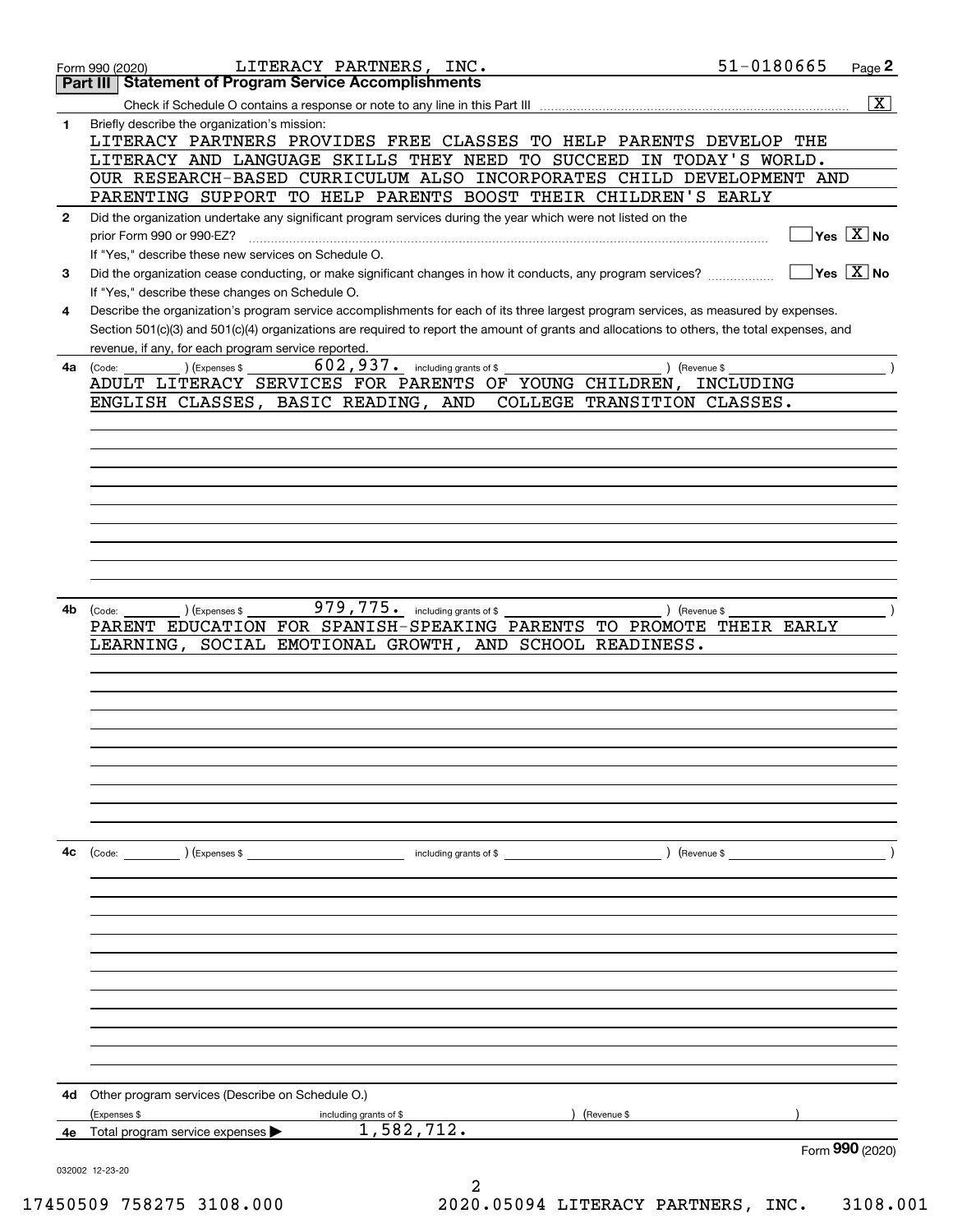Form 990 (2020) LITERACY PARTNERS, INC.<br>Part IV | Checklist of Required Schedules

|     |                                                                                                                                       |                 | Yes                     | No              |
|-----|---------------------------------------------------------------------------------------------------------------------------------------|-----------------|-------------------------|-----------------|
| 1.  | Is the organization described in section $501(c)(3)$ or $4947(a)(1)$ (other than a private foundation)?                               |                 |                         |                 |
|     |                                                                                                                                       | 1               | X                       |                 |
| 2   |                                                                                                                                       | $\overline{2}$  | $\overline{\mathbf{x}}$ |                 |
| 3   | Did the organization engage in direct or indirect political campaign activities on behalf of or in opposition to candidates for       |                 |                         |                 |
|     |                                                                                                                                       | 3               |                         | x               |
| 4   | Section 501(c)(3) organizations. Did the organization engage in lobbying activities, or have a section 501(h) election in effect      |                 |                         |                 |
|     |                                                                                                                                       | 4               |                         | x               |
| 5   | Is the organization a section 501(c)(4), 501(c)(5), or 501(c)(6) organization that receives membership dues, assessments, or          |                 |                         |                 |
|     |                                                                                                                                       | 5               |                         | x               |
| 6   | Did the organization maintain any donor advised funds or any similar funds or accounts for which donors have the right to             |                 |                         |                 |
|     | provide advice on the distribution or investment of amounts in such funds or accounts? If "Yes," complete Schedule D, Part I          | 6               |                         | x               |
| 7   | Did the organization receive or hold a conservation easement, including easements to preserve open space,                             |                 |                         |                 |
|     |                                                                                                                                       | $\overline{7}$  |                         | x               |
| 8   | Did the organization maintain collections of works of art, historical treasures, or other similar assets? If "Yes," complete          |                 |                         |                 |
|     |                                                                                                                                       | 8               |                         | x               |
| 9   | Did the organization report an amount in Part X, line 21, for escrow or custodial account liability, serve as a custodian for         |                 |                         |                 |
|     | amounts not listed in Part X; or provide credit counseling, debt management, credit repair, or debt negotiation services?             |                 |                         |                 |
|     |                                                                                                                                       | 9               |                         | x               |
| 10  | Did the organization, directly or through a related organization, hold assets in donor-restricted endowments                          |                 | x                       |                 |
|     |                                                                                                                                       | 10              |                         |                 |
| 11  | If the organization's answer to any of the following questions is "Yes," then complete Schedule D, Parts VI, VII, VIII, IX, or X      |                 |                         |                 |
|     | as applicable.                                                                                                                        |                 |                         |                 |
|     | a Did the organization report an amount for land, buildings, and equipment in Part X, line 10? If "Yes," complete Schedule D.         |                 | X                       |                 |
|     | <b>b</b> Did the organization report an amount for investments - other securities in Part X, line 12, that is 5% or more of its total | 11a             |                         |                 |
|     |                                                                                                                                       | 11b             |                         | x               |
|     | c Did the organization report an amount for investments - program related in Part X, line 13, that is 5% or more of its total         |                 |                         |                 |
|     |                                                                                                                                       | 11c             |                         | x               |
|     | d Did the organization report an amount for other assets in Part X, line 15, that is 5% or more of its total assets reported in       |                 |                         |                 |
|     |                                                                                                                                       | 11d             |                         | x               |
|     | e Did the organization report an amount for other liabilities in Part X, line 25? If "Yes," complete Schedule D, Part X               | 11e             | X                       |                 |
| f   | Did the organization's separate or consolidated financial statements for the tax year include a footnote that addresses               |                 |                         |                 |
|     | the organization's liability for uncertain tax positions under FIN 48 (ASC 740)? If "Yes," complete Schedule D, Part X                | 11f             | X                       |                 |
|     | 12a Did the organization obtain separate, independent audited financial statements for the tax year? If "Yes," complete               |                 |                         |                 |
|     |                                                                                                                                       | 12a             | х                       |                 |
|     | <b>b</b> Was the organization included in consolidated, independent audited financial statements for the tax year?                    |                 |                         |                 |
|     | If "Yes," and if the organization answered "No" to line 12a, then completing Schedule D, Parts XI and XII is optional                 | 12b             |                         | 4               |
| 13  |                                                                                                                                       | 13              |                         | X               |
| 14a | Did the organization maintain an office, employees, or agents outside of the United States?                                           | 14a             |                         | $\mathbf x$     |
|     | <b>b</b> Did the organization have aggregate revenues or expenses of more than \$10,000 from grantmaking, fundraising, business,      |                 |                         |                 |
|     | investment, and program service activities outside the United States, or aggregate foreign investments valued at \$100,000            |                 |                         |                 |
|     |                                                                                                                                       | 14b             |                         | X               |
| 15  | Did the organization report on Part IX, column (A), line 3, more than \$5,000 of grants or other assistance to or for any             |                 |                         |                 |
|     |                                                                                                                                       | 15              |                         | x               |
| 16  | Did the organization report on Part IX, column (A), line 3, more than \$5,000 of aggregate grants or other assistance to              |                 |                         |                 |
|     |                                                                                                                                       | 16              |                         | x               |
| 17  | Did the organization report a total of more than \$15,000 of expenses for professional fundraising services on Part IX,               |                 |                         |                 |
|     |                                                                                                                                       | 17              | х                       |                 |
| 18  | Did the organization report more than \$15,000 total of fundraising event gross income and contributions on Part VIII, lines          |                 |                         |                 |
|     |                                                                                                                                       | 18              | х                       |                 |
| 19  | Did the organization report more than \$15,000 of gross income from gaming activities on Part VIII, line 9a? If "Yes."                |                 |                         |                 |
|     |                                                                                                                                       | 19              |                         | х               |
|     |                                                                                                                                       | <b>20a</b>      |                         | $\mathbf X$     |
|     | <b>b</b> If "Yes" to line 20a, did the organization attach a copy of its audited financial statements to this return?                 | 20 <sub>b</sub> |                         |                 |
| 21  | Did the organization report more than \$5,000 of grants or other assistance to any domestic organization or                           |                 |                         |                 |
|     |                                                                                                                                       | 21              |                         | x               |
|     | 032003 12-23-20                                                                                                                       |                 |                         | Form 990 (2020) |

3

032003 12-23-20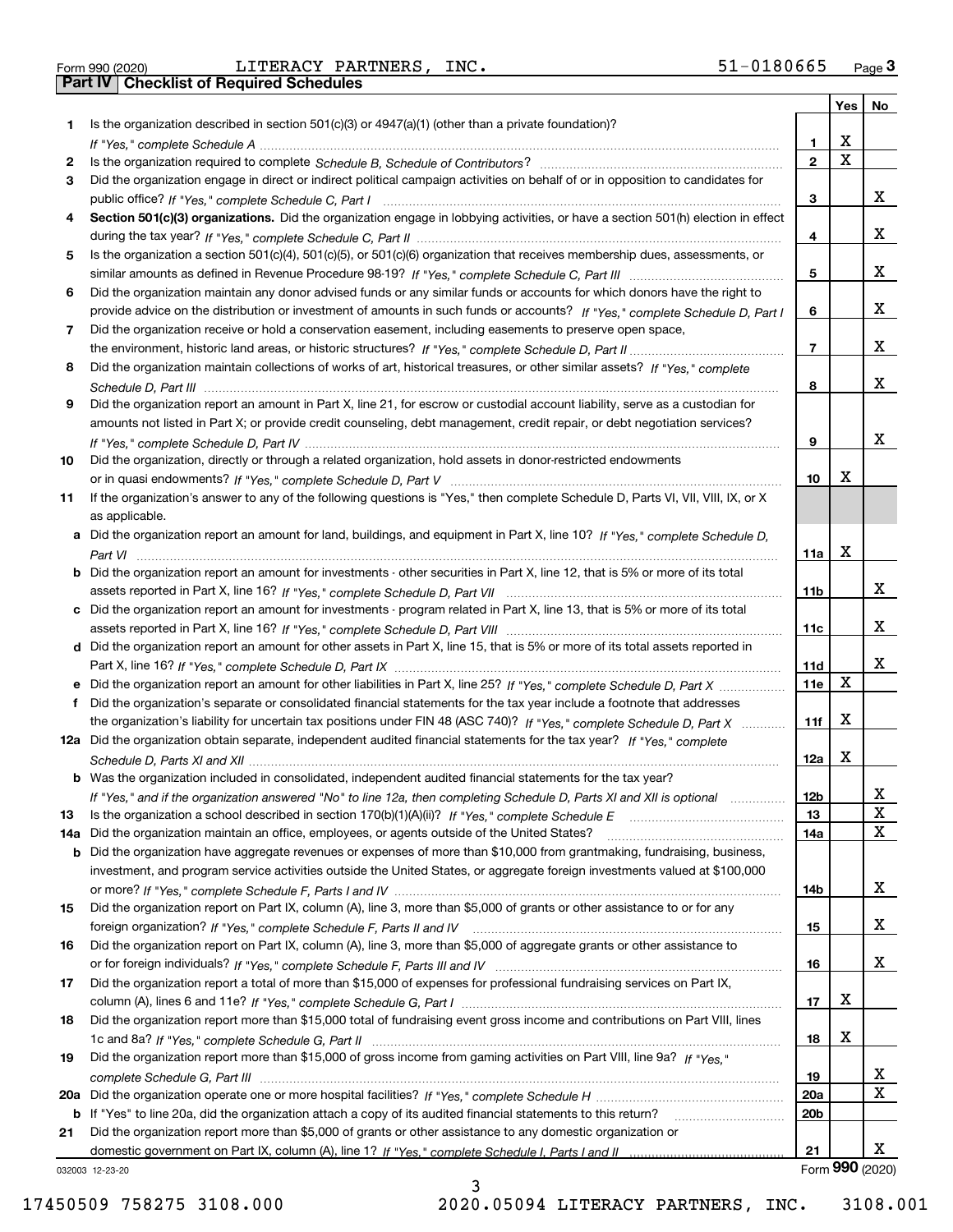|               |                                                                                                                              |     | Yes | No                      |
|---------------|------------------------------------------------------------------------------------------------------------------------------|-----|-----|-------------------------|
| 22            | Did the organization report more than \$5,000 of grants or other assistance to or for domestic individuals on                |     |     |                         |
|               |                                                                                                                              | 22  |     | x                       |
| 23            | Did the organization answer "Yes" to Part VII, Section A, line 3, 4, or 5 about compensation of the organization's current   |     |     |                         |
|               | and former officers, directors, trustees, key employees, and highest compensated employees? If "Yes," complete               |     |     |                         |
|               |                                                                                                                              | 23  | х   |                         |
|               | 24a Did the organization have a tax-exempt bond issue with an outstanding principal amount of more than \$100,000 as of the  |     |     |                         |
|               | last day of the year, that was issued after December 31, 2002? If "Yes," answer lines 24b through 24d and complete           |     |     |                         |
|               |                                                                                                                              | 24a |     | X.                      |
|               | b Did the organization invest any proceeds of tax-exempt bonds beyond a temporary period exception?                          | 24b |     |                         |
|               | c Did the organization maintain an escrow account other than a refunding escrow at any time during the year to defease       |     |     |                         |
|               | any tax-exempt bonds?                                                                                                        | 24c |     |                         |
|               |                                                                                                                              | 24d |     |                         |
|               | 25a Section 501(c)(3), 501(c)(4), and 501(c)(29) organizations. Did the organization engage in an excess benefit             |     |     |                         |
|               |                                                                                                                              | 25a |     | X.                      |
|               | b Is the organization aware that it engaged in an excess benefit transaction with a disqualified person in a prior year, and |     |     |                         |
|               | that the transaction has not been reported on any of the organization's prior Forms 990 or 990-EZ? If "Yes." complete        |     |     |                         |
|               | Schedule L, Part I                                                                                                           | 25b |     | X.                      |
| 26            | Did the organization report any amount on Part X, line 5 or 22, for receivables from or payables to any current              |     |     |                         |
|               | or former officer, director, trustee, key employee, creator or founder, substantial contributor, or 35%                      |     |     |                         |
|               |                                                                                                                              | 26  |     | x                       |
| 27            | Did the organization provide a grant or other assistance to any current or former officer, director, trustee, key employee,  |     |     |                         |
|               | creator or founder, substantial contributor or employee thereof, a grant selection committee member, or to a 35% controlled  |     |     |                         |
|               | entity (including an employee thereof) or family member of any of these persons? If "Yes," complete Schedule L, Part III     | 27  |     | x                       |
| 28            | Was the organization a party to a business transaction with one of the following parties (see Schedule L, Part IV            |     |     |                         |
|               | instructions, for applicable filing thresholds, conditions, and exceptions):                                                 |     |     |                         |
|               | a A current or former officer, director, trustee, key employee, creator or founder, or substantial contributor? If           |     |     |                         |
|               |                                                                                                                              | 28a |     | x                       |
|               |                                                                                                                              | 28b |     | X                       |
|               | c A 35% controlled entity of one or more individuals and/or organizations described in lines 28a or 28b? If                  |     |     |                         |
|               |                                                                                                                              | 28c |     | x                       |
| 29            |                                                                                                                              | 29  | X   |                         |
| 30            | Did the organization receive contributions of art, historical treasures, or other similar assets, or qualified conservation  |     |     |                         |
|               |                                                                                                                              | 30  |     | X.                      |
| 31            | Did the organization liquidate, terminate, or dissolve and cease operations? If "Yes," complete Schedule N, Part I           | 31  |     | $\overline{\mathbf{x}}$ |
| 32            | Did the organization sell, exchange, dispose of, or transfer more than 25% of its net assets? If "Yes," complete             |     |     |                         |
|               | Schedule N, Part II                                                                                                          | 32  |     | x                       |
| 33            | Did the organization own 100% of an entity disregarded as separate from the organization under Regulations                   |     |     |                         |
|               |                                                                                                                              | 33  |     | X                       |
| 34            | Was the organization related to any tax-exempt or taxable entity? If "Yes," complete Schedule R, Part II, III, or IV, and    |     |     |                         |
|               |                                                                                                                              | 34  |     | X                       |
|               | 35a Did the organization have a controlled entity within the meaning of section 512(b)(13)?                                  | 35a |     | X                       |
|               | b If "Yes" to line 35a, did the organization receive any payment from or engage in any transaction with a controlled entity  |     |     |                         |
|               |                                                                                                                              | 35b |     |                         |
| 36            | Section 501(c)(3) organizations. Did the organization make any transfers to an exempt non-charitable related organization?   |     |     |                         |
|               |                                                                                                                              | 36  |     | x                       |
| 37            | Did the organization conduct more than 5% of its activities through an entity that is not a related organization             |     |     |                         |
|               | and that is treated as a partnership for federal income tax purposes? If "Yes," complete Schedule R, Part VI                 | 37  |     | x                       |
| 38            | Did the organization complete Schedule O and provide explanations in Schedule O for Part VI, lines 11b and 19?               |     |     |                         |
|               | Note: All Form 990 filers are required to complete Schedule O                                                                | 38  | х   |                         |
| <b>Part V</b> | <b>Statements Regarding Other IRS Filings and Tax Compliance</b>                                                             |     |     |                         |
|               | Check if Schedule O contains a response or note to any line in this Part V                                                   |     |     |                         |
|               |                                                                                                                              |     | Yes | No                      |
|               | 49<br><b>1a</b> Enter the number reported in Box 3 of Form 1096. Enter -0- if not applicable <i>manumumumum</i><br>1a        |     |     |                         |
|               | 0<br><b>b</b> Enter the number of Forms W-2G included in line 1a. Enter -0- if not applicable <i>manumumumum</i><br>1b       |     |     |                         |
|               | c Did the organization comply with backup withholding rules for reportable payments to vendors and reportable gaming         |     |     |                         |
|               | (gambling) winnings to prize winners?                                                                                        | 1c  |     |                         |
|               | 032004 12-23-20                                                                                                              |     |     | Form 990 (2020)         |
|               | 4                                                                                                                            |     |     |                         |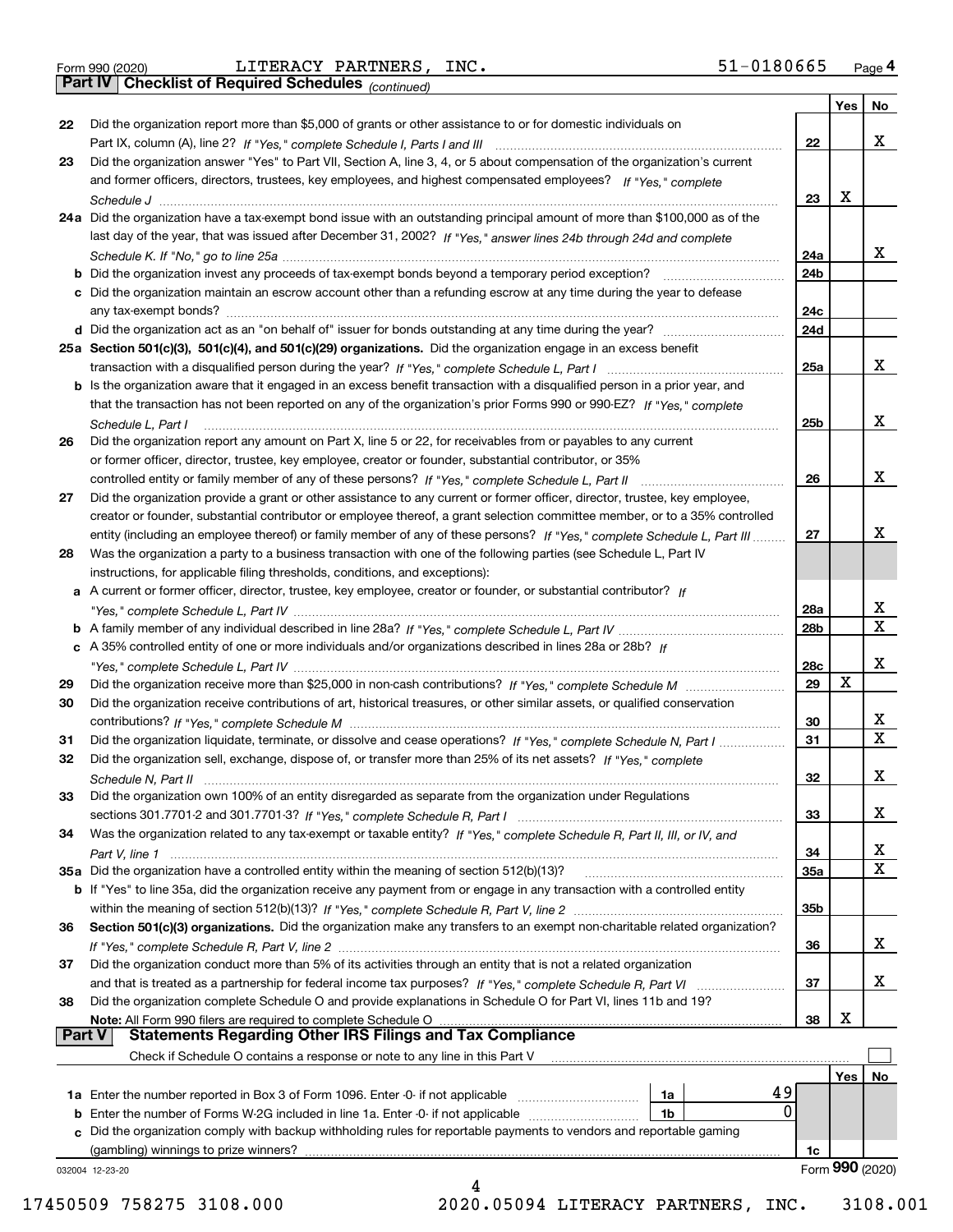| Part V<br>Yes  <br>No<br>2a Enter the number of employees reported on Form W-3, Transmittal of Wage and Tax Statements,<br>18<br>filed for the calendar year ending with or within the year covered by this return [111] [11] filed for the calendar year ending with or within the year covered by this return<br>2a<br>X<br>2 <sub>b</sub><br>Note: If the sum of lines 1a and 2a is greater than 250, you may be required to $e$ -file (see instructions) <i></i><br>х<br>3a Did the organization have unrelated business gross income of \$1,000 or more during the year?<br>За<br>3 <sub>b</sub><br>4a At any time during the calendar year, did the organization have an interest in, or a signature or other authority over, a<br>х<br>4a<br><b>b</b> If "Yes," enter the name of the foreign country $\blacktriangleright$<br>See instructions for filing requirements for FinCEN Form 114, Report of Foreign Bank and Financial Accounts (FBAR).<br>х<br>5a Was the organization a party to a prohibited tax shelter transaction at any time during the tax year?<br>5a<br>х<br>5 <sub>b</sub><br>5 <sub>c</sub><br>6a Does the organization have annual gross receipts that are normally greater than \$100,000, and did the organization solicit<br>х<br>any contributions that were not tax deductible as charitable contributions?<br>6a<br><b>b</b> If "Yes," did the organization include with every solicitation an express statement that such contributions or gifts<br>were not tax deductible?<br>6b<br>Organizations that may receive deductible contributions under section 170(c).<br>7<br>х<br>a Did the organization receive a payment in excess of \$75 made partly as a contribution and partly for goods and services provided to the payor?<br>7a<br><b>b</b> If "Yes," did the organization notify the donor of the value of the goods or services provided?<br>7b<br>c Did the organization sell, exchange, or otherwise dispose of tangible personal property for which it was required<br>х<br>7c<br>7d<br>d If "Yes," indicate the number of Forms 8282 filed during the year manufactured in the second of the New York<br>х<br>7e<br>e Did the organization receive any funds, directly or indirectly, to pay premiums on a personal benefit contract?<br>X<br>7f<br>Did the organization, during the year, pay premiums, directly or indirectly, on a personal benefit contract?<br>Ť.<br>If the organization received a contribution of qualified intellectual property, did the organization file Form 8899 as required?<br>7g<br>g<br>7h<br>h If the organization received a contribution of cars, boats, airplanes, or other vehicles, did the organization file a Form 1098-C?<br>Sponsoring organizations maintaining donor advised funds. Did a donor advised fund maintained by the<br>8<br>8<br>sponsoring organization have excess business holdings at any time during the year?<br>Sponsoring organizations maintaining donor advised funds.<br>9<br>a Did the sponsoring organization make any taxable distributions under section 4966?<br>9a<br>9b<br>Section 501(c)(7) organizations. Enter:<br>10<br>10a<br>Gross receipts, included on Form 990, Part VIII, line 12, for public use of club facilities<br>10b<br>b<br>Section 501(c)(12) organizations. Enter:<br>11<br>11a<br>b Gross income from other sources (Do not net amounts due or paid to other sources against<br>amounts due or received from them.)<br>11b<br>12a Section 4947(a)(1) non-exempt charitable trusts. Is the organization filing Form 990 in lieu of Form 1041?<br>12a<br>If "Yes," enter the amount of tax-exempt interest received or accrued during the year<br>12b<br>b<br>Section 501(c)(29) qualified nonprofit health insurance issuers.<br>13<br>a Is the organization licensed to issue qualified health plans in more than one state?<br>13a<br>Note: See the instructions for additional information the organization must report on Schedule O.<br><b>b</b> Enter the amount of reserves the organization is required to maintain by the states in which the<br>13 <sub>b</sub><br>13c<br>х<br>Did the organization receive any payments for indoor tanning services during the tax year?<br>14a<br>14a<br>14b<br>Is the organization subject to the section 4960 tax on payment(s) of more than \$1,000,000 in remuneration or<br>15<br>х<br>15<br>If "Yes," see instructions and file Form 4720, Schedule N.<br>х<br>Is the organization an educational institution subject to the section 4968 excise tax on net investment income?<br>16<br>16<br>.<br>If "Yes," complete Form 4720, Schedule O.<br>$000 \; \text{const}$ | 51-0180665<br>LITERACY PARTNERS, INC.<br>Form 990 (2020)              |  |  | Page $5$ |  |  |  |
|----------------------------------------------------------------------------------------------------------------------------------------------------------------------------------------------------------------------------------------------------------------------------------------------------------------------------------------------------------------------------------------------------------------------------------------------------------------------------------------------------------------------------------------------------------------------------------------------------------------------------------------------------------------------------------------------------------------------------------------------------------------------------------------------------------------------------------------------------------------------------------------------------------------------------------------------------------------------------------------------------------------------------------------------------------------------------------------------------------------------------------------------------------------------------------------------------------------------------------------------------------------------------------------------------------------------------------------------------------------------------------------------------------------------------------------------------------------------------------------------------------------------------------------------------------------------------------------------------------------------------------------------------------------------------------------------------------------------------------------------------------------------------------------------------------------------------------------------------------------------------------------------------------------------------------------------------------------------------------------------------------------------------------------------------------------------------------------------------------------------------------------------------------------------------------------------------------------------------------------------------------------------------------------------------------------------------------------------------------------------------------------------------------------------------------------------------------------------------------------------------------------------------------------------------------------------------------------------------------------------------------------------------------------------------------------------------------------------------------------------------------------------------------------------------------------------------------------------------------------------------------------------------------------------------------------------------------------------------------------------------------------------------------------------------------------------------------------------------------------------------------------------------------------------------------------------------------------------------------------------------------------------------------------------------------------------------------------------------------------------------------------------------------------------------------------------------------------------------------------------------------------------------------------------------------------------------------------------------------------------------------------------------------------------------------------------------------------------------------------------------------------------------------------------------------------------------------------------------------------------------------------------------------------------------------------------------------------------------------------------------------------------------------------------------------------------------------------------------------------------------------------------------------------------------------------------------------------------------------------------------------------------------------------------------------------------------------------------------------------------------------------------------------------------------------------------------------------------------------------------------------------------------------------------------------------------------------------------------------------------------------------------------------------------------|-----------------------------------------------------------------------|--|--|----------|--|--|--|
|                                                                                                                                                                                                                                                                                                                                                                                                                                                                                                                                                                                                                                                                                                                                                                                                                                                                                                                                                                                                                                                                                                                                                                                                                                                                                                                                                                                                                                                                                                                                                                                                                                                                                                                                                                                                                                                                                                                                                                                                                                                                                                                                                                                                                                                                                                                                                                                                                                                                                                                                                                                                                                                                                                                                                                                                                                                                                                                                                                                                                                                                                                                                                                                                                                                                                                                                                                                                                                                                                                                                                                                                                                                                                                                                                                                                                                                                                                                                                                                                                                                                                                                                                                                                                                                                                                                                                                                                                                                                                                                                                                                                                                                                            | Statements Regarding Other IRS Filings and Tax Compliance (continued) |  |  |          |  |  |  |
|                                                                                                                                                                                                                                                                                                                                                                                                                                                                                                                                                                                                                                                                                                                                                                                                                                                                                                                                                                                                                                                                                                                                                                                                                                                                                                                                                                                                                                                                                                                                                                                                                                                                                                                                                                                                                                                                                                                                                                                                                                                                                                                                                                                                                                                                                                                                                                                                                                                                                                                                                                                                                                                                                                                                                                                                                                                                                                                                                                                                                                                                                                                                                                                                                                                                                                                                                                                                                                                                                                                                                                                                                                                                                                                                                                                                                                                                                                                                                                                                                                                                                                                                                                                                                                                                                                                                                                                                                                                                                                                                                                                                                                                                            |                                                                       |  |  |          |  |  |  |
|                                                                                                                                                                                                                                                                                                                                                                                                                                                                                                                                                                                                                                                                                                                                                                                                                                                                                                                                                                                                                                                                                                                                                                                                                                                                                                                                                                                                                                                                                                                                                                                                                                                                                                                                                                                                                                                                                                                                                                                                                                                                                                                                                                                                                                                                                                                                                                                                                                                                                                                                                                                                                                                                                                                                                                                                                                                                                                                                                                                                                                                                                                                                                                                                                                                                                                                                                                                                                                                                                                                                                                                                                                                                                                                                                                                                                                                                                                                                                                                                                                                                                                                                                                                                                                                                                                                                                                                                                                                                                                                                                                                                                                                                            |                                                                       |  |  |          |  |  |  |
|                                                                                                                                                                                                                                                                                                                                                                                                                                                                                                                                                                                                                                                                                                                                                                                                                                                                                                                                                                                                                                                                                                                                                                                                                                                                                                                                                                                                                                                                                                                                                                                                                                                                                                                                                                                                                                                                                                                                                                                                                                                                                                                                                                                                                                                                                                                                                                                                                                                                                                                                                                                                                                                                                                                                                                                                                                                                                                                                                                                                                                                                                                                                                                                                                                                                                                                                                                                                                                                                                                                                                                                                                                                                                                                                                                                                                                                                                                                                                                                                                                                                                                                                                                                                                                                                                                                                                                                                                                                                                                                                                                                                                                                                            |                                                                       |  |  |          |  |  |  |
|                                                                                                                                                                                                                                                                                                                                                                                                                                                                                                                                                                                                                                                                                                                                                                                                                                                                                                                                                                                                                                                                                                                                                                                                                                                                                                                                                                                                                                                                                                                                                                                                                                                                                                                                                                                                                                                                                                                                                                                                                                                                                                                                                                                                                                                                                                                                                                                                                                                                                                                                                                                                                                                                                                                                                                                                                                                                                                                                                                                                                                                                                                                                                                                                                                                                                                                                                                                                                                                                                                                                                                                                                                                                                                                                                                                                                                                                                                                                                                                                                                                                                                                                                                                                                                                                                                                                                                                                                                                                                                                                                                                                                                                                            |                                                                       |  |  |          |  |  |  |
|                                                                                                                                                                                                                                                                                                                                                                                                                                                                                                                                                                                                                                                                                                                                                                                                                                                                                                                                                                                                                                                                                                                                                                                                                                                                                                                                                                                                                                                                                                                                                                                                                                                                                                                                                                                                                                                                                                                                                                                                                                                                                                                                                                                                                                                                                                                                                                                                                                                                                                                                                                                                                                                                                                                                                                                                                                                                                                                                                                                                                                                                                                                                                                                                                                                                                                                                                                                                                                                                                                                                                                                                                                                                                                                                                                                                                                                                                                                                                                                                                                                                                                                                                                                                                                                                                                                                                                                                                                                                                                                                                                                                                                                                            |                                                                       |  |  |          |  |  |  |
|                                                                                                                                                                                                                                                                                                                                                                                                                                                                                                                                                                                                                                                                                                                                                                                                                                                                                                                                                                                                                                                                                                                                                                                                                                                                                                                                                                                                                                                                                                                                                                                                                                                                                                                                                                                                                                                                                                                                                                                                                                                                                                                                                                                                                                                                                                                                                                                                                                                                                                                                                                                                                                                                                                                                                                                                                                                                                                                                                                                                                                                                                                                                                                                                                                                                                                                                                                                                                                                                                                                                                                                                                                                                                                                                                                                                                                                                                                                                                                                                                                                                                                                                                                                                                                                                                                                                                                                                                                                                                                                                                                                                                                                                            |                                                                       |  |  |          |  |  |  |
|                                                                                                                                                                                                                                                                                                                                                                                                                                                                                                                                                                                                                                                                                                                                                                                                                                                                                                                                                                                                                                                                                                                                                                                                                                                                                                                                                                                                                                                                                                                                                                                                                                                                                                                                                                                                                                                                                                                                                                                                                                                                                                                                                                                                                                                                                                                                                                                                                                                                                                                                                                                                                                                                                                                                                                                                                                                                                                                                                                                                                                                                                                                                                                                                                                                                                                                                                                                                                                                                                                                                                                                                                                                                                                                                                                                                                                                                                                                                                                                                                                                                                                                                                                                                                                                                                                                                                                                                                                                                                                                                                                                                                                                                            |                                                                       |  |  |          |  |  |  |
|                                                                                                                                                                                                                                                                                                                                                                                                                                                                                                                                                                                                                                                                                                                                                                                                                                                                                                                                                                                                                                                                                                                                                                                                                                                                                                                                                                                                                                                                                                                                                                                                                                                                                                                                                                                                                                                                                                                                                                                                                                                                                                                                                                                                                                                                                                                                                                                                                                                                                                                                                                                                                                                                                                                                                                                                                                                                                                                                                                                                                                                                                                                                                                                                                                                                                                                                                                                                                                                                                                                                                                                                                                                                                                                                                                                                                                                                                                                                                                                                                                                                                                                                                                                                                                                                                                                                                                                                                                                                                                                                                                                                                                                                            |                                                                       |  |  |          |  |  |  |
|                                                                                                                                                                                                                                                                                                                                                                                                                                                                                                                                                                                                                                                                                                                                                                                                                                                                                                                                                                                                                                                                                                                                                                                                                                                                                                                                                                                                                                                                                                                                                                                                                                                                                                                                                                                                                                                                                                                                                                                                                                                                                                                                                                                                                                                                                                                                                                                                                                                                                                                                                                                                                                                                                                                                                                                                                                                                                                                                                                                                                                                                                                                                                                                                                                                                                                                                                                                                                                                                                                                                                                                                                                                                                                                                                                                                                                                                                                                                                                                                                                                                                                                                                                                                                                                                                                                                                                                                                                                                                                                                                                                                                                                                            |                                                                       |  |  |          |  |  |  |
|                                                                                                                                                                                                                                                                                                                                                                                                                                                                                                                                                                                                                                                                                                                                                                                                                                                                                                                                                                                                                                                                                                                                                                                                                                                                                                                                                                                                                                                                                                                                                                                                                                                                                                                                                                                                                                                                                                                                                                                                                                                                                                                                                                                                                                                                                                                                                                                                                                                                                                                                                                                                                                                                                                                                                                                                                                                                                                                                                                                                                                                                                                                                                                                                                                                                                                                                                                                                                                                                                                                                                                                                                                                                                                                                                                                                                                                                                                                                                                                                                                                                                                                                                                                                                                                                                                                                                                                                                                                                                                                                                                                                                                                                            |                                                                       |  |  |          |  |  |  |
|                                                                                                                                                                                                                                                                                                                                                                                                                                                                                                                                                                                                                                                                                                                                                                                                                                                                                                                                                                                                                                                                                                                                                                                                                                                                                                                                                                                                                                                                                                                                                                                                                                                                                                                                                                                                                                                                                                                                                                                                                                                                                                                                                                                                                                                                                                                                                                                                                                                                                                                                                                                                                                                                                                                                                                                                                                                                                                                                                                                                                                                                                                                                                                                                                                                                                                                                                                                                                                                                                                                                                                                                                                                                                                                                                                                                                                                                                                                                                                                                                                                                                                                                                                                                                                                                                                                                                                                                                                                                                                                                                                                                                                                                            |                                                                       |  |  |          |  |  |  |
|                                                                                                                                                                                                                                                                                                                                                                                                                                                                                                                                                                                                                                                                                                                                                                                                                                                                                                                                                                                                                                                                                                                                                                                                                                                                                                                                                                                                                                                                                                                                                                                                                                                                                                                                                                                                                                                                                                                                                                                                                                                                                                                                                                                                                                                                                                                                                                                                                                                                                                                                                                                                                                                                                                                                                                                                                                                                                                                                                                                                                                                                                                                                                                                                                                                                                                                                                                                                                                                                                                                                                                                                                                                                                                                                                                                                                                                                                                                                                                                                                                                                                                                                                                                                                                                                                                                                                                                                                                                                                                                                                                                                                                                                            |                                                                       |  |  |          |  |  |  |
|                                                                                                                                                                                                                                                                                                                                                                                                                                                                                                                                                                                                                                                                                                                                                                                                                                                                                                                                                                                                                                                                                                                                                                                                                                                                                                                                                                                                                                                                                                                                                                                                                                                                                                                                                                                                                                                                                                                                                                                                                                                                                                                                                                                                                                                                                                                                                                                                                                                                                                                                                                                                                                                                                                                                                                                                                                                                                                                                                                                                                                                                                                                                                                                                                                                                                                                                                                                                                                                                                                                                                                                                                                                                                                                                                                                                                                                                                                                                                                                                                                                                                                                                                                                                                                                                                                                                                                                                                                                                                                                                                                                                                                                                            |                                                                       |  |  |          |  |  |  |
|                                                                                                                                                                                                                                                                                                                                                                                                                                                                                                                                                                                                                                                                                                                                                                                                                                                                                                                                                                                                                                                                                                                                                                                                                                                                                                                                                                                                                                                                                                                                                                                                                                                                                                                                                                                                                                                                                                                                                                                                                                                                                                                                                                                                                                                                                                                                                                                                                                                                                                                                                                                                                                                                                                                                                                                                                                                                                                                                                                                                                                                                                                                                                                                                                                                                                                                                                                                                                                                                                                                                                                                                                                                                                                                                                                                                                                                                                                                                                                                                                                                                                                                                                                                                                                                                                                                                                                                                                                                                                                                                                                                                                                                                            |                                                                       |  |  |          |  |  |  |
|                                                                                                                                                                                                                                                                                                                                                                                                                                                                                                                                                                                                                                                                                                                                                                                                                                                                                                                                                                                                                                                                                                                                                                                                                                                                                                                                                                                                                                                                                                                                                                                                                                                                                                                                                                                                                                                                                                                                                                                                                                                                                                                                                                                                                                                                                                                                                                                                                                                                                                                                                                                                                                                                                                                                                                                                                                                                                                                                                                                                                                                                                                                                                                                                                                                                                                                                                                                                                                                                                                                                                                                                                                                                                                                                                                                                                                                                                                                                                                                                                                                                                                                                                                                                                                                                                                                                                                                                                                                                                                                                                                                                                                                                            |                                                                       |  |  |          |  |  |  |
|                                                                                                                                                                                                                                                                                                                                                                                                                                                                                                                                                                                                                                                                                                                                                                                                                                                                                                                                                                                                                                                                                                                                                                                                                                                                                                                                                                                                                                                                                                                                                                                                                                                                                                                                                                                                                                                                                                                                                                                                                                                                                                                                                                                                                                                                                                                                                                                                                                                                                                                                                                                                                                                                                                                                                                                                                                                                                                                                                                                                                                                                                                                                                                                                                                                                                                                                                                                                                                                                                                                                                                                                                                                                                                                                                                                                                                                                                                                                                                                                                                                                                                                                                                                                                                                                                                                                                                                                                                                                                                                                                                                                                                                                            |                                                                       |  |  |          |  |  |  |
|                                                                                                                                                                                                                                                                                                                                                                                                                                                                                                                                                                                                                                                                                                                                                                                                                                                                                                                                                                                                                                                                                                                                                                                                                                                                                                                                                                                                                                                                                                                                                                                                                                                                                                                                                                                                                                                                                                                                                                                                                                                                                                                                                                                                                                                                                                                                                                                                                                                                                                                                                                                                                                                                                                                                                                                                                                                                                                                                                                                                                                                                                                                                                                                                                                                                                                                                                                                                                                                                                                                                                                                                                                                                                                                                                                                                                                                                                                                                                                                                                                                                                                                                                                                                                                                                                                                                                                                                                                                                                                                                                                                                                                                                            |                                                                       |  |  |          |  |  |  |
|                                                                                                                                                                                                                                                                                                                                                                                                                                                                                                                                                                                                                                                                                                                                                                                                                                                                                                                                                                                                                                                                                                                                                                                                                                                                                                                                                                                                                                                                                                                                                                                                                                                                                                                                                                                                                                                                                                                                                                                                                                                                                                                                                                                                                                                                                                                                                                                                                                                                                                                                                                                                                                                                                                                                                                                                                                                                                                                                                                                                                                                                                                                                                                                                                                                                                                                                                                                                                                                                                                                                                                                                                                                                                                                                                                                                                                                                                                                                                                                                                                                                                                                                                                                                                                                                                                                                                                                                                                                                                                                                                                                                                                                                            |                                                                       |  |  |          |  |  |  |
|                                                                                                                                                                                                                                                                                                                                                                                                                                                                                                                                                                                                                                                                                                                                                                                                                                                                                                                                                                                                                                                                                                                                                                                                                                                                                                                                                                                                                                                                                                                                                                                                                                                                                                                                                                                                                                                                                                                                                                                                                                                                                                                                                                                                                                                                                                                                                                                                                                                                                                                                                                                                                                                                                                                                                                                                                                                                                                                                                                                                                                                                                                                                                                                                                                                                                                                                                                                                                                                                                                                                                                                                                                                                                                                                                                                                                                                                                                                                                                                                                                                                                                                                                                                                                                                                                                                                                                                                                                                                                                                                                                                                                                                                            |                                                                       |  |  |          |  |  |  |
|                                                                                                                                                                                                                                                                                                                                                                                                                                                                                                                                                                                                                                                                                                                                                                                                                                                                                                                                                                                                                                                                                                                                                                                                                                                                                                                                                                                                                                                                                                                                                                                                                                                                                                                                                                                                                                                                                                                                                                                                                                                                                                                                                                                                                                                                                                                                                                                                                                                                                                                                                                                                                                                                                                                                                                                                                                                                                                                                                                                                                                                                                                                                                                                                                                                                                                                                                                                                                                                                                                                                                                                                                                                                                                                                                                                                                                                                                                                                                                                                                                                                                                                                                                                                                                                                                                                                                                                                                                                                                                                                                                                                                                                                            |                                                                       |  |  |          |  |  |  |
|                                                                                                                                                                                                                                                                                                                                                                                                                                                                                                                                                                                                                                                                                                                                                                                                                                                                                                                                                                                                                                                                                                                                                                                                                                                                                                                                                                                                                                                                                                                                                                                                                                                                                                                                                                                                                                                                                                                                                                                                                                                                                                                                                                                                                                                                                                                                                                                                                                                                                                                                                                                                                                                                                                                                                                                                                                                                                                                                                                                                                                                                                                                                                                                                                                                                                                                                                                                                                                                                                                                                                                                                                                                                                                                                                                                                                                                                                                                                                                                                                                                                                                                                                                                                                                                                                                                                                                                                                                                                                                                                                                                                                                                                            |                                                                       |  |  |          |  |  |  |
|                                                                                                                                                                                                                                                                                                                                                                                                                                                                                                                                                                                                                                                                                                                                                                                                                                                                                                                                                                                                                                                                                                                                                                                                                                                                                                                                                                                                                                                                                                                                                                                                                                                                                                                                                                                                                                                                                                                                                                                                                                                                                                                                                                                                                                                                                                                                                                                                                                                                                                                                                                                                                                                                                                                                                                                                                                                                                                                                                                                                                                                                                                                                                                                                                                                                                                                                                                                                                                                                                                                                                                                                                                                                                                                                                                                                                                                                                                                                                                                                                                                                                                                                                                                                                                                                                                                                                                                                                                                                                                                                                                                                                                                                            |                                                                       |  |  |          |  |  |  |
|                                                                                                                                                                                                                                                                                                                                                                                                                                                                                                                                                                                                                                                                                                                                                                                                                                                                                                                                                                                                                                                                                                                                                                                                                                                                                                                                                                                                                                                                                                                                                                                                                                                                                                                                                                                                                                                                                                                                                                                                                                                                                                                                                                                                                                                                                                                                                                                                                                                                                                                                                                                                                                                                                                                                                                                                                                                                                                                                                                                                                                                                                                                                                                                                                                                                                                                                                                                                                                                                                                                                                                                                                                                                                                                                                                                                                                                                                                                                                                                                                                                                                                                                                                                                                                                                                                                                                                                                                                                                                                                                                                                                                                                                            |                                                                       |  |  |          |  |  |  |
|                                                                                                                                                                                                                                                                                                                                                                                                                                                                                                                                                                                                                                                                                                                                                                                                                                                                                                                                                                                                                                                                                                                                                                                                                                                                                                                                                                                                                                                                                                                                                                                                                                                                                                                                                                                                                                                                                                                                                                                                                                                                                                                                                                                                                                                                                                                                                                                                                                                                                                                                                                                                                                                                                                                                                                                                                                                                                                                                                                                                                                                                                                                                                                                                                                                                                                                                                                                                                                                                                                                                                                                                                                                                                                                                                                                                                                                                                                                                                                                                                                                                                                                                                                                                                                                                                                                                                                                                                                                                                                                                                                                                                                                                            |                                                                       |  |  |          |  |  |  |
|                                                                                                                                                                                                                                                                                                                                                                                                                                                                                                                                                                                                                                                                                                                                                                                                                                                                                                                                                                                                                                                                                                                                                                                                                                                                                                                                                                                                                                                                                                                                                                                                                                                                                                                                                                                                                                                                                                                                                                                                                                                                                                                                                                                                                                                                                                                                                                                                                                                                                                                                                                                                                                                                                                                                                                                                                                                                                                                                                                                                                                                                                                                                                                                                                                                                                                                                                                                                                                                                                                                                                                                                                                                                                                                                                                                                                                                                                                                                                                                                                                                                                                                                                                                                                                                                                                                                                                                                                                                                                                                                                                                                                                                                            |                                                                       |  |  |          |  |  |  |
|                                                                                                                                                                                                                                                                                                                                                                                                                                                                                                                                                                                                                                                                                                                                                                                                                                                                                                                                                                                                                                                                                                                                                                                                                                                                                                                                                                                                                                                                                                                                                                                                                                                                                                                                                                                                                                                                                                                                                                                                                                                                                                                                                                                                                                                                                                                                                                                                                                                                                                                                                                                                                                                                                                                                                                                                                                                                                                                                                                                                                                                                                                                                                                                                                                                                                                                                                                                                                                                                                                                                                                                                                                                                                                                                                                                                                                                                                                                                                                                                                                                                                                                                                                                                                                                                                                                                                                                                                                                                                                                                                                                                                                                                            |                                                                       |  |  |          |  |  |  |
|                                                                                                                                                                                                                                                                                                                                                                                                                                                                                                                                                                                                                                                                                                                                                                                                                                                                                                                                                                                                                                                                                                                                                                                                                                                                                                                                                                                                                                                                                                                                                                                                                                                                                                                                                                                                                                                                                                                                                                                                                                                                                                                                                                                                                                                                                                                                                                                                                                                                                                                                                                                                                                                                                                                                                                                                                                                                                                                                                                                                                                                                                                                                                                                                                                                                                                                                                                                                                                                                                                                                                                                                                                                                                                                                                                                                                                                                                                                                                                                                                                                                                                                                                                                                                                                                                                                                                                                                                                                                                                                                                                                                                                                                            |                                                                       |  |  |          |  |  |  |
|                                                                                                                                                                                                                                                                                                                                                                                                                                                                                                                                                                                                                                                                                                                                                                                                                                                                                                                                                                                                                                                                                                                                                                                                                                                                                                                                                                                                                                                                                                                                                                                                                                                                                                                                                                                                                                                                                                                                                                                                                                                                                                                                                                                                                                                                                                                                                                                                                                                                                                                                                                                                                                                                                                                                                                                                                                                                                                                                                                                                                                                                                                                                                                                                                                                                                                                                                                                                                                                                                                                                                                                                                                                                                                                                                                                                                                                                                                                                                                                                                                                                                                                                                                                                                                                                                                                                                                                                                                                                                                                                                                                                                                                                            |                                                                       |  |  |          |  |  |  |
|                                                                                                                                                                                                                                                                                                                                                                                                                                                                                                                                                                                                                                                                                                                                                                                                                                                                                                                                                                                                                                                                                                                                                                                                                                                                                                                                                                                                                                                                                                                                                                                                                                                                                                                                                                                                                                                                                                                                                                                                                                                                                                                                                                                                                                                                                                                                                                                                                                                                                                                                                                                                                                                                                                                                                                                                                                                                                                                                                                                                                                                                                                                                                                                                                                                                                                                                                                                                                                                                                                                                                                                                                                                                                                                                                                                                                                                                                                                                                                                                                                                                                                                                                                                                                                                                                                                                                                                                                                                                                                                                                                                                                                                                            |                                                                       |  |  |          |  |  |  |
|                                                                                                                                                                                                                                                                                                                                                                                                                                                                                                                                                                                                                                                                                                                                                                                                                                                                                                                                                                                                                                                                                                                                                                                                                                                                                                                                                                                                                                                                                                                                                                                                                                                                                                                                                                                                                                                                                                                                                                                                                                                                                                                                                                                                                                                                                                                                                                                                                                                                                                                                                                                                                                                                                                                                                                                                                                                                                                                                                                                                                                                                                                                                                                                                                                                                                                                                                                                                                                                                                                                                                                                                                                                                                                                                                                                                                                                                                                                                                                                                                                                                                                                                                                                                                                                                                                                                                                                                                                                                                                                                                                                                                                                                            |                                                                       |  |  |          |  |  |  |
|                                                                                                                                                                                                                                                                                                                                                                                                                                                                                                                                                                                                                                                                                                                                                                                                                                                                                                                                                                                                                                                                                                                                                                                                                                                                                                                                                                                                                                                                                                                                                                                                                                                                                                                                                                                                                                                                                                                                                                                                                                                                                                                                                                                                                                                                                                                                                                                                                                                                                                                                                                                                                                                                                                                                                                                                                                                                                                                                                                                                                                                                                                                                                                                                                                                                                                                                                                                                                                                                                                                                                                                                                                                                                                                                                                                                                                                                                                                                                                                                                                                                                                                                                                                                                                                                                                                                                                                                                                                                                                                                                                                                                                                                            |                                                                       |  |  |          |  |  |  |
|                                                                                                                                                                                                                                                                                                                                                                                                                                                                                                                                                                                                                                                                                                                                                                                                                                                                                                                                                                                                                                                                                                                                                                                                                                                                                                                                                                                                                                                                                                                                                                                                                                                                                                                                                                                                                                                                                                                                                                                                                                                                                                                                                                                                                                                                                                                                                                                                                                                                                                                                                                                                                                                                                                                                                                                                                                                                                                                                                                                                                                                                                                                                                                                                                                                                                                                                                                                                                                                                                                                                                                                                                                                                                                                                                                                                                                                                                                                                                                                                                                                                                                                                                                                                                                                                                                                                                                                                                                                                                                                                                                                                                                                                            |                                                                       |  |  |          |  |  |  |
|                                                                                                                                                                                                                                                                                                                                                                                                                                                                                                                                                                                                                                                                                                                                                                                                                                                                                                                                                                                                                                                                                                                                                                                                                                                                                                                                                                                                                                                                                                                                                                                                                                                                                                                                                                                                                                                                                                                                                                                                                                                                                                                                                                                                                                                                                                                                                                                                                                                                                                                                                                                                                                                                                                                                                                                                                                                                                                                                                                                                                                                                                                                                                                                                                                                                                                                                                                                                                                                                                                                                                                                                                                                                                                                                                                                                                                                                                                                                                                                                                                                                                                                                                                                                                                                                                                                                                                                                                                                                                                                                                                                                                                                                            |                                                                       |  |  |          |  |  |  |
|                                                                                                                                                                                                                                                                                                                                                                                                                                                                                                                                                                                                                                                                                                                                                                                                                                                                                                                                                                                                                                                                                                                                                                                                                                                                                                                                                                                                                                                                                                                                                                                                                                                                                                                                                                                                                                                                                                                                                                                                                                                                                                                                                                                                                                                                                                                                                                                                                                                                                                                                                                                                                                                                                                                                                                                                                                                                                                                                                                                                                                                                                                                                                                                                                                                                                                                                                                                                                                                                                                                                                                                                                                                                                                                                                                                                                                                                                                                                                                                                                                                                                                                                                                                                                                                                                                                                                                                                                                                                                                                                                                                                                                                                            |                                                                       |  |  |          |  |  |  |
|                                                                                                                                                                                                                                                                                                                                                                                                                                                                                                                                                                                                                                                                                                                                                                                                                                                                                                                                                                                                                                                                                                                                                                                                                                                                                                                                                                                                                                                                                                                                                                                                                                                                                                                                                                                                                                                                                                                                                                                                                                                                                                                                                                                                                                                                                                                                                                                                                                                                                                                                                                                                                                                                                                                                                                                                                                                                                                                                                                                                                                                                                                                                                                                                                                                                                                                                                                                                                                                                                                                                                                                                                                                                                                                                                                                                                                                                                                                                                                                                                                                                                                                                                                                                                                                                                                                                                                                                                                                                                                                                                                                                                                                                            |                                                                       |  |  |          |  |  |  |
|                                                                                                                                                                                                                                                                                                                                                                                                                                                                                                                                                                                                                                                                                                                                                                                                                                                                                                                                                                                                                                                                                                                                                                                                                                                                                                                                                                                                                                                                                                                                                                                                                                                                                                                                                                                                                                                                                                                                                                                                                                                                                                                                                                                                                                                                                                                                                                                                                                                                                                                                                                                                                                                                                                                                                                                                                                                                                                                                                                                                                                                                                                                                                                                                                                                                                                                                                                                                                                                                                                                                                                                                                                                                                                                                                                                                                                                                                                                                                                                                                                                                                                                                                                                                                                                                                                                                                                                                                                                                                                                                                                                                                                                                            |                                                                       |  |  |          |  |  |  |
|                                                                                                                                                                                                                                                                                                                                                                                                                                                                                                                                                                                                                                                                                                                                                                                                                                                                                                                                                                                                                                                                                                                                                                                                                                                                                                                                                                                                                                                                                                                                                                                                                                                                                                                                                                                                                                                                                                                                                                                                                                                                                                                                                                                                                                                                                                                                                                                                                                                                                                                                                                                                                                                                                                                                                                                                                                                                                                                                                                                                                                                                                                                                                                                                                                                                                                                                                                                                                                                                                                                                                                                                                                                                                                                                                                                                                                                                                                                                                                                                                                                                                                                                                                                                                                                                                                                                                                                                                                                                                                                                                                                                                                                                            |                                                                       |  |  |          |  |  |  |
|                                                                                                                                                                                                                                                                                                                                                                                                                                                                                                                                                                                                                                                                                                                                                                                                                                                                                                                                                                                                                                                                                                                                                                                                                                                                                                                                                                                                                                                                                                                                                                                                                                                                                                                                                                                                                                                                                                                                                                                                                                                                                                                                                                                                                                                                                                                                                                                                                                                                                                                                                                                                                                                                                                                                                                                                                                                                                                                                                                                                                                                                                                                                                                                                                                                                                                                                                                                                                                                                                                                                                                                                                                                                                                                                                                                                                                                                                                                                                                                                                                                                                                                                                                                                                                                                                                                                                                                                                                                                                                                                                                                                                                                                            |                                                                       |  |  |          |  |  |  |
|                                                                                                                                                                                                                                                                                                                                                                                                                                                                                                                                                                                                                                                                                                                                                                                                                                                                                                                                                                                                                                                                                                                                                                                                                                                                                                                                                                                                                                                                                                                                                                                                                                                                                                                                                                                                                                                                                                                                                                                                                                                                                                                                                                                                                                                                                                                                                                                                                                                                                                                                                                                                                                                                                                                                                                                                                                                                                                                                                                                                                                                                                                                                                                                                                                                                                                                                                                                                                                                                                                                                                                                                                                                                                                                                                                                                                                                                                                                                                                                                                                                                                                                                                                                                                                                                                                                                                                                                                                                                                                                                                                                                                                                                            |                                                                       |  |  |          |  |  |  |
|                                                                                                                                                                                                                                                                                                                                                                                                                                                                                                                                                                                                                                                                                                                                                                                                                                                                                                                                                                                                                                                                                                                                                                                                                                                                                                                                                                                                                                                                                                                                                                                                                                                                                                                                                                                                                                                                                                                                                                                                                                                                                                                                                                                                                                                                                                                                                                                                                                                                                                                                                                                                                                                                                                                                                                                                                                                                                                                                                                                                                                                                                                                                                                                                                                                                                                                                                                                                                                                                                                                                                                                                                                                                                                                                                                                                                                                                                                                                                                                                                                                                                                                                                                                                                                                                                                                                                                                                                                                                                                                                                                                                                                                                            |                                                                       |  |  |          |  |  |  |
|                                                                                                                                                                                                                                                                                                                                                                                                                                                                                                                                                                                                                                                                                                                                                                                                                                                                                                                                                                                                                                                                                                                                                                                                                                                                                                                                                                                                                                                                                                                                                                                                                                                                                                                                                                                                                                                                                                                                                                                                                                                                                                                                                                                                                                                                                                                                                                                                                                                                                                                                                                                                                                                                                                                                                                                                                                                                                                                                                                                                                                                                                                                                                                                                                                                                                                                                                                                                                                                                                                                                                                                                                                                                                                                                                                                                                                                                                                                                                                                                                                                                                                                                                                                                                                                                                                                                                                                                                                                                                                                                                                                                                                                                            |                                                                       |  |  |          |  |  |  |
|                                                                                                                                                                                                                                                                                                                                                                                                                                                                                                                                                                                                                                                                                                                                                                                                                                                                                                                                                                                                                                                                                                                                                                                                                                                                                                                                                                                                                                                                                                                                                                                                                                                                                                                                                                                                                                                                                                                                                                                                                                                                                                                                                                                                                                                                                                                                                                                                                                                                                                                                                                                                                                                                                                                                                                                                                                                                                                                                                                                                                                                                                                                                                                                                                                                                                                                                                                                                                                                                                                                                                                                                                                                                                                                                                                                                                                                                                                                                                                                                                                                                                                                                                                                                                                                                                                                                                                                                                                                                                                                                                                                                                                                                            |                                                                       |  |  |          |  |  |  |
|                                                                                                                                                                                                                                                                                                                                                                                                                                                                                                                                                                                                                                                                                                                                                                                                                                                                                                                                                                                                                                                                                                                                                                                                                                                                                                                                                                                                                                                                                                                                                                                                                                                                                                                                                                                                                                                                                                                                                                                                                                                                                                                                                                                                                                                                                                                                                                                                                                                                                                                                                                                                                                                                                                                                                                                                                                                                                                                                                                                                                                                                                                                                                                                                                                                                                                                                                                                                                                                                                                                                                                                                                                                                                                                                                                                                                                                                                                                                                                                                                                                                                                                                                                                                                                                                                                                                                                                                                                                                                                                                                                                                                                                                            |                                                                       |  |  |          |  |  |  |
|                                                                                                                                                                                                                                                                                                                                                                                                                                                                                                                                                                                                                                                                                                                                                                                                                                                                                                                                                                                                                                                                                                                                                                                                                                                                                                                                                                                                                                                                                                                                                                                                                                                                                                                                                                                                                                                                                                                                                                                                                                                                                                                                                                                                                                                                                                                                                                                                                                                                                                                                                                                                                                                                                                                                                                                                                                                                                                                                                                                                                                                                                                                                                                                                                                                                                                                                                                                                                                                                                                                                                                                                                                                                                                                                                                                                                                                                                                                                                                                                                                                                                                                                                                                                                                                                                                                                                                                                                                                                                                                                                                                                                                                                            |                                                                       |  |  |          |  |  |  |
|                                                                                                                                                                                                                                                                                                                                                                                                                                                                                                                                                                                                                                                                                                                                                                                                                                                                                                                                                                                                                                                                                                                                                                                                                                                                                                                                                                                                                                                                                                                                                                                                                                                                                                                                                                                                                                                                                                                                                                                                                                                                                                                                                                                                                                                                                                                                                                                                                                                                                                                                                                                                                                                                                                                                                                                                                                                                                                                                                                                                                                                                                                                                                                                                                                                                                                                                                                                                                                                                                                                                                                                                                                                                                                                                                                                                                                                                                                                                                                                                                                                                                                                                                                                                                                                                                                                                                                                                                                                                                                                                                                                                                                                                            |                                                                       |  |  |          |  |  |  |
|                                                                                                                                                                                                                                                                                                                                                                                                                                                                                                                                                                                                                                                                                                                                                                                                                                                                                                                                                                                                                                                                                                                                                                                                                                                                                                                                                                                                                                                                                                                                                                                                                                                                                                                                                                                                                                                                                                                                                                                                                                                                                                                                                                                                                                                                                                                                                                                                                                                                                                                                                                                                                                                                                                                                                                                                                                                                                                                                                                                                                                                                                                                                                                                                                                                                                                                                                                                                                                                                                                                                                                                                                                                                                                                                                                                                                                                                                                                                                                                                                                                                                                                                                                                                                                                                                                                                                                                                                                                                                                                                                                                                                                                                            |                                                                       |  |  |          |  |  |  |
|                                                                                                                                                                                                                                                                                                                                                                                                                                                                                                                                                                                                                                                                                                                                                                                                                                                                                                                                                                                                                                                                                                                                                                                                                                                                                                                                                                                                                                                                                                                                                                                                                                                                                                                                                                                                                                                                                                                                                                                                                                                                                                                                                                                                                                                                                                                                                                                                                                                                                                                                                                                                                                                                                                                                                                                                                                                                                                                                                                                                                                                                                                                                                                                                                                                                                                                                                                                                                                                                                                                                                                                                                                                                                                                                                                                                                                                                                                                                                                                                                                                                                                                                                                                                                                                                                                                                                                                                                                                                                                                                                                                                                                                                            |                                                                       |  |  |          |  |  |  |
|                                                                                                                                                                                                                                                                                                                                                                                                                                                                                                                                                                                                                                                                                                                                                                                                                                                                                                                                                                                                                                                                                                                                                                                                                                                                                                                                                                                                                                                                                                                                                                                                                                                                                                                                                                                                                                                                                                                                                                                                                                                                                                                                                                                                                                                                                                                                                                                                                                                                                                                                                                                                                                                                                                                                                                                                                                                                                                                                                                                                                                                                                                                                                                                                                                                                                                                                                                                                                                                                                                                                                                                                                                                                                                                                                                                                                                                                                                                                                                                                                                                                                                                                                                                                                                                                                                                                                                                                                                                                                                                                                                                                                                                                            |                                                                       |  |  |          |  |  |  |
|                                                                                                                                                                                                                                                                                                                                                                                                                                                                                                                                                                                                                                                                                                                                                                                                                                                                                                                                                                                                                                                                                                                                                                                                                                                                                                                                                                                                                                                                                                                                                                                                                                                                                                                                                                                                                                                                                                                                                                                                                                                                                                                                                                                                                                                                                                                                                                                                                                                                                                                                                                                                                                                                                                                                                                                                                                                                                                                                                                                                                                                                                                                                                                                                                                                                                                                                                                                                                                                                                                                                                                                                                                                                                                                                                                                                                                                                                                                                                                                                                                                                                                                                                                                                                                                                                                                                                                                                                                                                                                                                                                                                                                                                            |                                                                       |  |  |          |  |  |  |
|                                                                                                                                                                                                                                                                                                                                                                                                                                                                                                                                                                                                                                                                                                                                                                                                                                                                                                                                                                                                                                                                                                                                                                                                                                                                                                                                                                                                                                                                                                                                                                                                                                                                                                                                                                                                                                                                                                                                                                                                                                                                                                                                                                                                                                                                                                                                                                                                                                                                                                                                                                                                                                                                                                                                                                                                                                                                                                                                                                                                                                                                                                                                                                                                                                                                                                                                                                                                                                                                                                                                                                                                                                                                                                                                                                                                                                                                                                                                                                                                                                                                                                                                                                                                                                                                                                                                                                                                                                                                                                                                                                                                                                                                            |                                                                       |  |  |          |  |  |  |
|                                                                                                                                                                                                                                                                                                                                                                                                                                                                                                                                                                                                                                                                                                                                                                                                                                                                                                                                                                                                                                                                                                                                                                                                                                                                                                                                                                                                                                                                                                                                                                                                                                                                                                                                                                                                                                                                                                                                                                                                                                                                                                                                                                                                                                                                                                                                                                                                                                                                                                                                                                                                                                                                                                                                                                                                                                                                                                                                                                                                                                                                                                                                                                                                                                                                                                                                                                                                                                                                                                                                                                                                                                                                                                                                                                                                                                                                                                                                                                                                                                                                                                                                                                                                                                                                                                                                                                                                                                                                                                                                                                                                                                                                            |                                                                       |  |  |          |  |  |  |
|                                                                                                                                                                                                                                                                                                                                                                                                                                                                                                                                                                                                                                                                                                                                                                                                                                                                                                                                                                                                                                                                                                                                                                                                                                                                                                                                                                                                                                                                                                                                                                                                                                                                                                                                                                                                                                                                                                                                                                                                                                                                                                                                                                                                                                                                                                                                                                                                                                                                                                                                                                                                                                                                                                                                                                                                                                                                                                                                                                                                                                                                                                                                                                                                                                                                                                                                                                                                                                                                                                                                                                                                                                                                                                                                                                                                                                                                                                                                                                                                                                                                                                                                                                                                                                                                                                                                                                                                                                                                                                                                                                                                                                                                            |                                                                       |  |  |          |  |  |  |
|                                                                                                                                                                                                                                                                                                                                                                                                                                                                                                                                                                                                                                                                                                                                                                                                                                                                                                                                                                                                                                                                                                                                                                                                                                                                                                                                                                                                                                                                                                                                                                                                                                                                                                                                                                                                                                                                                                                                                                                                                                                                                                                                                                                                                                                                                                                                                                                                                                                                                                                                                                                                                                                                                                                                                                                                                                                                                                                                                                                                                                                                                                                                                                                                                                                                                                                                                                                                                                                                                                                                                                                                                                                                                                                                                                                                                                                                                                                                                                                                                                                                                                                                                                                                                                                                                                                                                                                                                                                                                                                                                                                                                                                                            |                                                                       |  |  |          |  |  |  |
|                                                                                                                                                                                                                                                                                                                                                                                                                                                                                                                                                                                                                                                                                                                                                                                                                                                                                                                                                                                                                                                                                                                                                                                                                                                                                                                                                                                                                                                                                                                                                                                                                                                                                                                                                                                                                                                                                                                                                                                                                                                                                                                                                                                                                                                                                                                                                                                                                                                                                                                                                                                                                                                                                                                                                                                                                                                                                                                                                                                                                                                                                                                                                                                                                                                                                                                                                                                                                                                                                                                                                                                                                                                                                                                                                                                                                                                                                                                                                                                                                                                                                                                                                                                                                                                                                                                                                                                                                                                                                                                                                                                                                                                                            |                                                                       |  |  |          |  |  |  |
|                                                                                                                                                                                                                                                                                                                                                                                                                                                                                                                                                                                                                                                                                                                                                                                                                                                                                                                                                                                                                                                                                                                                                                                                                                                                                                                                                                                                                                                                                                                                                                                                                                                                                                                                                                                                                                                                                                                                                                                                                                                                                                                                                                                                                                                                                                                                                                                                                                                                                                                                                                                                                                                                                                                                                                                                                                                                                                                                                                                                                                                                                                                                                                                                                                                                                                                                                                                                                                                                                                                                                                                                                                                                                                                                                                                                                                                                                                                                                                                                                                                                                                                                                                                                                                                                                                                                                                                                                                                                                                                                                                                                                                                                            |                                                                       |  |  |          |  |  |  |

Form 990 (2020)

032005 12-23-20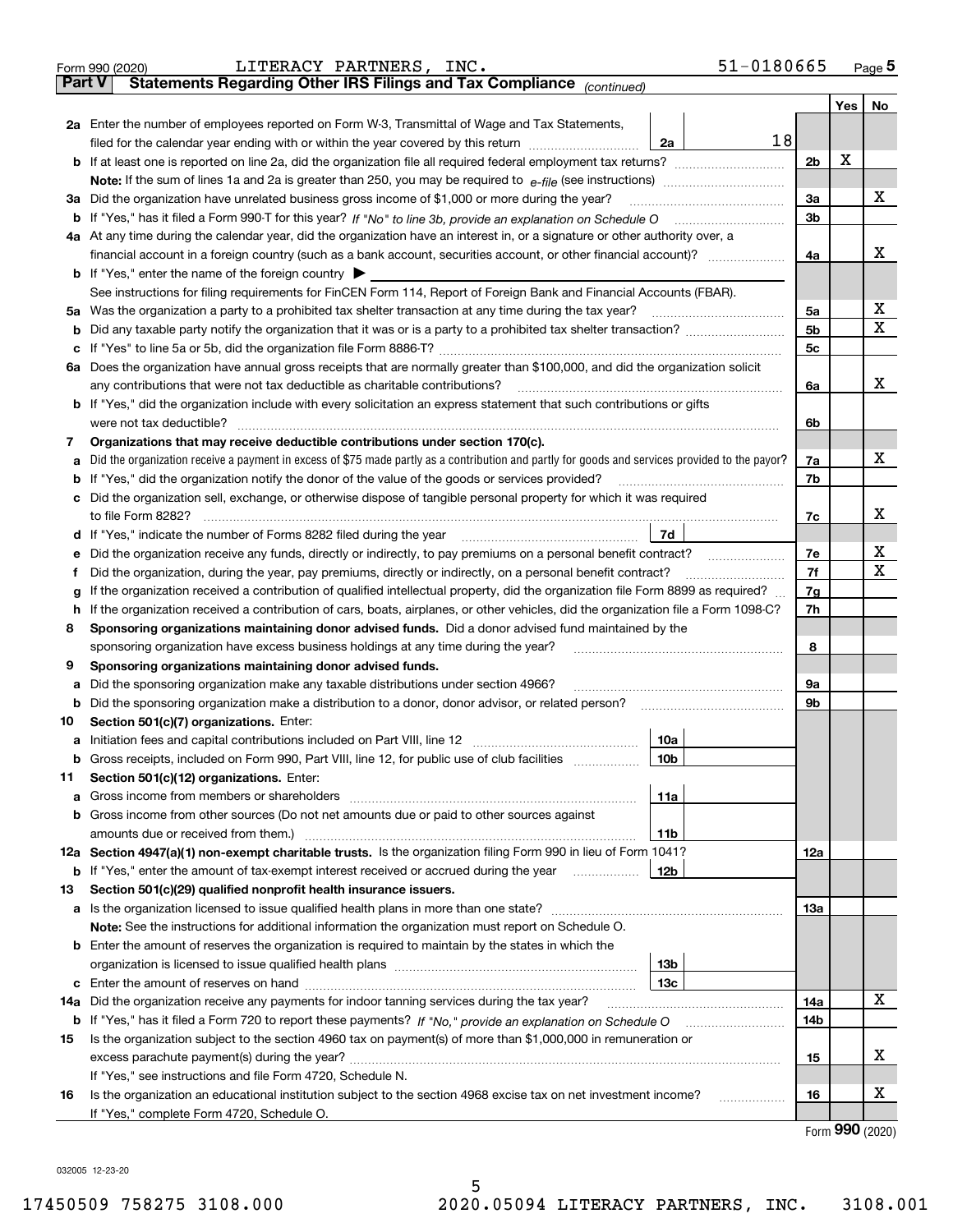| Form 990 (2020) |  |
|-----------------|--|
| Part VI Go      |  |

| <b>JITERACY</b> | PARTNERS, | INC. |
|-----------------|-----------|------|
|-----------------|-----------|------|

ı

|                                                                                                                  | <b>VI   GOVErnance, Management, and Disclosure</b> For each "Yes" response to lines 2 through 7b below, and for a "No" response |
|------------------------------------------------------------------------------------------------------------------|---------------------------------------------------------------------------------------------------------------------------------|
| to line 8a, 8b, or 10b below, describe the circumstances, processes, or changes on Schedule O. See instructions. |                                                                                                                                 |

|    | Check if Schedule O contains a response or note to any line in this Part VI [11] [12] Check if Schedule O contains a response or note to any line in this Part VI                                                              |    |  |    |                         |             | $\overline{\mathbf{x}}$ |
|----|--------------------------------------------------------------------------------------------------------------------------------------------------------------------------------------------------------------------------------|----|--|----|-------------------------|-------------|-------------------------|
|    | <b>Section A. Governing Body and Management</b>                                                                                                                                                                                |    |  |    |                         |             |                         |
|    |                                                                                                                                                                                                                                |    |  |    |                         | Yes l       | No                      |
|    | <b>1a</b> Enter the number of voting members of the governing body at the end of the tax year                                                                                                                                  | 1a |  | 17 |                         |             |                         |
|    | If there are material differences in voting rights among members of the governing body, or if the governing                                                                                                                    |    |  |    |                         |             |                         |
|    | body delegated broad authority to an executive committee or similar committee, explain on Schedule O.                                                                                                                          |    |  |    |                         |             |                         |
|    | <b>b</b> Enter the number of voting members included on line 1a, above, who are independent <i>manumum</i>                                                                                                                     | 1b |  | 17 |                         |             |                         |
| 2  | Did any officer, director, trustee, or key employee have a family relationship or a business relationship with any other                                                                                                       |    |  |    |                         |             |                         |
|    | officer, director, trustee, or key employee?                                                                                                                                                                                   |    |  |    | $\mathbf{2}$            |             | x                       |
| 3  | Did the organization delegate control over management duties customarily performed by or under the direct supervision                                                                                                          |    |  |    |                         |             |                         |
|    | of officers, directors, trustees, or key employees to a management company or other person?                                                                                                                                    |    |  |    | 3                       |             | X                       |
| 4  | Did the organization make any significant changes to its governing documents since the prior Form 990 was filed?                                                                                                               |    |  |    | $\overline{\mathbf{4}}$ |             | $\overline{\mathbf{x}}$ |
| 5  | Did the organization become aware during the year of a significant diversion of the organization's assets?                                                                                                                     |    |  |    | 5                       |             | X                       |
| 6  | Did the organization have members or stockholders?                                                                                                                                                                             |    |  |    | 6                       |             | $\overline{\mathbf{x}}$ |
|    | 7a Did the organization have members, stockholders, or other persons who had the power to elect or appoint one or                                                                                                              |    |  |    |                         |             |                         |
|    | more members of the governing body?                                                                                                                                                                                            |    |  |    | 7a                      |             | x                       |
|    | <b>b</b> Are any governance decisions of the organization reserved to (or subject to approval by) members, stockholders, or                                                                                                    |    |  |    |                         |             |                         |
|    | persons other than the governing body?                                                                                                                                                                                         |    |  |    | 7b                      |             | х                       |
| 8  | Did the organization contemporaneously document the meetings held or written actions undertaken during the year by the following:                                                                                              |    |  |    |                         |             |                         |
|    |                                                                                                                                                                                                                                |    |  |    | 8а                      | х           |                         |
|    | <b>b</b> Each committee with authority to act on behalf of the governing body?                                                                                                                                                 |    |  |    | 8b                      | X           |                         |
| 9  | Is there any officer, director, trustee, or key employee listed in Part VII, Section A, who cannot be reached at the                                                                                                           |    |  |    |                         |             |                         |
|    |                                                                                                                                                                                                                                |    |  |    | 9                       |             | x                       |
|    | Section B. Policies (This Section B requests information about policies not required by the Internal Revenue Code.)                                                                                                            |    |  |    |                         |             |                         |
|    |                                                                                                                                                                                                                                |    |  |    |                         | Yes         | No                      |
|    |                                                                                                                                                                                                                                |    |  |    | <b>10a</b>              |             | x                       |
|    | b If "Yes," did the organization have written policies and procedures governing the activities of such chapters, affiliates,                                                                                                   |    |  |    |                         |             |                         |
|    | and branches to ensure their operations are consistent with the organization's exempt purposes?                                                                                                                                |    |  |    |                         |             |                         |
|    | 11a Has the organization provided a complete copy of this Form 990 to all members of its governing body before filing the form?                                                                                                |    |  |    |                         |             |                         |
|    | <b>b</b> Describe in Schedule O the process, if any, used by the organization to review this Form 990.                                                                                                                         |    |  |    |                         |             |                         |
|    |                                                                                                                                                                                                                                |    |  |    |                         |             |                         |
|    |                                                                                                                                                                                                                                |    |  |    |                         |             |                         |
|    | c Did the organization regularly and consistently monitor and enforce compliance with the policy? If "Yes," describe                                                                                                           |    |  |    | 12 <sub>b</sub>         | $\mathbf X$ |                         |
|    | in Schedule O how this was done with the continuum control to the control of the control of the control of the                                                                                                                 |    |  |    | 12c                     | х           |                         |
| 13 | Did the organization have a written whistleblower policy?                                                                                                                                                                      |    |  |    | 13                      | X           |                         |
| 14 | Did the organization have a written document retention and destruction policy?                                                                                                                                                 |    |  |    | 14                      | $\mathbf X$ |                         |
| 15 | Did the process for determining compensation of the following persons include a review and approval by independent                                                                                                             |    |  |    |                         |             |                         |
|    | persons, comparability data, and contemporaneous substantiation of the deliberation and decision?                                                                                                                              |    |  |    |                         |             |                         |
|    |                                                                                                                                                                                                                                |    |  |    | 15a                     | х           |                         |
|    | b Other officers or key employees of the organization manufactured content to the organization manufactured by Other officers or key employees of the organization manufactured content of the organization manufactured by Ot |    |  |    | 15b                     | X           |                         |
|    | If "Yes" to line 15a or 15b, describe the process in Schedule O (see instructions).                                                                                                                                            |    |  |    |                         |             |                         |
|    | 16a Did the organization invest in, contribute assets to, or participate in a joint venture or similar arrangement with a                                                                                                      |    |  |    |                         |             |                         |
|    | taxable entity during the year?                                                                                                                                                                                                |    |  |    | 16a                     |             | х                       |
|    | b If "Yes," did the organization follow a written policy or procedure requiring the organization to evaluate its participation                                                                                                 |    |  |    |                         |             |                         |
|    | in joint venture arrangements under applicable federal tax law, and take steps to safeguard the organization's                                                                                                                 |    |  |    |                         |             |                         |
|    |                                                                                                                                                                                                                                |    |  |    | 16b                     |             |                         |
|    | <b>Section C. Disclosure</b>                                                                                                                                                                                                   |    |  |    |                         |             |                         |
| 17 | List the states with which a copy of this Form 990 is required to be filed $\blacktriangleright$ NY, FL, PA, TX                                                                                                                |    |  |    |                         |             |                         |
| 18 | Section 6104 requires an organization to make its Forms 1023 (1024 or 1024-A, if applicable), 990, and 990-T (Section 501(c)(3)s only) available                                                                               |    |  |    |                         |             |                         |
|    | for public inspection. Indicate how you made these available. Check all that apply.                                                                                                                                            |    |  |    |                         |             |                         |
|    | $X$ Own website<br>$X$ Upon request<br>Another's website<br>Other (explain on Schedule O)                                                                                                                                      |    |  |    |                         |             |                         |
| 19 | Describe on Schedule O whether (and if so, how) the organization made its governing documents, conflict of interest policy, and financial                                                                                      |    |  |    |                         |             |                         |
|    | statements available to the public during the tax year.                                                                                                                                                                        |    |  |    |                         |             |                         |
| 20 | State the name, address, and telephone number of the person who possesses the organization's books and records                                                                                                                 |    |  |    |                         |             |                         |
|    | JANE SUNG E BAI - 212-725-9200                                                                                                                                                                                                 |    |  |    |                         |             |                         |
|    | 10038<br>MAIDEN LANE, SUITE 1102, NEW YORK,<br>ΝY                                                                                                                                                                              |    |  |    |                         |             |                         |
|    | 032006 12-23-20                                                                                                                                                                                                                |    |  |    |                         |             | Form 990 (2020)         |
|    | 6                                                                                                                                                                                                                              |    |  |    |                         |             |                         |
|    |                                                                                                                                                                                                                                |    |  |    |                         |             |                         |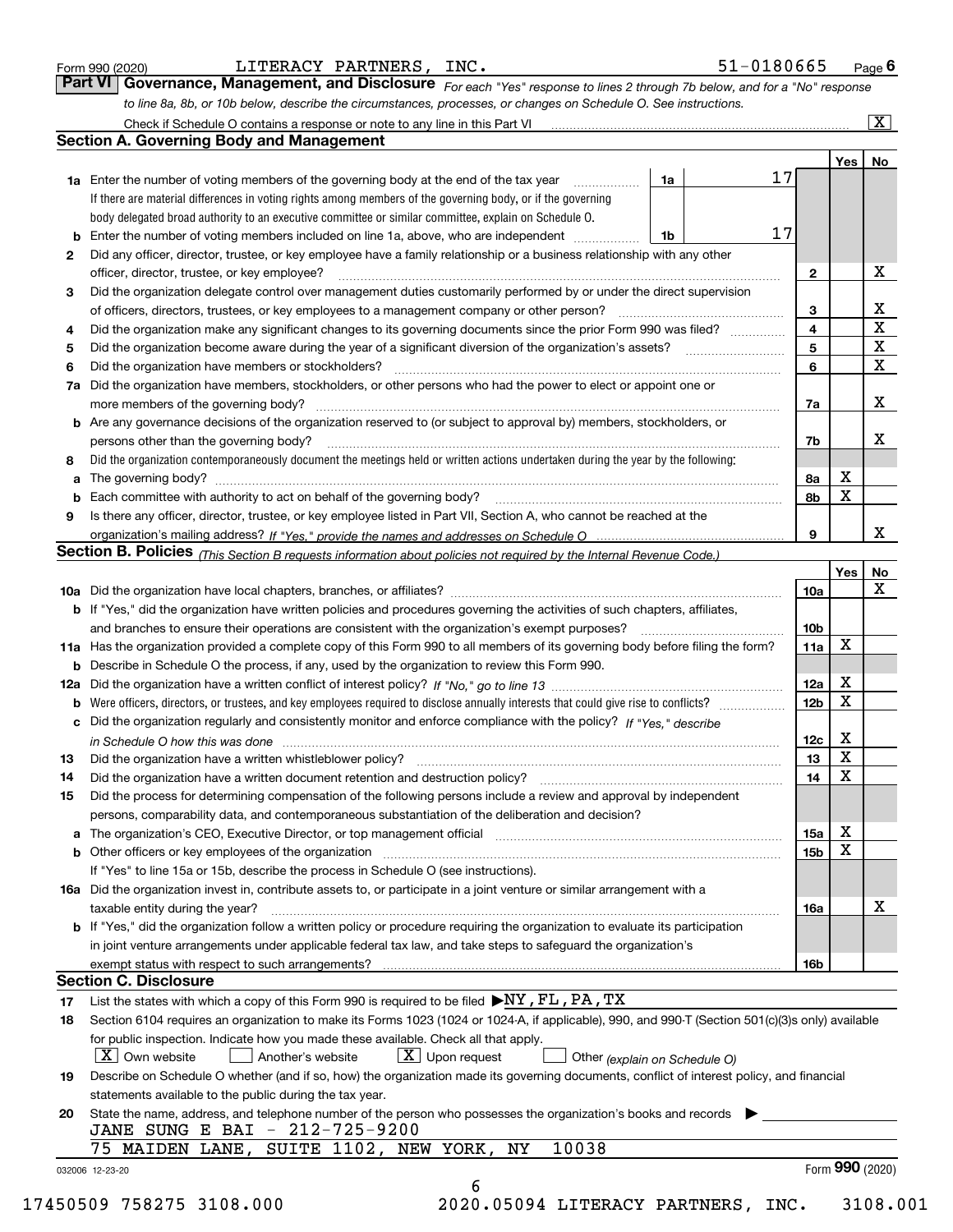| Form 990 (2020)                                                                                                                                            | LITERACY PARTNERS, INC.                                                                    | $51 - 0180665$ | Page |  |  |  |  |  |
|------------------------------------------------------------------------------------------------------------------------------------------------------------|--------------------------------------------------------------------------------------------|----------------|------|--|--|--|--|--|
|                                                                                                                                                            | Part VII Compensation of Officers, Directors, Trustees, Key Employees, Highest Compensated |                |      |  |  |  |  |  |
|                                                                                                                                                            | <b>Employees, and Independent Contractors</b>                                              |                |      |  |  |  |  |  |
|                                                                                                                                                            | Check if Schedule O contains a response or note to any line in this Part VII               |                |      |  |  |  |  |  |
| Section A.                                                                                                                                                 | Officers, Directors, Trustees, Key Employees, and Highest Compensated Employees            |                |      |  |  |  |  |  |
| to Complete this table for all persons required to be listed. Benort compensation for the calendar year ending with or within the organization's tay year. |                                                                                            |                |      |  |  |  |  |  |

red to be listed. Report compensation for the calendar year ending with or within the this table for all persons require • List all of the organization's current officers, directors, trustees (whether individuals or organizations), regardless of amount of compensation. Enter -0- in columns (D), (E), and (F) if no compensation was paid.

• List all of the organization's current key employees, if any. See instructions for definition of "key employee."

· List the organization's five current highest compensated employees (other than an officer, director, trustee, or key employee) who received reportable compensation (Box 5 of Form W-2 and/or Box 7 of Form 1099 MISC) of more than \$100,000 from the organization and any related organizations.

• List all of the organization's former officers, key employees, and highest compensated employees who received more than \$100,000 of reportable compensation from the organization and any related organizations.

· List all of the organization's former directors or trustees that received, in the capacity as a former director or trustee of the organization, more than \$10,000 of reportable compensation from the organization and any related organizations.

See instructions for the order in which to list the persons above.

Check this box if neither the organization nor any related organization compensated any current officer, director, or trustee.

| (A)                             | (B)                    | (C)                                     |                                                                  |                         |              |                                  |        | (D)                             | (E)                              | (F)                      |  |  |  |
|---------------------------------|------------------------|-----------------------------------------|------------------------------------------------------------------|-------------------------|--------------|----------------------------------|--------|---------------------------------|----------------------------------|--------------------------|--|--|--|
| Name and title                  | Average                | Position<br>(do not check more than one |                                                                  |                         |              |                                  |        | Reportable                      | Reportable                       | Estimated                |  |  |  |
|                                 | hours per              |                                         | box, unless person is both an<br>officer and a director/trustee) |                         |              |                                  |        | compensation                    | compensation                     | amount of                |  |  |  |
|                                 | week                   |                                         |                                                                  |                         |              |                                  |        | from                            | from related                     | other                    |  |  |  |
|                                 | (list any<br>hours for |                                         |                                                                  |                         |              |                                  |        | the                             | organizations<br>(W-2/1099-MISC) | compensation<br>from the |  |  |  |
|                                 | related                |                                         |                                                                  |                         |              |                                  |        | organization<br>(W-2/1099-MISC) |                                  | organization             |  |  |  |
|                                 | organizations          |                                         |                                                                  |                         |              |                                  |        |                                 |                                  | and related              |  |  |  |
|                                 | below                  | ndividual trustee or director           | Institutional trustee                                            |                         | Key employee |                                  |        |                                 |                                  | organizations            |  |  |  |
|                                 | line)                  |                                         |                                                                  | Officer                 |              | Highest compensated<br> employee | Former |                                 |                                  |                          |  |  |  |
| ANTHONY TASSI<br>(1)            | 40.00                  |                                         |                                                                  |                         |              |                                  |        |                                 |                                  |                          |  |  |  |
| EXECUTIVE DIRECTOR              |                        |                                         |                                                                  | X                       |              |                                  |        | 161,719.                        | 0.                               | 2,847.                   |  |  |  |
| JANE SUNG E. BAI<br>(2)         | 40.00                  |                                         |                                                                  |                         |              |                                  |        |                                 |                                  |                          |  |  |  |
| CHIEF OPERATING OFFICER         |                        |                                         |                                                                  | X                       |              |                                  |        | 124,148.                        | $0$ .                            | 22,332.                  |  |  |  |
| SALLY PRINTZ<br>(3)             | 40.00                  |                                         |                                                                  |                         |              |                                  |        |                                 |                                  |                          |  |  |  |
| CHIEF DEVELOPMENT OFFICER       |                        |                                         |                                                                  | X                       |              |                                  |        | 97,727.                         | 0.                               | 18,578.                  |  |  |  |
| KATHARINE RAYMOND HINTON<br>(4) | 2.00                   |                                         |                                                                  |                         |              |                                  |        |                                 |                                  |                          |  |  |  |
| <b>CHAIR</b>                    |                        | $\mathbf x$                             |                                                                  | $\overline{\textbf{X}}$ |              |                                  |        | 0.                              | 0.                               | $\mathbf 0$ .            |  |  |  |
| (5)<br><b>TODD LARSEN</b>       | 2.00                   |                                         |                                                                  |                         |              |                                  |        |                                 |                                  |                          |  |  |  |
| <b>TREASURER</b>                |                        | $\mathbf x$                             |                                                                  | X                       |              |                                  |        | 0.                              | 0.                               | $0_{.}$                  |  |  |  |
| (6) LAWRENCE A. JACOBS          | 2.00                   |                                         |                                                                  |                         |              |                                  |        |                                 |                                  |                          |  |  |  |
| <b>SECRETARY</b>                |                        | $\mathbf X$                             |                                                                  | X                       |              |                                  |        | $\mathbf 0$ .                   | 0.                               | $0_{.}$                  |  |  |  |
| LESLIE R. KLOTZ<br>(7)          | 2.00                   |                                         |                                                                  |                         |              |                                  |        |                                 |                                  |                          |  |  |  |
| <b>DIRECTOR</b>                 |                        | $\mathbf X$                             |                                                                  |                         |              |                                  |        | $\mathbf 0$ .                   | 0.                               | $0_{.}$                  |  |  |  |
| MARK GUREVICH<br>(8)            | 2.00                   |                                         |                                                                  |                         |              |                                  |        |                                 |                                  |                          |  |  |  |
| <b>DIRECTOR</b>                 |                        | $\mathbf x$                             |                                                                  |                         |              |                                  |        | 0.                              | 0.                               | $\mathbf 0$ .            |  |  |  |
| ALINA CHO<br>(9)                | 2.00                   |                                         |                                                                  |                         |              |                                  |        |                                 |                                  |                          |  |  |  |
| <b>DIRECTOR</b>                 |                        | $\mathbf x$                             |                                                                  |                         |              |                                  |        | 0.                              | 0.                               | $\mathbf 0$ .            |  |  |  |
| (10) IANTHE DUGAN               | 2.00                   |                                         |                                                                  |                         |              |                                  |        |                                 |                                  |                          |  |  |  |
| <b>DIRECTOR</b>                 |                        | $\mathbf x$                             |                                                                  |                         |              |                                  |        | 0.                              | 0.                               | $\mathbf 0$ .            |  |  |  |
| (11) CYNTHIA MCFADDEN           | 2.00                   |                                         |                                                                  |                         |              |                                  |        |                                 |                                  |                          |  |  |  |
| <b>DIRECTOR</b>                 |                        | $\mathbf X$                             |                                                                  |                         |              |                                  |        | 0.                              | 0.                               | $\mathbf 0$ .            |  |  |  |
| (12) SEBASTIAN V. NILES         | 2.00                   |                                         |                                                                  |                         |              |                                  |        |                                 |                                  |                          |  |  |  |
| <b>DIRECTOR</b>                 |                        | $\mathbf X$                             |                                                                  |                         |              |                                  |        | 0.                              | 0.                               | $\mathbf 0$ .            |  |  |  |
| (13) PAUL PARIKH                | 2.00                   |                                         |                                                                  |                         |              |                                  |        |                                 |                                  |                          |  |  |  |
| <b>DIRECTOR</b>                 |                        | $\mathbf X$                             |                                                                  |                         |              |                                  |        | 0.                              | 0.                               | 0.                       |  |  |  |
| (14) HOPE PINGREE               | 2.00                   |                                         |                                                                  |                         |              |                                  |        |                                 |                                  |                          |  |  |  |
| <b>DIRECTOR</b>                 |                        | $\mathbf X$                             |                                                                  |                         |              |                                  |        | 0.                              | 0.                               | $0_{.}$                  |  |  |  |
| (15) MARK SUBIAS                | 2.00                   |                                         |                                                                  |                         |              |                                  |        |                                 |                                  |                          |  |  |  |
| <b>DIRECTOR</b>                 |                        | $\mathbf X$                             |                                                                  |                         |              |                                  |        | $0$ .                           | 0.                               | 0.                       |  |  |  |
| (16) NEAL GOFF                  | 2.00                   |                                         |                                                                  |                         |              |                                  |        |                                 |                                  |                          |  |  |  |
| <b>DIRECTOR</b>                 |                        | $\mathbf X$                             |                                                                  |                         |              |                                  |        | $0$ .                           | $0$ .                            | $0_{.}$                  |  |  |  |
| (17) W. ROSS HONEY              | 2.00                   |                                         |                                                                  |                         |              |                                  |        |                                 |                                  |                          |  |  |  |
| <b>DIRECTOR</b>                 |                        | $\mathbf x$                             |                                                                  |                         |              |                                  |        | 0.                              | 0.                               | 0.                       |  |  |  |
|                                 |                        |                                         |                                                                  |                         |              |                                  |        |                                 |                                  | nnn.                     |  |  |  |

032007 12-23-20

Form 990 (2020)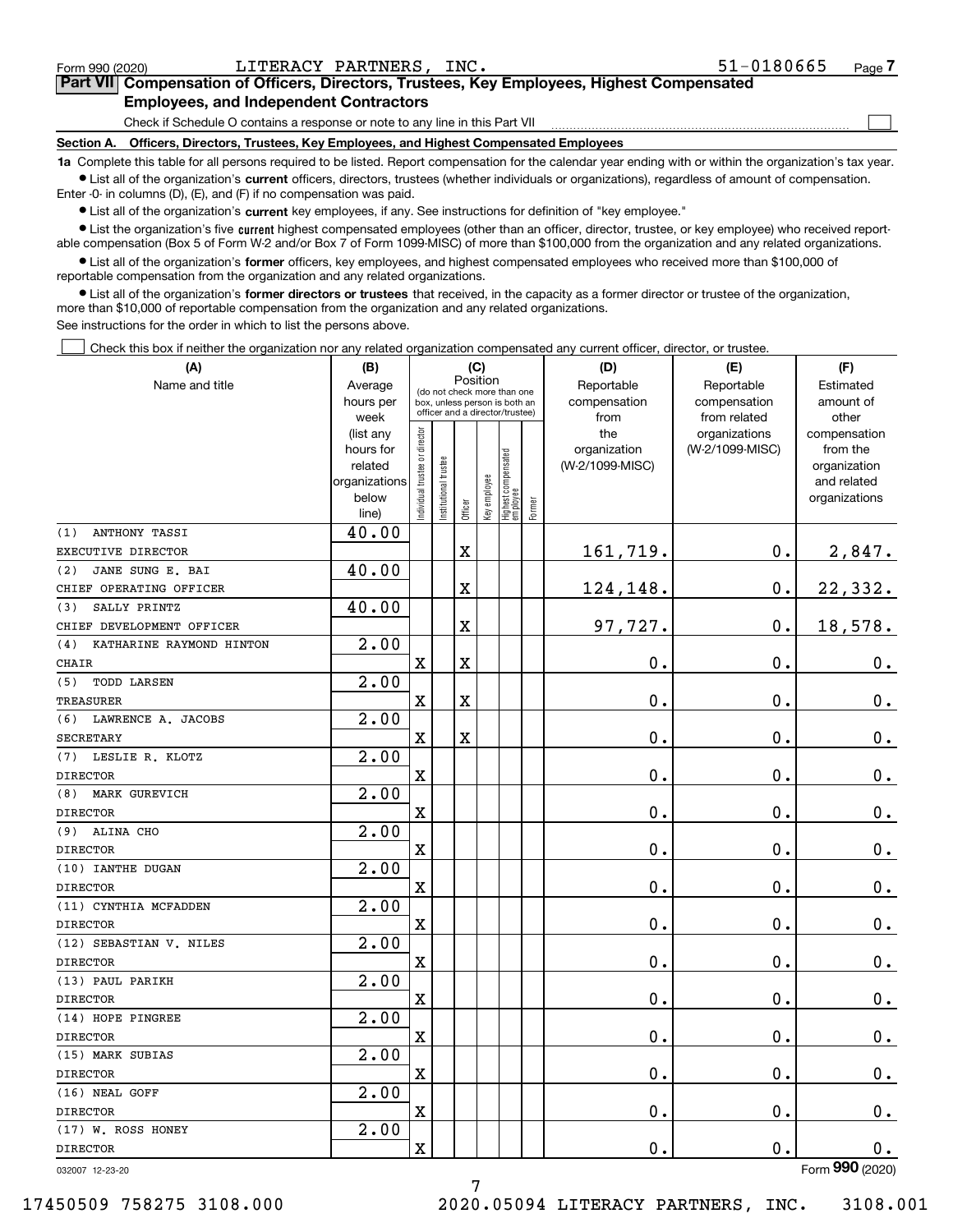|                 | LITERACY PARTNERS, INC.<br>Form 990 (2020)                                                                                                                                                                                                                                    |                                                                      |                                |                                                                                                 |         |              |                                 |        |                                           | 51-0180665                                        |                                      |                                                                          | Page 8           |
|-----------------|-------------------------------------------------------------------------------------------------------------------------------------------------------------------------------------------------------------------------------------------------------------------------------|----------------------------------------------------------------------|--------------------------------|-------------------------------------------------------------------------------------------------|---------|--------------|---------------------------------|--------|-------------------------------------------|---------------------------------------------------|--------------------------------------|--------------------------------------------------------------------------|------------------|
| <b>Part VII</b> | Section A. Officers, Directors, Trustees, Key Employees, and Highest Compensated Employees (continued)                                                                                                                                                                        |                                                                      |                                |                                                                                                 |         |              |                                 |        |                                           |                                                   |                                      |                                                                          |                  |
|                 | (A)<br>Name and title                                                                                                                                                                                                                                                         | (B)<br>Average<br>hours per<br>week                                  |                                | (do not check more than one<br>box, unless person is both an<br>officer and a director/trustee) | (C)     | Position     |                                 |        | (D)<br>Reportable<br>compensation<br>from | (E)<br>Reportable<br>compensation<br>from related |                                      | (F)<br>Estimated<br>amount of<br>other                                   |                  |
|                 |                                                                                                                                                                                                                                                                               | (list any<br>hours for<br>related<br>organizations<br>below<br>line) | Individual trustee or director | nstitutional trustee                                                                            | Officer | Key employee | Highest compensated<br>employee | Former | the<br>organization<br>(W-2/1099-MISC)    | organizations<br>(W-2/1099-MISC)                  |                                      | compensation<br>from the<br>organization<br>and related<br>organizations |                  |
| <b>DIRECTOR</b> | (18) COURTNEY E.K. LEWIS                                                                                                                                                                                                                                                      | 2.00                                                                 | X                              |                                                                                                 |         |              |                                 |        | 0.                                        |                                                   | 0.                                   |                                                                          | $0$ .            |
| <b>DIRECTOR</b> | (19) JORDAN PAVLIN                                                                                                                                                                                                                                                            | 2.00                                                                 | X                              |                                                                                                 |         |              |                                 |        | 0.                                        |                                                   | 0.                                   |                                                                          | $\mathbf 0$ .    |
| <b>DIRECTOR</b> | (20) PETER BROWN                                                                                                                                                                                                                                                              | 2.00                                                                 | X                              |                                                                                                 |         |              |                                 |        | 0.                                        |                                                   | 0.                                   |                                                                          | 0.               |
|                 |                                                                                                                                                                                                                                                                               |                                                                      |                                |                                                                                                 |         |              |                                 |        |                                           |                                                   |                                      |                                                                          |                  |
|                 |                                                                                                                                                                                                                                                                               |                                                                      |                                |                                                                                                 |         |              |                                 |        |                                           |                                                   |                                      |                                                                          |                  |
|                 |                                                                                                                                                                                                                                                                               |                                                                      |                                |                                                                                                 |         |              |                                 |        |                                           |                                                   |                                      |                                                                          |                  |
|                 | 1b Subtotal                                                                                                                                                                                                                                                                   |                                                                      |                                |                                                                                                 |         |              |                                 |        | 383,594.                                  |                                                   | 0.                                   | 43,757.                                                                  |                  |
|                 | c Total from continuation sheets to Part VII, Section A [11] [12] Total from continuation sheets to Part VII, Section A<br>d Total (add lines 1b and 1c)                                                                                                                      |                                                                      |                                |                                                                                                 |         |              |                                 |        | 0.<br>383,594.                            |                                                   | $\overline{0}$ .<br>$\overline{0}$ . | 43,757.                                                                  | 0.               |
| $\mathbf{2}$    | Total number of individuals (including but not limited to those listed above) who received more than \$100,000 of reportable<br>compensation from the organization $\blacktriangleright$                                                                                      |                                                                      |                                |                                                                                                 |         |              |                                 |        |                                           |                                                   |                                      |                                                                          | $\boldsymbol{2}$ |
| 3               | Did the organization list any former officer, director, trustee, key employee, or highest compensated employee on                                                                                                                                                             |                                                                      |                                |                                                                                                 |         |              |                                 |        |                                           |                                                   |                                      | Yes                                                                      | <b>No</b>        |
| 4               | line 1a? If "Yes," complete Schedule J for such individual material content content to the content of the complete Schedule J for such individual<br>For any individual listed on line 1a, is the sum of reportable compensation and other compensation from the organization |                                                                      |                                |                                                                                                 |         |              |                                 |        |                                           |                                                   |                                      | 3                                                                        | X                |
| 5               | Did any person listed on line 1a receive or accrue compensation from any unrelated organization or individual for services                                                                                                                                                    |                                                                      |                                |                                                                                                 |         |              |                                 |        |                                           |                                                   |                                      | X<br>4                                                                   |                  |
|                 | <b>Section B. Independent Contractors</b>                                                                                                                                                                                                                                     |                                                                      |                                |                                                                                                 |         |              |                                 |        |                                           |                                                   |                                      | 5                                                                        | X                |
| 1               | Complete this table for your five highest compensated independent contractors that received more than \$100,000 of compensation from<br>the organization. Report compensation for the calendar year ending with or within the organization's tax year.                        |                                                                      |                                |                                                                                                 |         |              |                                 |        |                                           |                                                   |                                      |                                                                          |                  |
|                 | (A)<br>Name and business address                                                                                                                                                                                                                                              |                                                                      |                                | <b>NONE</b>                                                                                     |         |              |                                 |        | (B)<br>Description of services            |                                                   |                                      | (C)<br>Compensation                                                      |                  |
|                 |                                                                                                                                                                                                                                                                               |                                                                      |                                |                                                                                                 |         |              |                                 |        |                                           |                                                   |                                      |                                                                          |                  |
|                 |                                                                                                                                                                                                                                                                               |                                                                      |                                |                                                                                                 |         |              |                                 |        |                                           |                                                   |                                      |                                                                          |                  |
|                 |                                                                                                                                                                                                                                                                               |                                                                      |                                |                                                                                                 |         |              |                                 |        |                                           |                                                   |                                      |                                                                          |                  |
|                 |                                                                                                                                                                                                                                                                               |                                                                      |                                |                                                                                                 |         |              |                                 |        |                                           |                                                   |                                      |                                                                          |                  |
| 2               | Total number of independent contractors (including but not limited to those listed above) who received more than<br>\$100,000 of compensation from the organization                                                                                                           |                                                                      |                                |                                                                                                 |         | 0            |                                 |        |                                           |                                                   |                                      | Form 990 (2020)                                                          |                  |

032008 12-23-20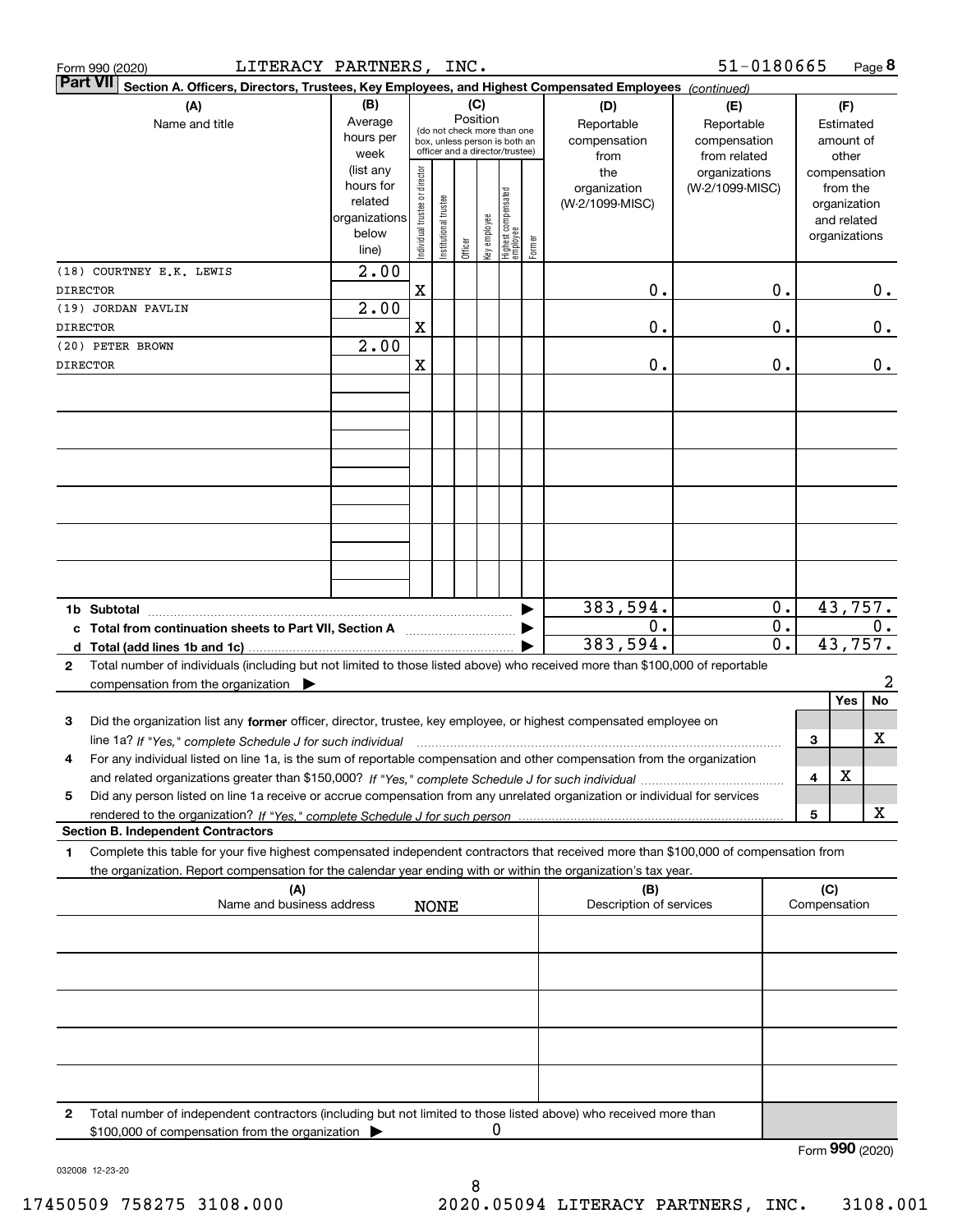|                                                           |                  |        | LITERACY PARTNERS, INC.<br>Form 990 (2020)                                                                             |                      |                  |                      |                                       | 51-0180665                    | Page 9                                                          |
|-----------------------------------------------------------|------------------|--------|------------------------------------------------------------------------------------------------------------------------|----------------------|------------------|----------------------|---------------------------------------|-------------------------------|-----------------------------------------------------------------|
|                                                           | <b>Part VIII</b> |        | <b>Statement of Revenue</b>                                                                                            |                      |                  |                      |                                       |                               |                                                                 |
|                                                           |                  |        | Check if Schedule O contains a response or note to any line in this Part VIII                                          |                      |                  |                      | (B)                                   | $\overline{(C)}$              |                                                                 |
|                                                           |                  |        |                                                                                                                        |                      |                  | (A)<br>Total revenue | Related or exempt<br>function revenue | Unrelated<br>business revenue | (D)<br>Revenue excluded<br>from tax under<br>sections 512 - 514 |
|                                                           |                  |        | l 1a<br>1 a Federated campaigns                                                                                        |                      |                  |                      |                                       |                               |                                                                 |
| Contributions, Gifts, Grants<br>and Other Similar Amounts |                  |        | 1 <sub>b</sub><br><b>b</b> Membership dues<br>$\ldots \ldots \ldots \ldots \ldots$                                     |                      |                  |                      |                                       |                               |                                                                 |
|                                                           |                  |        | 1c<br>c Fundraising events                                                                                             | 265,541.             |                  |                      |                                       |                               |                                                                 |
|                                                           |                  |        | 1 <sub>d</sub><br>d Related organizations                                                                              |                      |                  |                      |                                       |                               |                                                                 |
|                                                           |                  |        | 1e<br>e Government grants (contributions)                                                                              | 263,617.             |                  |                      |                                       |                               |                                                                 |
|                                                           |                  |        | f All other contributions, gifts, grants, and                                                                          |                      |                  |                      |                                       |                               |                                                                 |
|                                                           |                  |        | similar amounts not included above<br>1f                                                                               | 1,790,654.           |                  |                      |                                       |                               |                                                                 |
|                                                           |                  |        | $1g$ \$<br>g Noncash contributions included in lines 1a-1f                                                             | 101,361.             |                  |                      |                                       |                               |                                                                 |
|                                                           |                  |        |                                                                                                                        |                      |                  | 2,319,812.           |                                       |                               |                                                                 |
|                                                           |                  |        |                                                                                                                        | <b>Business Code</b> |                  |                      |                                       |                               |                                                                 |
|                                                           |                  | 2 a    | <u> 1989 - Johann Barn, fransk politik amerikansk politik (</u>                                                        |                      |                  |                      |                                       |                               |                                                                 |
|                                                           |                  | b      | <u> 1989 - Johann Barbara, martxa alemaniar amerikan a</u>                                                             |                      |                  |                      |                                       |                               |                                                                 |
|                                                           |                  | с<br>d | <u> 1989 - Johann Barn, mars ann an t-Amhain ann an t-Amhain an t-Amhain an t-Amhain an t-Amhain an t-Amhain an t-</u> |                      |                  |                      |                                       |                               |                                                                 |
| Program Service<br>Revenue                                |                  | е      | <u> 1989 - Johann Barbara, martxa alemaniar a</u>                                                                      |                      |                  |                      |                                       |                               |                                                                 |
|                                                           |                  |        |                                                                                                                        |                      |                  |                      |                                       |                               |                                                                 |
|                                                           |                  | g      |                                                                                                                        |                      |                  |                      |                                       |                               |                                                                 |
|                                                           | З                |        | Investment income (including dividends, interest, and                                                                  |                      |                  |                      |                                       |                               |                                                                 |
|                                                           |                  |        |                                                                                                                        |                      | ▶                | 199,298.             |                                       |                               | 199,298.                                                        |
|                                                           | 4                |        | Income from investment of tax-exempt bond proceeds                                                                     |                      |                  |                      |                                       |                               |                                                                 |
|                                                           | 5                |        |                                                                                                                        |                      |                  |                      |                                       |                               |                                                                 |
|                                                           |                  |        | (i) Real                                                                                                               | (ii) Personal        |                  |                      |                                       |                               |                                                                 |
|                                                           |                  |        | 21,394.<br><b>6 a</b> Gross rents<br>6a                                                                                |                      |                  |                      |                                       |                               |                                                                 |
|                                                           |                  | b      | $\mathbf{0}$ .<br>6 <sub>b</sub><br>Less: rental expenses                                                              |                      |                  |                      |                                       |                               |                                                                 |
|                                                           |                  | c      | 21,394.<br>6c<br>Rental income or (loss)                                                                               |                      |                  | 21,394.              |                                       |                               | 21,394.                                                         |
|                                                           |                  |        | d Net rental income or (loss)<br>(i) Securities<br>7 a Gross amount from sales of                                      | (ii) Other           | ▶                |                      |                                       |                               |                                                                 |
|                                                           |                  |        | 2, 182, 741.<br>assets other than inventory<br>7a                                                                      |                      |                  |                      |                                       |                               |                                                                 |
|                                                           |                  |        | <b>b</b> Less: cost or other basis                                                                                     |                      |                  |                      |                                       |                               |                                                                 |
|                                                           |                  |        | 1,948,382.<br><b>7b</b><br>and sales expenses                                                                          |                      |                  |                      |                                       |                               |                                                                 |
| evenue                                                    |                  |        | 7c<br>234,359.<br>c Gain or (loss)                                                                                     |                      |                  |                      |                                       |                               |                                                                 |
| č                                                         |                  |        |                                                                                                                        |                      |                  | 234,359.             |                                       |                               | 234,359.                                                        |
| Other                                                     |                  |        | 8 a Gross income from fundraising events (not<br>including \$<br>$265,541.$ of                                         |                      |                  |                      |                                       |                               |                                                                 |
|                                                           |                  |        | contributions reported on line 1c). See                                                                                |                      |                  |                      |                                       |                               |                                                                 |
|                                                           |                  |        | 8a                                                                                                                     |                      | $\mathfrak{o}$ . |                      |                                       |                               |                                                                 |
|                                                           |                  |        | 8 <sub>b</sub>                                                                                                         | 136,905.             |                  |                      |                                       |                               |                                                                 |
|                                                           |                  |        | c Net income or (loss) from fundraising events                                                                         |                      |                  | $-136,905.$          |                                       |                               | $-136,905.$                                                     |
|                                                           |                  |        | 9 a Gross income from gaming activities. See                                                                           |                      |                  |                      |                                       |                               |                                                                 |
|                                                           |                  |        | 9a                                                                                                                     |                      |                  |                      |                                       |                               |                                                                 |
|                                                           |                  |        | 9 <sub>b</sub>                                                                                                         |                      |                  |                      |                                       |                               |                                                                 |
|                                                           |                  |        | c Net income or (loss) from gaming activities                                                                          |                      | ▶                |                      |                                       |                               |                                                                 |
|                                                           |                  |        | 10 a Gross sales of inventory, less returns<br> 10a                                                                    |                      |                  |                      |                                       |                               |                                                                 |
|                                                           |                  |        | 10b                                                                                                                    |                      |                  |                      |                                       |                               |                                                                 |
|                                                           |                  |        | c Net income or (loss) from sales of inventory                                                                         |                      |                  |                      |                                       |                               |                                                                 |
|                                                           |                  |        |                                                                                                                        | <b>Business Code</b> |                  |                      |                                       |                               |                                                                 |
|                                                           |                  |        | 11 a MISCELLANEOUS                                                                                                     | 900099               |                  | 18,046.              | 18,046.                               |                               |                                                                 |
| Miscellaneous<br>Revenue                                  |                  | b      |                                                                                                                        |                      |                  |                      |                                       |                               |                                                                 |
|                                                           |                  | c      |                                                                                                                        |                      |                  |                      |                                       |                               |                                                                 |
|                                                           |                  |        |                                                                                                                        |                      |                  |                      |                                       |                               |                                                                 |
|                                                           |                  |        |                                                                                                                        |                      | ▶                | 18,046.              |                                       |                               |                                                                 |
|                                                           | 12               |        | Total revenue. See instructions                                                                                        |                      |                  | 2,656,004.           | 18,046.                               | $\mathbf{0}$ .                | 318,146.                                                        |
| 032009 12-23-20                                           |                  |        |                                                                                                                        |                      |                  |                      |                                       |                               | Form 990 (2020)                                                 |

9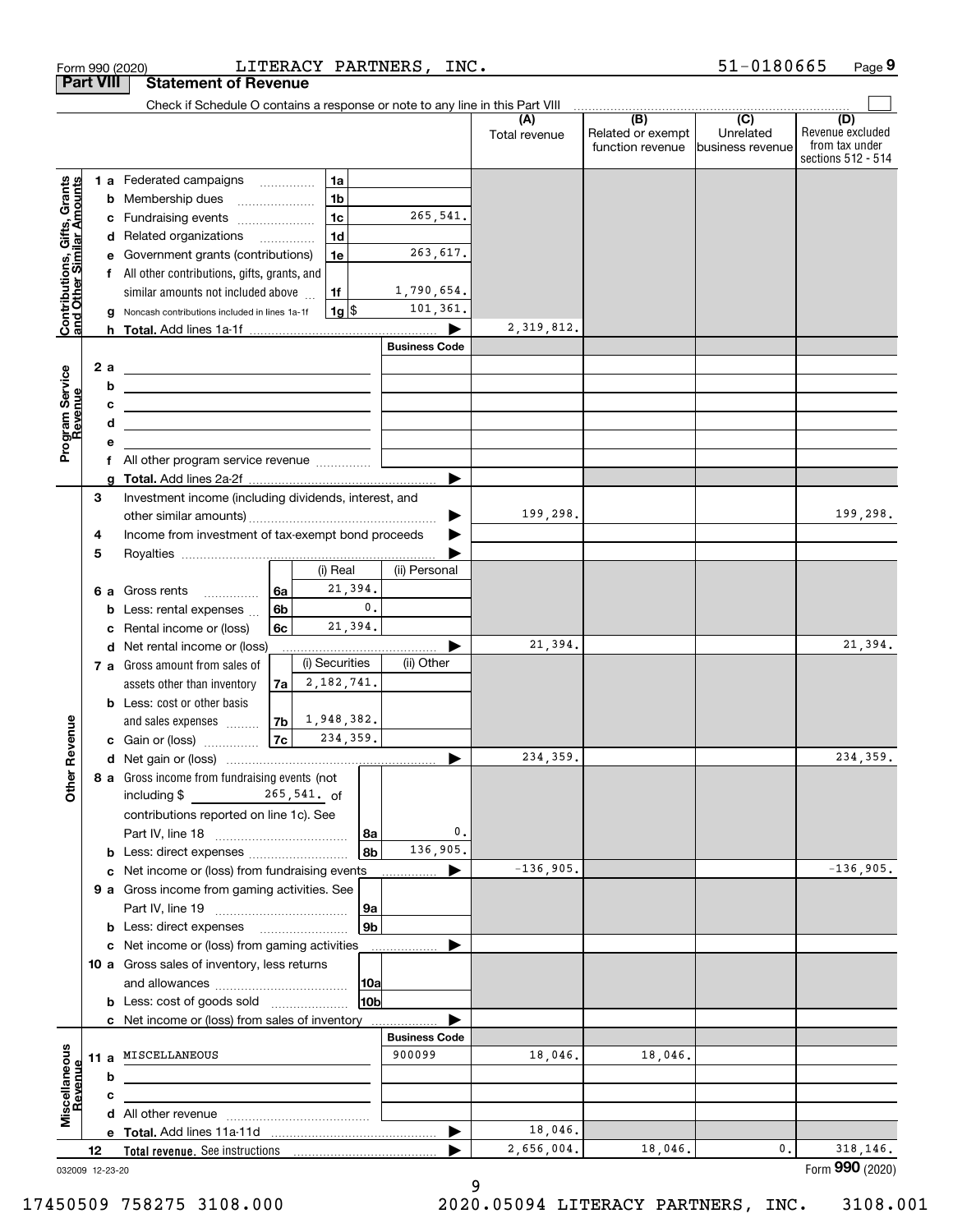|  | Form 990 (2020) |
|--|-----------------|
|  |                 |

LITERACY PARTNERS, INC. **Part IX Statement of Functional Expenses** 

|                  | Section 501(c)(3) and 501(c)(4) organizations must complete all columns. All other organizations must complete column (A).                                                                                 |                       |                                    |                                           |                                |
|------------------|------------------------------------------------------------------------------------------------------------------------------------------------------------------------------------------------------------|-----------------------|------------------------------------|-------------------------------------------|--------------------------------|
|                  | Check if Schedule O contains a response or note to any line in this Part IX                                                                                                                                |                       |                                    |                                           | $\overline{\mathbf{x}}$        |
|                  | Do not include amounts reported on lines 6b,<br>7b, 8b, 9b, and 10b of Part VIII.                                                                                                                          | (A)<br>Total expenses | (B)<br>Program service<br>expenses | (C)<br>Management and<br>general expenses | (D)<br>Fundraising<br>expenses |
| 1.               | Grants and other assistance to domestic organizations                                                                                                                                                      |                       |                                    |                                           |                                |
|                  | and domestic governments. See Part IV, line 21                                                                                                                                                             |                       |                                    |                                           |                                |
| $\mathbf{2}$     | Grants and other assistance to domestic                                                                                                                                                                    |                       |                                    |                                           |                                |
|                  | individuals. See Part IV, line 22                                                                                                                                                                          |                       |                                    |                                           |                                |
| 3                | Grants and other assistance to foreign                                                                                                                                                                     |                       |                                    |                                           |                                |
|                  | organizations, foreign governments, and foreign                                                                                                                                                            |                       |                                    |                                           |                                |
|                  | individuals. See Part IV, lines 15 and 16                                                                                                                                                                  |                       |                                    |                                           |                                |
| 4                | Benefits paid to or for members                                                                                                                                                                            |                       |                                    |                                           |                                |
| 5                | Compensation of current officers, directors,                                                                                                                                                               |                       |                                    |                                           |                                |
|                  | trustees, and key employees                                                                                                                                                                                | 355,289.              | 245,936.                           | 79,731.                                   | 29,622.                        |
| 6                | Compensation not included above to disqualified                                                                                                                                                            |                       |                                    |                                           |                                |
|                  | persons (as defined under section 4958(f)(1)) and                                                                                                                                                          |                       |                                    |                                           |                                |
|                  | persons described in section 4958(c)(3)(B)                                                                                                                                                                 |                       |                                    |                                           |                                |
| 7                |                                                                                                                                                                                                            | 878,766.              | 608, 293.                          | 197, 206.                                 | 73, 267.                       |
| 8                | Pension plan accruals and contributions (include                                                                                                                                                           |                       |                                    |                                           |                                |
|                  | section 401(k) and 403(b) employer contributions)                                                                                                                                                          | 22,201.               | 15,368.                            | 4,982.                                    | $\frac{1,851.}{11,007.}$       |
| 9                |                                                                                                                                                                                                            | 132,023.              | 91,388.                            | 29,628.                                   |                                |
| 10               |                                                                                                                                                                                                            | 88,986.               | 61,597.                            | 19,970.                                   | 7,419.                         |
| 11               | Fees for services (nonemployees):                                                                                                                                                                          |                       |                                    |                                           |                                |
| a                |                                                                                                                                                                                                            |                       |                                    |                                           |                                |
| b                |                                                                                                                                                                                                            | 18,500.               |                                    | 18,500.                                   |                                |
| c                |                                                                                                                                                                                                            | 23,655.               |                                    | 23,655.                                   |                                |
| d                |                                                                                                                                                                                                            |                       |                                    |                                           |                                |
| е                | Professional fundraising services. See Part IV, line 17                                                                                                                                                    | 75,000.               |                                    |                                           | 75,000.                        |
| f                | Investment management fees                                                                                                                                                                                 | 55,765.               |                                    | 55,765.                                   |                                |
| g                | Other. (If line 11g amount exceeds 10% of line 25,                                                                                                                                                         |                       |                                    |                                           |                                |
|                  | column (A) amount, list line 11g expenses on Sch O.)                                                                                                                                                       | 311, 266.             | 211,103.                           | 6,796.                                    | 93,367.                        |
| 12 <sup>12</sup> |                                                                                                                                                                                                            |                       |                                    |                                           |                                |
| 13               |                                                                                                                                                                                                            | 75,958.               | 51,946.                            | 8,738.                                    | 15, 274.                       |
| 14               |                                                                                                                                                                                                            | 23,110.               | 15,997.                            | $\overline{5,186}$ .                      | 1,927.                         |
| 15               |                                                                                                                                                                                                            |                       |                                    |                                           |                                |
| 16               |                                                                                                                                                                                                            | 243,489.              | 168,546.                           | 54,642.                                   | 20, 301.                       |
| 17               |                                                                                                                                                                                                            | 889.                  | 127.                               | 10.                                       | 752.                           |
| 18               | Payments of travel or entertainment expenses                                                                                                                                                               |                       |                                    |                                           |                                |
|                  | for any federal, state, or local public officials                                                                                                                                                          |                       |                                    |                                           |                                |
| 19               | Conferences, conventions, and meetings                                                                                                                                                                     |                       |                                    |                                           |                                |
| 20               | Interest                                                                                                                                                                                                   |                       |                                    |                                           |                                |
| 21               |                                                                                                                                                                                                            |                       |                                    |                                           |                                |
| 22               | Depreciation, depletion, and amortization                                                                                                                                                                  | 46,561.               | 32, 230.                           | 10,449.                                   | 3,882.                         |
| 23               | Insurance                                                                                                                                                                                                  | $\overline{20,400}$ . | 14, 121.                           | 4,578.                                    | 1,701.                         |
| 24               | Other expenses. Itemize expenses not covered<br>above (List miscellaneous expenses on line 24e. If<br>line 24e amount exceeds 10% of line 25, column (A)<br>amount, list line 24e expenses on Schedule O.) |                       |                                    |                                           |                                |
| a                | <b>BOOKS</b>                                                                                                                                                                                               | 46,475.               | 46,475.                            |                                           |                                |
| b                | INSTRUCTIONAL AND TESTI                                                                                                                                                                                    | 1,944.                | 1,944.                             |                                           |                                |
| c                |                                                                                                                                                                                                            |                       |                                    |                                           |                                |
| d                |                                                                                                                                                                                                            |                       |                                    |                                           |                                |
|                  | e All other expenses                                                                                                                                                                                       | 71,455.               | 17,641.                            | 25,487.                                   | 28,327.                        |
| 25               | Total functional expenses. Add lines 1 through 24e                                                                                                                                                         | 2,491,732.            | 1,582,712.                         | 545, 323.                                 | 363,697.                       |
| 26               | Joint costs. Complete this line only if the organization                                                                                                                                                   |                       |                                    |                                           |                                |
|                  | reported in column (B) joint costs from a combined                                                                                                                                                         |                       |                                    |                                           |                                |
|                  | educational campaign and fundraising solicitation.                                                                                                                                                         |                       |                                    |                                           |                                |
|                  | Check here $\blacktriangleright$<br>if following SOP 98-2 (ASC 958-720)                                                                                                                                    |                       |                                    |                                           |                                |

 $10$ 

032010 12-23-20

2020.05094 LITERACY PARTNERS, INC. 3108.001

Form 990 (2020)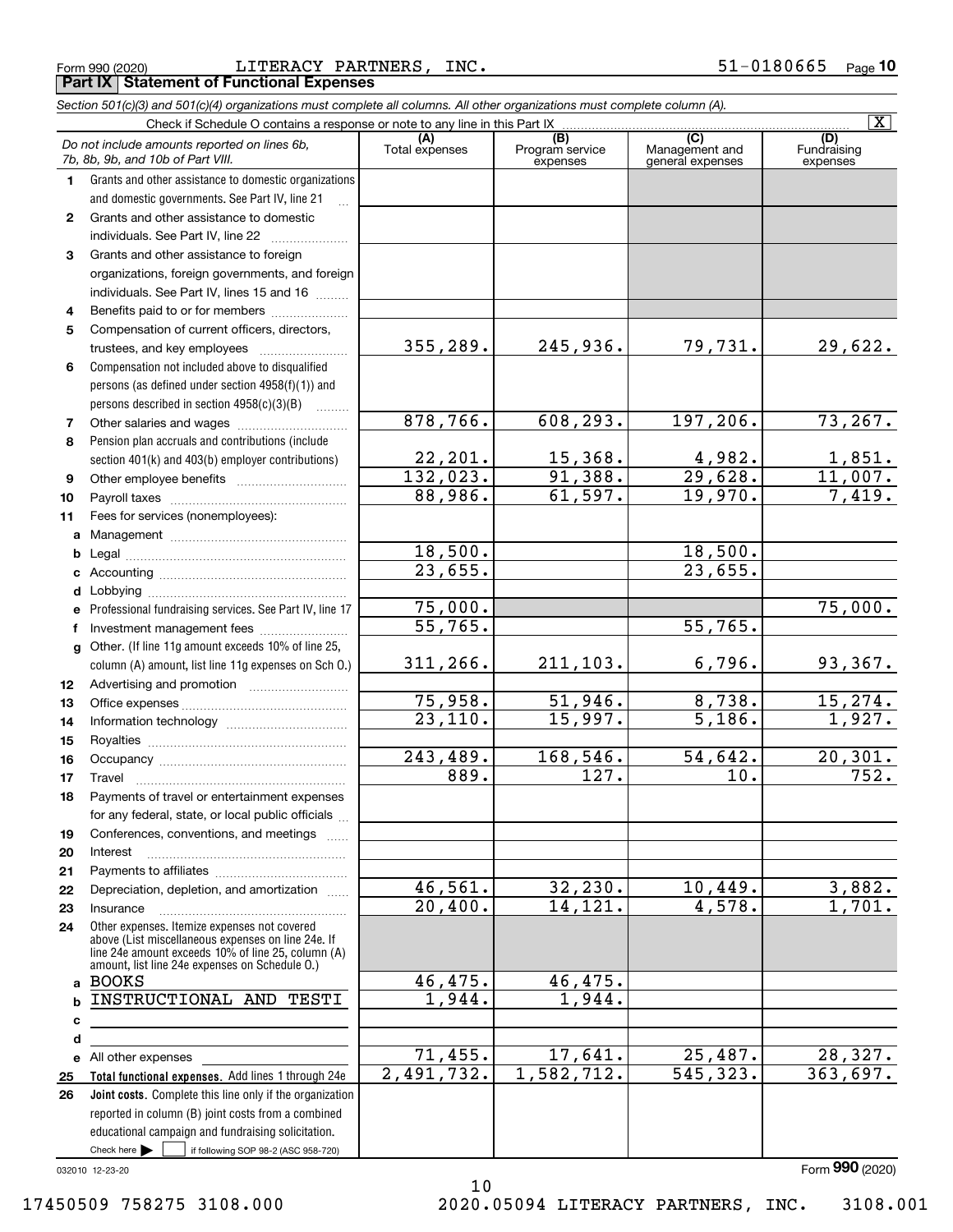17450509 758275 3108.000

Form 990 (2020)

|                             |    |                                                                                                                              |                                                                           |                      | (A)<br>Beginning of year        |                         | (B)<br>End of year            |
|-----------------------------|----|------------------------------------------------------------------------------------------------------------------------------|---------------------------------------------------------------------------|----------------------|---------------------------------|-------------------------|-------------------------------|
|                             | 1  |                                                                                                                              |                                                                           |                      | 410, 239.                       | $\blacksquare$          | $\overline{453,099}$ .        |
|                             | 2  |                                                                                                                              |                                                                           |                      | 2,668,086.                      | $\overline{\mathbf{2}}$ | 598, 525.                     |
|                             | з  |                                                                                                                              |                                                                           |                      | 124, 106.                       | $\mathbf{3}$            | 312,000.                      |
|                             | 4  |                                                                                                                              |                                                                           |                      | 7,338.                          | $\overline{4}$          | 7,252.                        |
|                             | 5  |                                                                                                                              | Loans and other receivables from any current or former officer, director, |                      |                                 |                         |                               |
|                             |    | trustee, key employee, creator or founder, substantial contributor, or 35%                                                   |                                                                           |                      |                                 |                         |                               |
|                             |    | controlled entity or family member of any of these persons                                                                   |                                                                           |                      |                                 | 5                       |                               |
|                             | 6  | Loans and other receivables from other disqualified persons (as defined                                                      |                                                                           |                      |                                 |                         |                               |
|                             |    | under section $4958(f)(1)$ , and persons described in section $4958(c)(3)(B)$                                                |                                                                           | $\sim$               |                                 | 6                       |                               |
|                             | 7  |                                                                                                                              |                                                                           |                      |                                 | $\overline{7}$          |                               |
| Assets                      | 8  |                                                                                                                              |                                                                           |                      | 93,755.                         | 8                       | <u> 148,641.</u>              |
|                             | 9  | Prepaid expenses and deferred charges                                                                                        |                                                                           |                      | 152,868.                        | $\mathbf{9}$            | 152,022.                      |
|                             |    | 10a Land, buildings, and equipment: cost or other                                                                            |                                                                           |                      |                                 |                         |                               |
|                             |    | basis. Complete Part VI of Schedule D  10a                                                                                   |                                                                           | 548,000.<br>430,535. |                                 |                         |                               |
|                             |    | <u>  1</u> 0b<br><b>b</b> Less: accumulated depreciation                                                                     | $\frac{151,759.}{6,167,954.}$                                             | 10 <sub>c</sub>      | $\frac{117,465}{8,972,349}$ .   |                         |                               |
|                             | 11 |                                                                                                                              |                                                                           |                      |                                 | 11                      |                               |
|                             | 12 |                                                                                                                              |                                                                           | 12                   |                                 |                         |                               |
|                             | 13 |                                                                                                                              |                                                                           | 13                   |                                 |                         |                               |
|                             | 14 |                                                                                                                              |                                                                           | 14                   |                                 |                         |                               |
|                             | 15 |                                                                                                                              |                                                                           |                      | 63,750.                         | 15                      | $\frac{63,750}{10,825,103.}$  |
|                             | 16 |                                                                                                                              |                                                                           |                      | 9,839,855.                      | 16                      |                               |
|                             | 17 |                                                                                                                              |                                                                           |                      | 31,545.                         | 17                      | 42,384.                       |
|                             | 18 |                                                                                                                              | 870,923.                                                                  | 18                   | 830,968.                        |                         |                               |
|                             | 19 | Deferred revenue manual contracts and contracts are all the manual contracts and contracts are all the contracts of          |                                                                           |                      |                                 | 19                      |                               |
|                             | 20 |                                                                                                                              |                                                                           |                      |                                 | 20                      |                               |
|                             | 21 | Escrow or custodial account liability. Complete Part IV of Schedule D                                                        |                                                                           | 1.1.1.1.1.1.1.1.1.1  |                                 | 21                      |                               |
|                             | 22 | Loans and other payables to any current or former officer, director,                                                         |                                                                           |                      |                                 |                         |                               |
| Liabilities                 |    | trustee, key employee, creator or founder, substantial contributor, or 35%                                                   |                                                                           |                      |                                 | 22                      |                               |
|                             | 23 | controlled entity or family member of any of these persons<br>Secured mortgages and notes payable to unrelated third parties |                                                                           |                      |                                 | 23                      |                               |
|                             | 24 | Unsecured notes and loans payable to unrelated third parties                                                                 |                                                                           |                      |                                 | 24                      |                               |
|                             | 25 | Other liabilities (including federal income tax, payables to related third                                                   |                                                                           |                      |                                 |                         |                               |
|                             |    | parties, and other liabilities not included on lines 17-24). Complete Part X                                                 |                                                                           |                      |                                 |                         |                               |
|                             |    | of Schedule D <b>with the contract of Schedule D</b>                                                                         |                                                                           |                      | 143, 409.                       | 25                      | 110,673.                      |
|                             | 26 | Total liabilities. Add lines 17 through 25                                                                                   |                                                                           |                      | 1,045,877.                      | 26                      | 984,025.                      |
|                             |    | Organizations that follow FASB ASC 958, check here $\blacktriangleright \boxed{X}$                                           |                                                                           |                      |                                 |                         |                               |
|                             |    | and complete lines 27, 28, 32, and 33.                                                                                       |                                                                           |                      |                                 |                         |                               |
|                             | 27 | Net assets without donor restrictions                                                                                        |                                                                           |                      |                                 | 27                      |                               |
|                             | 28 | Net assets with donor restrictions                                                                                           |                                                                           |                      | $\frac{4,361,824.}{4,432,154.}$ | 28                      | $\frac{4,684,301}{5,156,777}$ |
|                             |    | Organizations that do not follow FASB ASC 958, check here ▶ U                                                                |                                                                           |                      |                                 |                         |                               |
|                             |    | and complete lines 29 through 33.                                                                                            |                                                                           |                      |                                 |                         |                               |
|                             | 29 |                                                                                                                              |                                                                           | 29                   |                                 |                         |                               |
|                             | 30 | Paid-in or capital surplus, or land, building, or equipment fund                                                             |                                                                           |                      |                                 | 30                      |                               |
| Net Assets or Fund Balances | 31 | Retained earnings, endowment, accumulated income, or other funds                                                             |                                                                           | .                    |                                 | 31                      |                               |
|                             | 32 | Total net assets or fund balances                                                                                            | 8,793,978.                                                                | 32                   | 9,841,078.                      |                         |                               |
|                             | 33 |                                                                                                                              |                                                                           |                      | 9,839,855.                      | 33                      | 10,825,103.                   |

Form 990 (2020)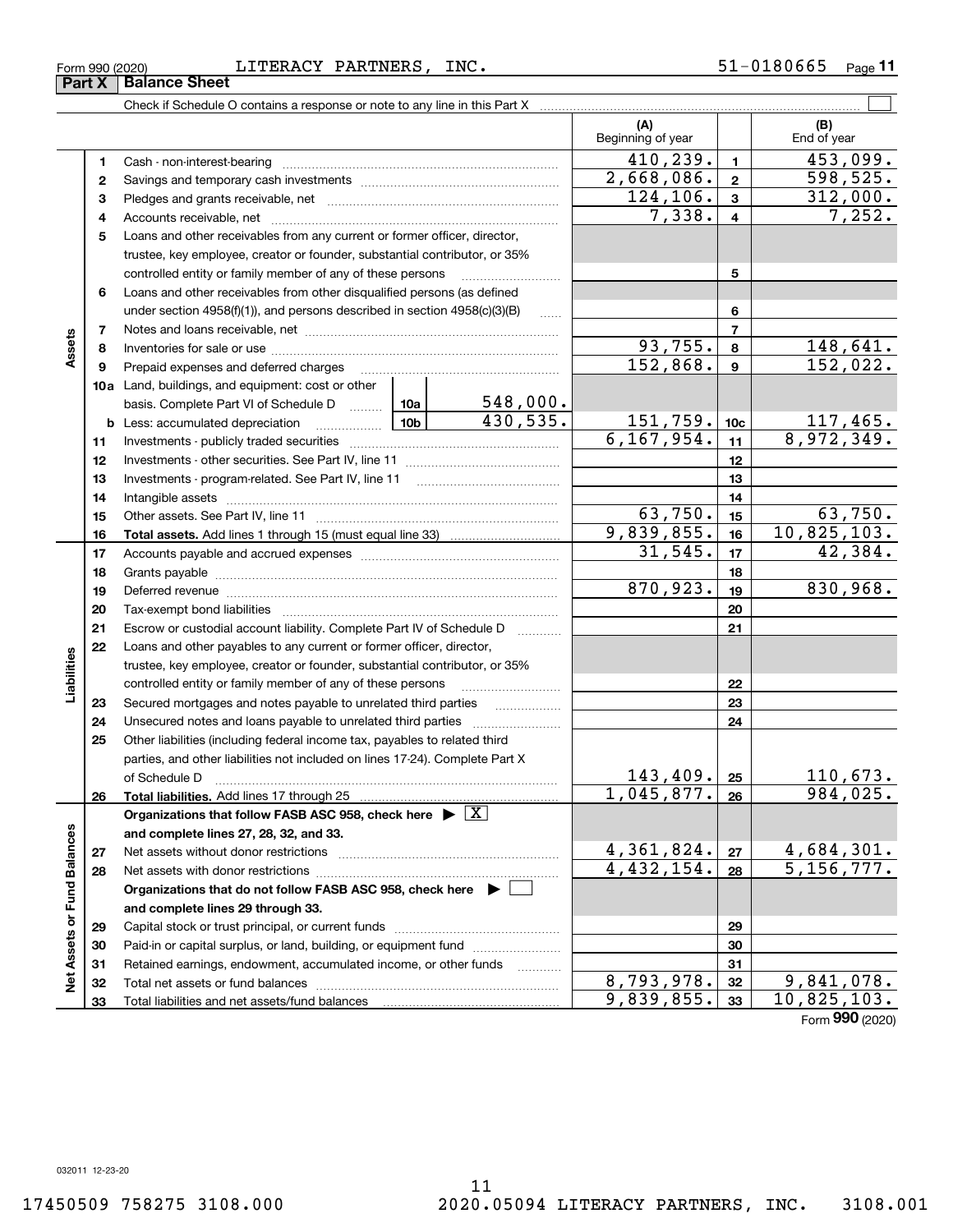|    | LITERACY PARTNERS, INC.<br>Form 990 (2020)                                                                                                                                                                                     | 51-0180665     |                          |     | Page $12$               |
|----|--------------------------------------------------------------------------------------------------------------------------------------------------------------------------------------------------------------------------------|----------------|--------------------------|-----|-------------------------|
|    | Part XI<br><b>Reconciliation of Net Assets</b>                                                                                                                                                                                 |                |                          |     |                         |
|    |                                                                                                                                                                                                                                |                |                          |     |                         |
|    |                                                                                                                                                                                                                                |                |                          |     |                         |
| 1  | Total revenue (must equal Part VIII, column (A), line 12)                                                                                                                                                                      | 1              | 2,656,004.               |     |                         |
| 2  |                                                                                                                                                                                                                                | $\mathbf{2}$   | $\overline{2,491,732}$ . |     |                         |
| 3  | Revenue less expenses. Subtract line 2 from line 1                                                                                                                                                                             | 3              | 164,272.                 |     |                         |
| 4  |                                                                                                                                                                                                                                | 4              | 8,793,978.               |     |                         |
| 5  | Net unrealized gains (losses) on investments                                                                                                                                                                                   | 5              | 882,828.                 |     |                         |
| 6  | Donated services and use of facilities [111] Donated and the service of facilities [11] Donated services and use of facilities [11] Donated and the service of the service of the service of the service of the service of the | 6              |                          |     |                         |
| 7  | Investment expenses www.communication.com/www.communication.com/www.communication.com/www.com                                                                                                                                  | $\overline{7}$ |                          |     |                         |
| 8  | Prior period adjustments                                                                                                                                                                                                       | 8              |                          |     |                         |
| 9  | Other changes in net assets or fund balances (explain on Schedule O)                                                                                                                                                           | 9              |                          |     | 0.                      |
| 10 | Net assets or fund balances at end of year. Combine lines 3 through 9 (must equal Part X, line 32,                                                                                                                             |                |                          |     |                         |
|    | column (B))                                                                                                                                                                                                                    | 10             | 9,841,078.               |     |                         |
|    | Part XII Financial Statements and Reporting                                                                                                                                                                                    |                |                          |     |                         |
|    |                                                                                                                                                                                                                                |                |                          |     | $\overline{\mathbf{x}}$ |
|    |                                                                                                                                                                                                                                |                |                          | Yes | No                      |
| 1  | $\boxed{\mathbf{X}}$ Accrual<br>Accounting method used to prepare the Form 990: <u>I</u> Cash<br>Other                                                                                                                         |                |                          |     |                         |
|    | If the organization changed its method of accounting from a prior year or checked "Other," explain in Schedule O.                                                                                                              |                |                          |     |                         |
|    | 2a Were the organization's financial statements compiled or reviewed by an independent accountant?                                                                                                                             |                | 2a                       |     | x                       |
|    | If "Yes," check a box below to indicate whether the financial statements for the year were compiled or reviewed on a                                                                                                           |                |                          |     |                         |
|    | separate basis, consolidated basis, or both:                                                                                                                                                                                   |                |                          |     |                         |
|    | Consolidated basis<br>Both consolidated and separate basis<br>Separate basis                                                                                                                                                   |                |                          |     |                         |
|    | <b>b</b> Were the organization's financial statements audited by an independent accountant?                                                                                                                                    |                | 2 <sub>b</sub>           | X   |                         |
|    | If "Yes," check a box below to indicate whether the financial statements for the year were audited on a separate basis,                                                                                                        |                |                          |     |                         |
|    | consolidated basis, or both:                                                                                                                                                                                                   |                |                          |     |                         |
|    | $X$ Separate basis<br><b>Consolidated basis</b><br>Both consolidated and separate basis                                                                                                                                        |                |                          |     |                         |
|    | c If "Yes" to line 2a or 2b, does the organization have a committee that assumes responsibility for oversight of the audit,                                                                                                    |                |                          |     |                         |
|    | review, or compilation of its financial statements and selection of an independent accountant?                                                                                                                                 |                | 2c                       | х   |                         |
|    | If the organization changed either its oversight process or selection process during the tax year, explain on Schedule O.                                                                                                      |                |                          |     |                         |
|    | 3a As a result of a federal award, was the organization required to undergo an audit or audits as set forth in the Single Audit                                                                                                |                |                          |     |                         |
|    |                                                                                                                                                                                                                                |                | За                       |     | x                       |
|    | b If "Yes," did the organization undergo the required audit or audits? If the organization did not undergo the required audit                                                                                                  |                |                          |     |                         |
|    |                                                                                                                                                                                                                                |                | 3b                       |     |                         |

Form 990 (2020)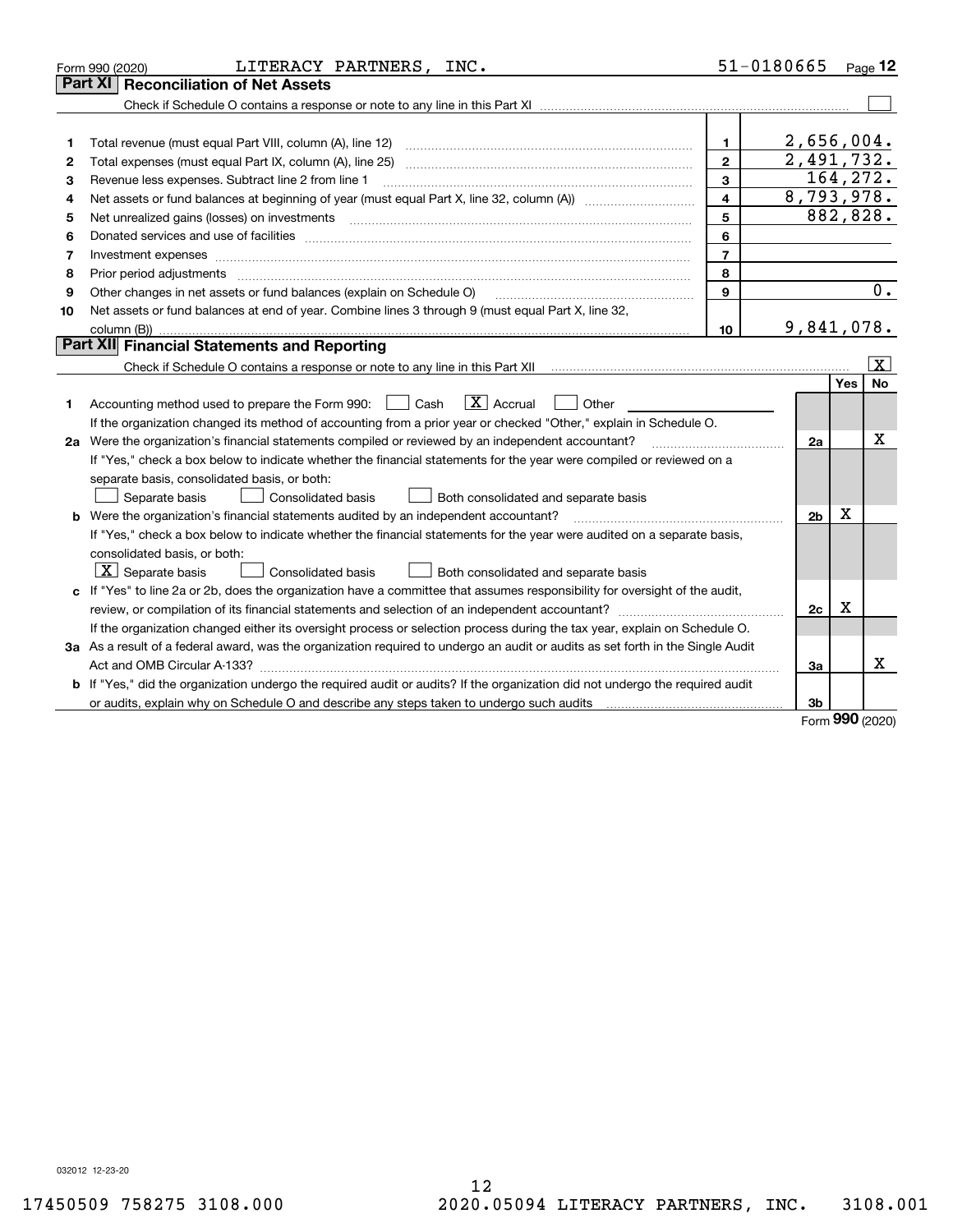Department of the Treasury

Internal Revenue Service

| (Form 990 or 990-EZ) |  |  |  |  |
|----------------------|--|--|--|--|
|----------------------|--|--|--|--|

## **Public Charity Status and Public Support**

Complete if the organization is a section 501(c)(3) organization or a section 4947(a)(1) nonexempt charitable trust.

Attach to Form 990 or Form 990-EZ.

Go to www.irs.gov/Form990 for instructions and the latest information.

| OMB No 1545-0047                    |
|-------------------------------------|
| l                                   |
| <b>Open to Public</b><br>Inspection |

### Name of the organization

|       | Name of the organization<br><b>Employer identification number</b> |                                                                                                                                                         |                         |                                                       |                                                                |     |                            |  |                            |
|-------|-------------------------------------------------------------------|---------------------------------------------------------------------------------------------------------------------------------------------------------|-------------------------|-------------------------------------------------------|----------------------------------------------------------------|-----|----------------------------|--|----------------------------|
|       |                                                                   |                                                                                                                                                         | LITERACY PARTNERS, INC. |                                                       |                                                                |     |                            |  | 51-0180665                 |
|       | Part I                                                            | Reason for Public Charity Status. (All organizations must complete this part.) See instructions.                                                        |                         |                                                       |                                                                |     |                            |  |                            |
|       |                                                                   | The organization is not a private foundation because it is: (For lines 1 through 12, check only one box.)                                               |                         |                                                       |                                                                |     |                            |  |                            |
| 1     |                                                                   | A church, convention of churches, or association of churches described in section 170(b)(1)(A)(i).                                                      |                         |                                                       |                                                                |     |                            |  |                            |
| 2     |                                                                   | A school described in section 170(b)(1)(A)(ii). (Attach Schedule E (Form 990 or 990-EZ).)                                                               |                         |                                                       |                                                                |     |                            |  |                            |
| з     |                                                                   | A hospital or a cooperative hospital service organization described in section 170(b)(1)(A)(iii).                                                       |                         |                                                       |                                                                |     |                            |  |                            |
| 4     |                                                                   | A medical research organization operated in conjunction with a hospital described in section 170(b)(1)(A)(iii). Enter the hospital's name,              |                         |                                                       |                                                                |     |                            |  |                            |
|       |                                                                   | city, and state:                                                                                                                                        |                         |                                                       |                                                                |     |                            |  |                            |
| 5     |                                                                   | An organization operated for the benefit of a college or university owned or operated by a governmental unit described in                               |                         |                                                       |                                                                |     |                            |  |                            |
|       |                                                                   | section 170(b)(1)(A)(iv). (Complete Part II.)                                                                                                           |                         |                                                       |                                                                |     |                            |  |                            |
| 6     |                                                                   | A federal, state, or local government or governmental unit described in section 170(b)(1)(A)(v).                                                        |                         |                                                       |                                                                |     |                            |  |                            |
| 7     | $\lfloor x \rfloor$                                               | An organization that normally receives a substantial part of its support from a governmental unit or from the general public described in               |                         |                                                       |                                                                |     |                            |  |                            |
|       |                                                                   | section 170(b)(1)(A)(vi). (Complete Part II.)                                                                                                           |                         |                                                       |                                                                |     |                            |  |                            |
| 8     |                                                                   | A community trust described in section 170(b)(1)(A)(vi). (Complete Part II.)                                                                            |                         |                                                       |                                                                |     |                            |  |                            |
| 9     |                                                                   | An agricultural research organization described in section 170(b)(1)(A)(ix) operated in conjunction with a land-grant college                           |                         |                                                       |                                                                |     |                            |  |                            |
|       |                                                                   | or university or a non-land-grant college of agriculture (see instructions). Enter the name, city, and state of the college or                          |                         |                                                       |                                                                |     |                            |  |                            |
| 10    |                                                                   | university:<br>An organization that normally receives (1) more than 33 1/3% of its support from contributions, membership fees, and gross receipts from |                         |                                                       |                                                                |     |                            |  |                            |
|       |                                                                   | activities related to its exempt functions, subject to certain exceptions; and (2) no more than 33 1/3% of its support from gross investment            |                         |                                                       |                                                                |     |                            |  |                            |
|       |                                                                   | income and unrelated business taxable income (less section 511 tax) from businesses acquired by the organization after June 30, 1975.                   |                         |                                                       |                                                                |     |                            |  |                            |
|       |                                                                   | See section 509(a)(2). (Complete Part III.)                                                                                                             |                         |                                                       |                                                                |     |                            |  |                            |
| 11    |                                                                   | An organization organized and operated exclusively to test for public safety. See section 509(a)(4).                                                    |                         |                                                       |                                                                |     |                            |  |                            |
| 12    |                                                                   | An organization organized and operated exclusively for the benefit of, to perform the functions of, or to carry out the purposes of one or              |                         |                                                       |                                                                |     |                            |  |                            |
|       |                                                                   | more publicly supported organizations described in section 509(a)(1) or section 509(a)(2). See section 509(a)(3). Check the box in                      |                         |                                                       |                                                                |     |                            |  |                            |
|       |                                                                   | lines 12a through 12d that describes the type of supporting organization and complete lines 12e, 12f, and 12g.                                          |                         |                                                       |                                                                |     |                            |  |                            |
| а     |                                                                   | Type I. A supporting organization operated, supervised, or controlled by its supported organization(s), typically by giving                             |                         |                                                       |                                                                |     |                            |  |                            |
|       |                                                                   | the supported organization(s) the power to regularly appoint or elect a majority of the directors or trustees of the supporting                         |                         |                                                       |                                                                |     |                            |  |                            |
|       |                                                                   | organization. You must complete Part IV, Sections A and B.                                                                                              |                         |                                                       |                                                                |     |                            |  |                            |
| b     |                                                                   | Type II. A supporting organization supervised or controlled in connection with its supported organization(s), by having                                 |                         |                                                       |                                                                |     |                            |  |                            |
|       |                                                                   | control or management of the supporting organization vested in the same persons that control or manage the supported                                    |                         |                                                       |                                                                |     |                            |  |                            |
|       |                                                                   | organization(s). You must complete Part IV, Sections A and C.                                                                                           |                         |                                                       |                                                                |     |                            |  |                            |
|       |                                                                   | Type III functionally integrated. A supporting organization operated in connection with, and functionally integrated with,                              |                         |                                                       |                                                                |     |                            |  |                            |
|       |                                                                   | its supported organization(s) (see instructions). You must complete Part IV, Sections A, D, and E.                                                      |                         |                                                       |                                                                |     |                            |  |                            |
| d     |                                                                   | Type III non-functionally integrated. A supporting organization operated in connection with its supported organization(s)                               |                         |                                                       |                                                                |     |                            |  |                            |
|       |                                                                   | that is not functionally integrated. The organization generally must satisfy a distribution requirement and an attentiveness                            |                         |                                                       |                                                                |     |                            |  |                            |
|       |                                                                   | requirement (see instructions). You must complete Part IV, Sections A and D, and Part V.                                                                |                         |                                                       |                                                                |     |                            |  |                            |
| е     |                                                                   | Check this box if the organization received a written determination from the IRS that it is a Type I, Type II, Type III                                 |                         |                                                       |                                                                |     |                            |  |                            |
|       |                                                                   | functionally integrated, or Type III non-functionally integrated supporting organization.                                                               |                         |                                                       |                                                                |     |                            |  |                            |
|       |                                                                   | f Enter the number of supported organizations<br>g Provide the following information about the supported organization(s).                               |                         |                                                       |                                                                |     |                            |  |                            |
|       |                                                                   | (i) Name of supported                                                                                                                                   | (ii) EIN                | (iii) Type of organization                            | (iv) Is the organization listed<br>in your governing document? |     | (v) Amount of monetary     |  | (vi) Amount of other       |
|       |                                                                   | organization                                                                                                                                            |                         | (described on lines 1-10<br>above (see instructions)) | Yes                                                            | No. | support (see instructions) |  | support (see instructions) |
|       |                                                                   |                                                                                                                                                         |                         |                                                       |                                                                |     |                            |  |                            |
|       |                                                                   |                                                                                                                                                         |                         |                                                       |                                                                |     |                            |  |                            |
|       |                                                                   |                                                                                                                                                         |                         |                                                       |                                                                |     |                            |  |                            |
|       |                                                                   |                                                                                                                                                         |                         |                                                       |                                                                |     |                            |  |                            |
|       |                                                                   |                                                                                                                                                         |                         |                                                       |                                                                |     |                            |  |                            |
|       |                                                                   |                                                                                                                                                         |                         |                                                       |                                                                |     |                            |  |                            |
|       |                                                                   |                                                                                                                                                         |                         |                                                       |                                                                |     |                            |  |                            |
|       |                                                                   |                                                                                                                                                         |                         |                                                       |                                                                |     |                            |  |                            |
|       |                                                                   |                                                                                                                                                         |                         |                                                       |                                                                |     |                            |  |                            |
|       |                                                                   |                                                                                                                                                         |                         |                                                       |                                                                |     |                            |  |                            |
| Total |                                                                   |                                                                                                                                                         |                         |                                                       |                                                                |     |                            |  |                            |

LHA For Paperwork Reduction Act Notice, see the Instructions for Form 990 or 990-EZ. 032021 01-25-21 Schedule A (Form 990 or 990-EZ) 2020 13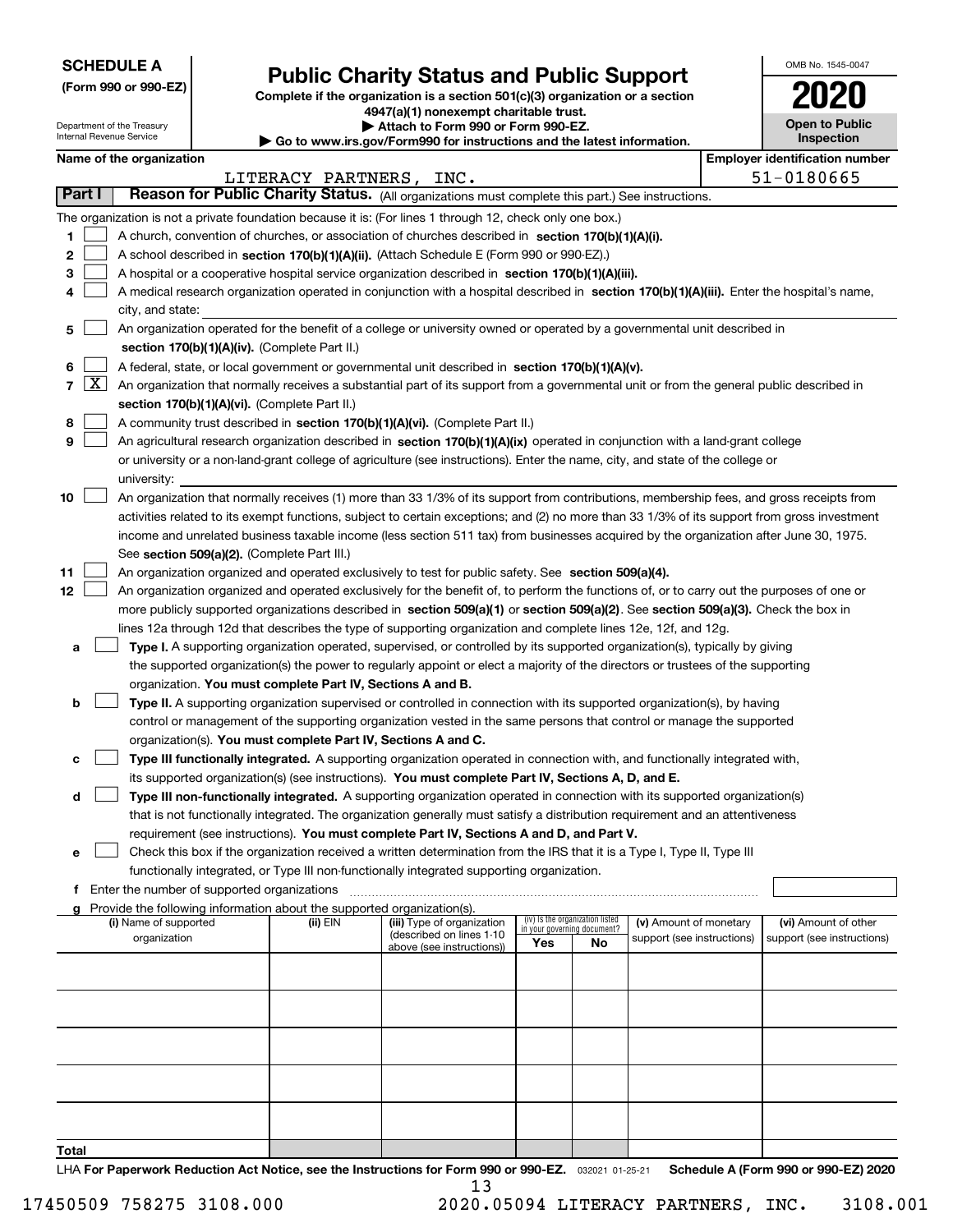#### Schedule A (Form 990 or 990-EZ) 2020 LITERACY PARTNERS, INC. Part II

 $51 - 0180665$  Page 2

Support Schedule for Organizations Described in Sections 170(b)(1)(A)(iv) and 170(b)(1)(A)(vi) (Complete only if you checked the box on line 5, 7, or 8 of Part I or if the organization failed to qualify under Part III. If the organization fails to qualify under the tests listed below, please complete Part III.)

|    | <b>Section A. Public Support</b>                                                                                                                                                                                               |           |          |                        |            |          |                                      |
|----|--------------------------------------------------------------------------------------------------------------------------------------------------------------------------------------------------------------------------------|-----------|----------|------------------------|------------|----------|--------------------------------------|
|    | Calendar year (or fiscal year beginning in)                                                                                                                                                                                    | (a) 2016  | (b) 2017 | $(c)$ 2018             | $(d)$ 2019 | (e) 2020 | (f) Total                            |
|    | 1 Gifts, grants, contributions, and                                                                                                                                                                                            |           |          |                        |            |          |                                      |
|    | membership fees received. (Do not                                                                                                                                                                                              |           |          |                        |            |          |                                      |
|    | include any "unusual grants.")                                                                                                                                                                                                 | 1967071.  | 2774099. | 1436903.               | 5257219.   |          | 2319812.13755104.                    |
|    | 2 Tax revenues levied for the organ-                                                                                                                                                                                           |           |          |                        |            |          |                                      |
|    | ization's benefit and either paid to                                                                                                                                                                                           |           |          |                        |            |          |                                      |
|    | or expended on its behalf                                                                                                                                                                                                      |           |          |                        |            |          |                                      |
|    | 3 The value of services or facilities                                                                                                                                                                                          |           |          |                        |            |          |                                      |
|    | furnished by a governmental unit to                                                                                                                                                                                            |           |          |                        |            |          |                                      |
|    | the organization without charge                                                                                                                                                                                                |           |          |                        |            |          |                                      |
|    | 4 Total. Add lines 1 through 3                                                                                                                                                                                                 | 1967071.  | 2774099. | 1436903.               | 5257219.   |          | 2319812.13755104.                    |
| 5. | The portion of total contributions                                                                                                                                                                                             |           |          |                        |            |          |                                      |
|    | by each person (other than a                                                                                                                                                                                                   |           |          |                        |            |          |                                      |
|    | governmental unit or publicly                                                                                                                                                                                                  |           |          |                        |            |          |                                      |
|    | supported organization) included                                                                                                                                                                                               |           |          |                        |            |          |                                      |
|    | on line 1 that exceeds 2% of the                                                                                                                                                                                               |           |          |                        |            |          |                                      |
|    | amount shown on line 11,                                                                                                                                                                                                       |           |          |                        |            |          |                                      |
|    | column (f)                                                                                                                                                                                                                     |           |          |                        |            |          | 4324520.                             |
|    |                                                                                                                                                                                                                                |           |          |                        |            |          | 9430584.                             |
|    | 6 Public support. Subtract line 5 from line 4.<br><b>Section B. Total Support</b>                                                                                                                                              |           |          |                        |            |          |                                      |
|    | Calendar year (or fiscal year beginning in)                                                                                                                                                                                    | (a) 2016  | (b) 2017 |                        | $(d)$ 2019 |          |                                      |
|    | <b>7</b> Amounts from line 4                                                                                                                                                                                                   | 1967071.  | 2774099. | $(c)$ 2018<br>1436903. | 5257219.   | (e) 2020 | (f) Total<br>2319812.13755104.       |
|    |                                                                                                                                                                                                                                |           |          |                        |            |          |                                      |
| 8  | Gross income from interest,                                                                                                                                                                                                    |           |          |                        |            |          |                                      |
|    | dividends, payments received on                                                                                                                                                                                                |           |          |                        |            |          |                                      |
|    | securities loans, rents, royalties,                                                                                                                                                                                            | 284, 272. | 248,788. | 312,044.               | 119,053.   | 199,298. | 1163455.                             |
|    | and income from similar sources                                                                                                                                                                                                |           |          |                        |            |          |                                      |
|    | <b>9</b> Net income from unrelated business                                                                                                                                                                                    |           |          |                        |            |          |                                      |
|    | activities, whether or not the                                                                                                                                                                                                 |           |          |                        |            |          |                                      |
|    | business is regularly carried on                                                                                                                                                                                               |           |          |                        |            |          |                                      |
|    | 10 Other income. Do not include gain                                                                                                                                                                                           |           |          |                        |            |          |                                      |
|    | or loss from the sale of capital                                                                                                                                                                                               |           |          |                        |            |          |                                      |
|    | assets (Explain in Part VI.)                                                                                                                                                                                                   | 9,046.    | 9,214.   | 9,679.                 | 22,494.    | 18,046.  | 68,479.                              |
|    | 11 Total support. Add lines 7 through 10                                                                                                                                                                                       |           |          |                        |            |          | 14987038.                            |
|    | <b>12</b> Gross receipts from related activities, etc. (see instructions)                                                                                                                                                      |           |          |                        |            | 12       | 630,186.                             |
|    | 13 First 5 years. If the Form 990 is for the organization's first, second, third, fourth, or fifth tax year as a section 501(c)(3)                                                                                             |           |          |                        |            |          |                                      |
|    | organization, check this box and stop here manufactured and content to the state of the state of the state of the state of the state of the state of the state of the state of the state of the state of the state of the stat |           |          |                        |            |          |                                      |
|    | <b>Section C. Computation of Public Support Percentage</b>                                                                                                                                                                     |           |          |                        |            |          |                                      |
|    |                                                                                                                                                                                                                                |           |          |                        |            | 14       | 62.92<br>%                           |
|    |                                                                                                                                                                                                                                |           |          |                        |            | 15       | 61.06<br>%                           |
|    | 16a 33 1/3% support test - 2020. If the organization did not check the box on line 13, and line 14 is 33 1/3% or more, check this box and                                                                                      |           |          |                        |            |          |                                      |
|    | stop here. The organization qualifies as a publicly supported organization                                                                                                                                                     |           |          |                        |            |          | $\blacktriangleright$ $\mid$ X       |
|    | b 33 1/3% support test - 2019. If the organization did not check a box on line 13 or 16a, and line 15 is 33 1/3% or more, check this box                                                                                       |           |          |                        |            |          |                                      |
|    | and stop here. The organization qualifies as a publicly supported organization                                                                                                                                                 |           |          |                        |            |          |                                      |
|    | 17a 10% -facts-and-circumstances test - 2020. If the organization did not check a box on line 13, 16a, or 16b, and line 14 is 10% or more,                                                                                     |           |          |                        |            |          |                                      |
|    | and if the organization meets the facts-and-circumstances test, check this box and stop here. Explain in Part VI how the organization                                                                                          |           |          |                        |            |          |                                      |
|    | meets the facts-and-circumstances test. The organization qualifies as a publicly supported organization                                                                                                                        |           |          |                        |            |          |                                      |
|    | <b>b 10% -facts-and-circumstances test - 2019.</b> If the organization did not check a box on line 13, 16a, 16b, or 17a, and line 15 is 10% or                                                                                 |           |          |                        |            |          |                                      |
|    | more, and if the organization meets the facts-and-circumstances test, check this box and stop here. Explain in Part VI how the                                                                                                 |           |          |                        |            |          |                                      |
|    | organization meets the facts-and-circumstances test. The organization qualifies as a publicly supported organization                                                                                                           |           |          |                        |            |          |                                      |
|    | 18 Private foundation. If the organization did not check a box on line 13, 16a, 16b, 17a, or 17b, check this box and see instructions                                                                                          |           |          |                        |            |          |                                      |
|    |                                                                                                                                                                                                                                |           |          |                        |            |          | Schedule A (Form 990 or 990-F7) 2020 |

Schedule A (Form 990 or 990-EZ) 2020

032022 01-25-21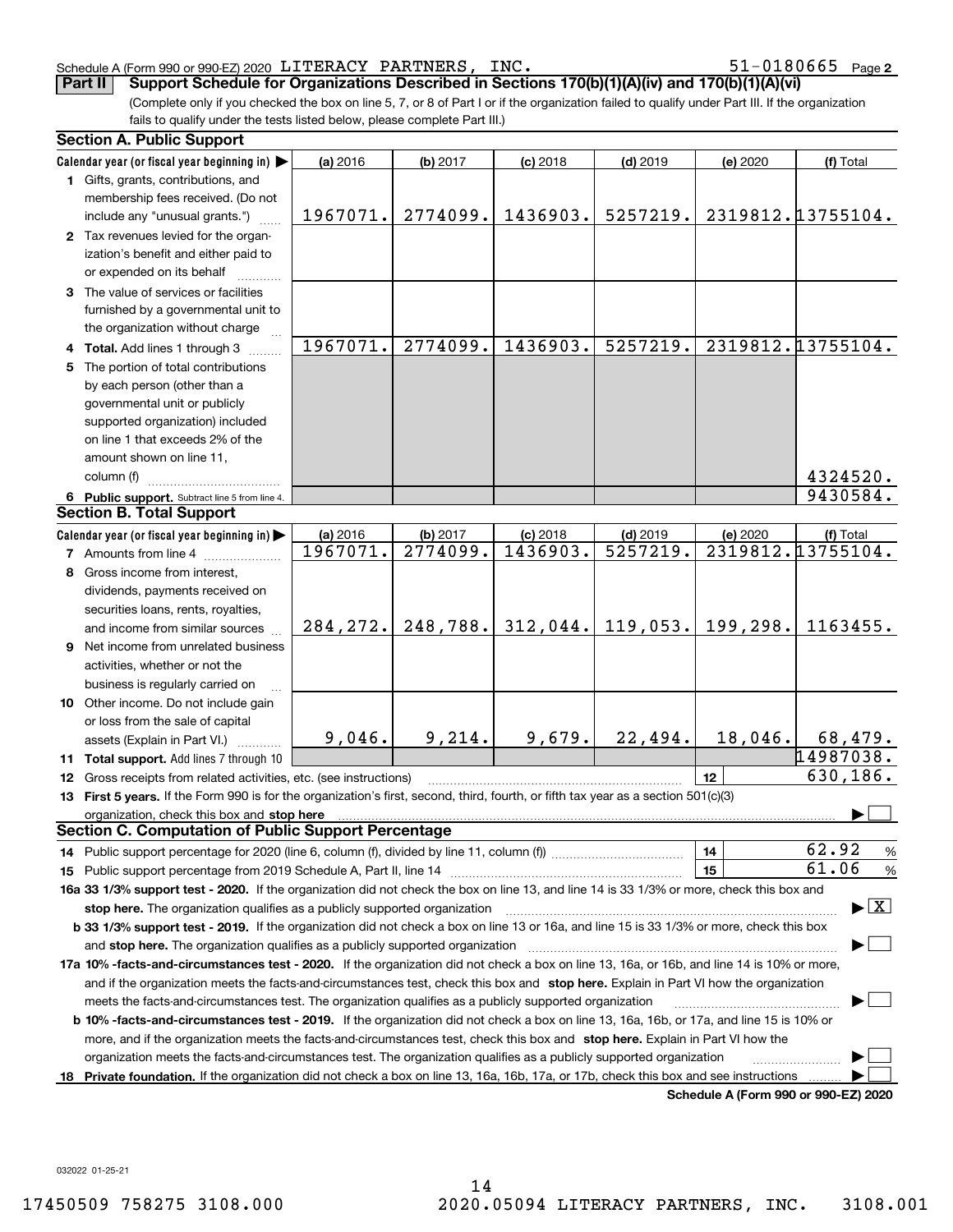#### Schedule A (Form 990 or 990-EZ) 2020 LITERACY PARTNERS **INC**

**Part III | Support Schedule for Organizations Described in Section 509(a)(2)** 

(Complete only if you checked the box on line 10 of Part I or if the organization failed to qualify under Part II. If the organization fails to qualify under the tests listed below, please complete Part II.)

|    | Section A. Public Support                                                                                                                                                                |          |          |            |            |                                      |           |
|----|------------------------------------------------------------------------------------------------------------------------------------------------------------------------------------------|----------|----------|------------|------------|--------------------------------------|-----------|
|    | Calendar year (or fiscal year beginning in) $\blacktriangleright$                                                                                                                        | (a) 2016 | (b) 2017 | $(c)$ 2018 | $(d)$ 2019 | (e) 2020                             | (f) Total |
|    | 1 Gifts, grants, contributions, and                                                                                                                                                      |          |          |            |            |                                      |           |
|    | membership fees received. (Do not                                                                                                                                                        |          |          |            |            |                                      |           |
|    | include any "unusual grants.")<br>.                                                                                                                                                      |          |          |            |            |                                      |           |
|    | 2 Gross receipts from admissions,<br>merchandise sold or services per-<br>formed, or facilities furnished in<br>any activity that is related to the<br>organization's tax-exempt purpose |          |          |            |            |                                      |           |
|    | <b>3</b> Gross receipts from activities that<br>are not an unrelated trade or bus-                                                                                                       |          |          |            |            |                                      |           |
|    | iness under section 513                                                                                                                                                                  |          |          |            |            |                                      |           |
| 4  | Tax revenues levied for the organ-<br>ization's benefit and either paid to<br>or expended on its behalf<br>.                                                                             |          |          |            |            |                                      |           |
|    | 5 The value of services or facilities<br>furnished by a governmental unit to                                                                                                             |          |          |            |            |                                      |           |
|    | the organization without charge                                                                                                                                                          |          |          |            |            |                                      |           |
|    | 6 Total. Add lines 1 through 5                                                                                                                                                           |          |          |            |            |                                      |           |
|    | 7a Amounts included on lines 1, 2, and<br>3 received from disqualified persons                                                                                                           |          |          |            |            |                                      |           |
|    | <b>b</b> Amounts included on lines 2 and 3 received<br>from other than disqualified persons that<br>exceed the greater of \$5,000 or 1% of the<br>amount on line 13 for the year         |          |          |            |            |                                      |           |
|    | c Add lines 7a and 7b                                                                                                                                                                    |          |          |            |            |                                      |           |
|    | 8 Public support. (Subtract line 7c from line 6.)<br><b>Section B. Total Support</b>                                                                                                     |          |          |            |            |                                      |           |
|    | Calendar year (or fiscal year beginning in)                                                                                                                                              | (a) 2016 | (b) 2017 | $(c)$ 2018 | $(d)$ 2019 | (e) 2020                             | (f) Total |
|    | 9 Amounts from line 6                                                                                                                                                                    |          |          |            |            |                                      |           |
|    | 10a Gross income from interest,<br>dividends, payments received on<br>securities loans, rents, royalties,<br>and income from similar sources                                             |          |          |            |            |                                      |           |
|    | <b>b</b> Unrelated business taxable income                                                                                                                                               |          |          |            |            |                                      |           |
|    | (less section 511 taxes) from businesses<br>acquired after June 30, 1975 [100]                                                                                                           |          |          |            |            |                                      |           |
|    | c Add lines 10a and 10b                                                                                                                                                                  |          |          |            |            |                                      |           |
|    | <b>11</b> Net income from unrelated business<br>activities not included in line 10b,<br>whether or not the business is<br>regularly carried on                                           |          |          |            |            |                                      |           |
|    | 12 Other income. Do not include gain<br>or loss from the sale of capital<br>assets (Explain in Part VI.)                                                                                 |          |          |            |            |                                      |           |
|    | <b>13</b> Total support. (Add lines 9, 10c, 11, and 12.)                                                                                                                                 |          |          |            |            |                                      |           |
|    | 14 First 5 years. If the Form 990 is for the organization's first, second, third, fourth, or fifth tax year as a section 501(c)(3) organization,                                         |          |          |            |            |                                      |           |
|    | check this box and stop here                                                                                                                                                             |          |          |            |            |                                      |           |
|    | <b>Section C. Computation of Public Support Percentage</b>                                                                                                                               |          |          |            |            |                                      |           |
|    | 15 Public support percentage for 2020 (line 8, column (f), divided by line 13, column (f))                                                                                               |          |          |            |            | 15                                   | %         |
| 16 | Public support percentage from 2019 Schedule A, Part III, line 15                                                                                                                        |          |          |            |            | 16                                   | $\%$      |
|    | <b>Section D. Computation of Investment Income Percentage</b>                                                                                                                            |          |          |            |            |                                      |           |
|    |                                                                                                                                                                                          |          |          |            |            | 17                                   | %         |
|    | 18 Investment income percentage from 2019 Schedule A, Part III, line 17                                                                                                                  |          |          |            |            | 18                                   | %         |
|    | 19a 33 1/3% support tests - 2020. If the organization did not check the box on line 14, and line 15 is more than 33 1/3%, and line 17 is not                                             |          |          |            |            |                                      |           |
|    | more than 33 1/3%, check this box and stop here. The organization qualifies as a publicly supported organization                                                                         |          |          |            |            |                                      |           |
|    | b 33 1/3% support tests - 2019. If the organization did not check a box on line 14 or line 19a, and line 16 is more than 33 1/3%, and                                                    |          |          |            |            |                                      |           |
|    | line 18 is not more than 33 1/3%, check this box and stop here. The organization qualifies as a publicly supported organization                                                          |          |          |            |            |                                      |           |
| 20 | Private foundation. If the organization did not check a box on line 14, 19a, or 19b, check this box and see instructions                                                                 |          |          |            |            |                                      |           |
|    | 032023 01-25-21                                                                                                                                                                          |          | 15       |            |            | Schedule A (Form 990 or 990-EZ) 2020 |           |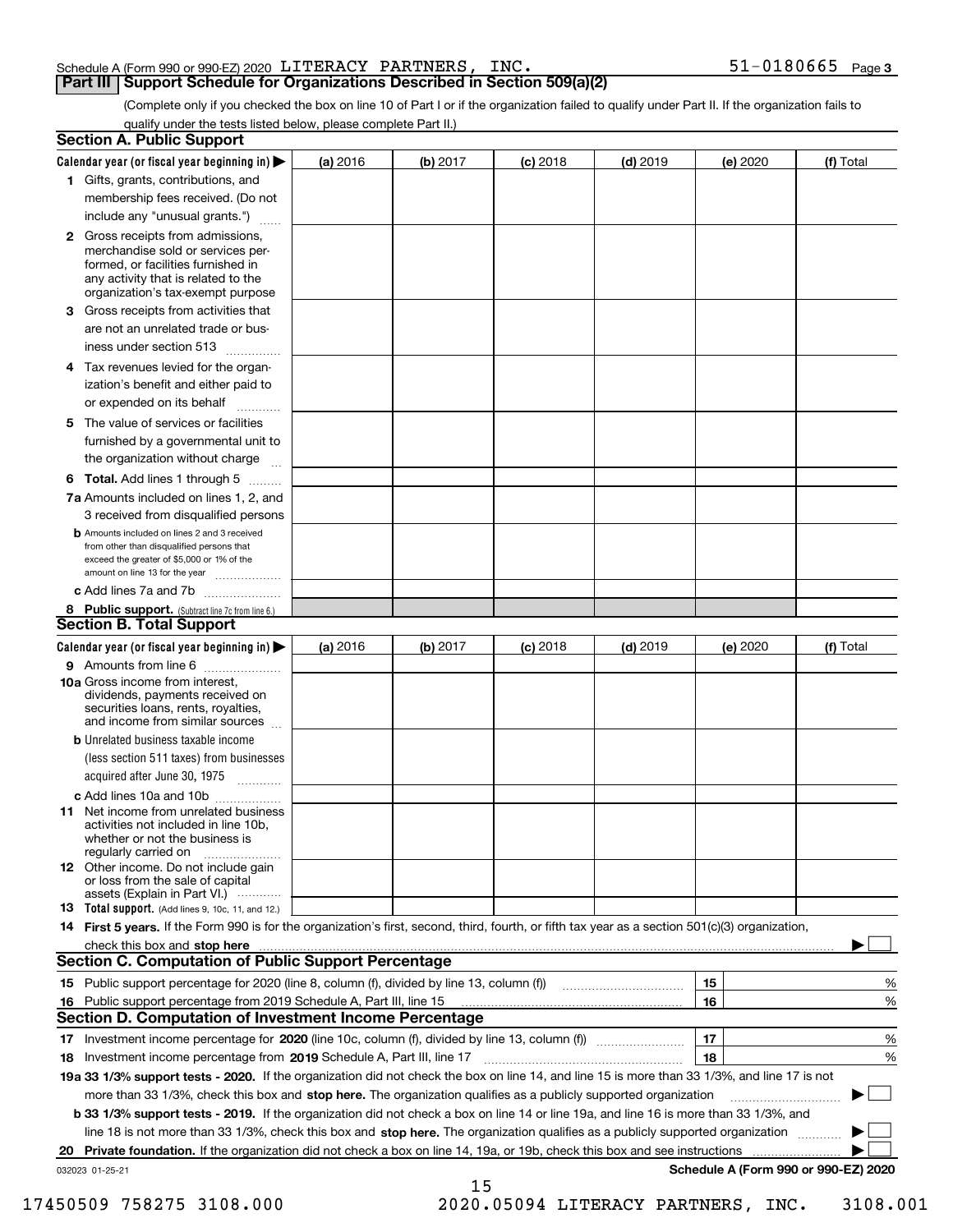$\mathbf{1}$ 

 $\mathbf{2}$ 

3a

 $3<sub>b</sub>$ 

 $3<sub>c</sub>$ 

4a

4b

4c

<u>5a</u>

5b

5c

6

 $\overline{\mathbf{r}}$ 

8

<u>9a</u>

9b

 $9c$ 

 $10a$ 

 $10<sub>b</sub>$ 

Yes No

### **Part IV Supporting Organizations**

(Complete only if you checked a box in line 12 on Part I. If you checked box 12a, Part I, complete Sections A and B. If you checked box 12b. Part I, complete Sections A and C. If you checked box 12c. Part I, complete Sections A, D, and E. If you checked box 12d, Part I, complete Sections A and D, and complete Part V.)

### **Section A. All Supporting Organizations**

- 1 Are all of the organization's supported organizations listed by name in the organization's governing documents? If "No," describe in Part VI how the supported organizations are designated. If designated by class or purpose, describe the designation. If historic and continuing relationship, explain.
- 2 Did the organization have any supported organization that does not have an IRS determination of status under section 509(a)(1) or (2)? If "Yes," explain in Part VI how the organization determined that the supported organization was described in section 509(a)(1) or (2).
- 3a Did the organization have a supported organization described in section 501(c)(4), (5), or (6)? If "Yes." answer lines 3b and 3c below.
- **b** Did the organization confirm that each supported organization qualified under section  $501(c)(4)$ ,  $(5)$ , or  $(6)$  and satisfied the public support tests under section 509(a)(2)? If "Yes," describe in Part VI when and how the organization made the determination.
- c Did the organization ensure that all support to such organizations was used exclusively for section 170(c)(2)(B) purposes? If "Yes," explain in Part VI what controls the organization put in place to ensure such use.
- 4a Was any supported organization not organized in the United States ("foreign supported organization")? If "Yes," and if you checked box 12a or 12b in Part I, answer lines 4b and 4c below.
- **b** Did the organization have ultimate control and discretion in deciding whether to make grants to the foreign supported organization? If "Yes," describe in Part VI how the organization had such control and discretion despite being controlled or supervised by or in connection with its supported organizations.
- c Did the organization support any foreign supported organization that does not have an IRS determination under sections 501(c)(3) and 509(a)(1) or (2)? If "Yes," explain in Part VI what controls the organization used to ensure that all support to the foreign supported organization was used exclusively for section 170(c)(2)(B) purposes.
- 5a Did the organization add, substitute, or remove any supported organizations during the tax year? If "Yes," answer lines 5b and 5c below (if applicable). Also, provide detail in Part VI, including (i) the names and EIN numbers of the supported organizations added, substituted, or removed; (ii) the reasons for each such action; (iii) the authority under the organization's organizing document authorizing such action; and (iv) how the action was accomplished (such as by amendment to the organizing document).
- b Type I or Type II only. Was any added or substituted supported organization part of a class already designated in the organization's organizing document?
- c Substitutions only. Was the substitution the result of an event beyond the organization's control?
- 6 Did the organization provide support (whether in the form of grants or the provision of services or facilities) to anyone other than (i) its supported organizations, (ii) individuals that are part of the charitable class benefited by one or more of its supported organizations, or (iii) other supporting organizations that also support or benefit one or more of the filing organization's supported organizations? If "Yes," provide detail in Part VI.
- 7 Did the organization provide a grant, loan, compensation, or other similar payment to a substantial contributor (as defined in section 4958(c)(3)(C)), a family member of a substantial contributor, or a 35% controlled entity with regard to a substantial contributor? If "Yes," complete Part I of Schedule L (Form 990 or 990-EZ).
- 8 Did the organization make a loan to a disqualified person (as defined in section 4958) not described in line 7? If "Yes." complete Part I of Schedule L (Form 990 or 990-EZ).
- 9a Was the organization controlled directly or indirectly at any time during the tax year by one or more disqualified persons, as defined in section 4946 (other than foundation managers and organizations described in section 509(a)(1) or (2))? If "Yes," provide detail in Part VI.
- **b** Did one or more disqualified persons (as defined in line 9a) hold a controlling interest in any entity in which the supporting organization had an interest? If "Yes." provide detail in Part VI.
- c Did a disqualified person (as defined in line 9a) have an ownership interest in, or derive any personal benefit from, assets in which the supporting organization also had an interest? If "Yes," provide detail in Part VI.
- 10a Was the organization subject to the excess business holdings rules of section 4943 because of section 4943(f) (regarding certain Type II supporting organizations, and all Type III non-functionally integrated supporting organizations)? If "Yes," answer line 10b below.
- **b** Did the organization have any excess business holdings in the tax year? (Use Schedule C. Form 4720, to determine whether the organization had excess business holdings.)

16

032024 01-25-21

Schedule A (Form 990 or 990-EZ) 2020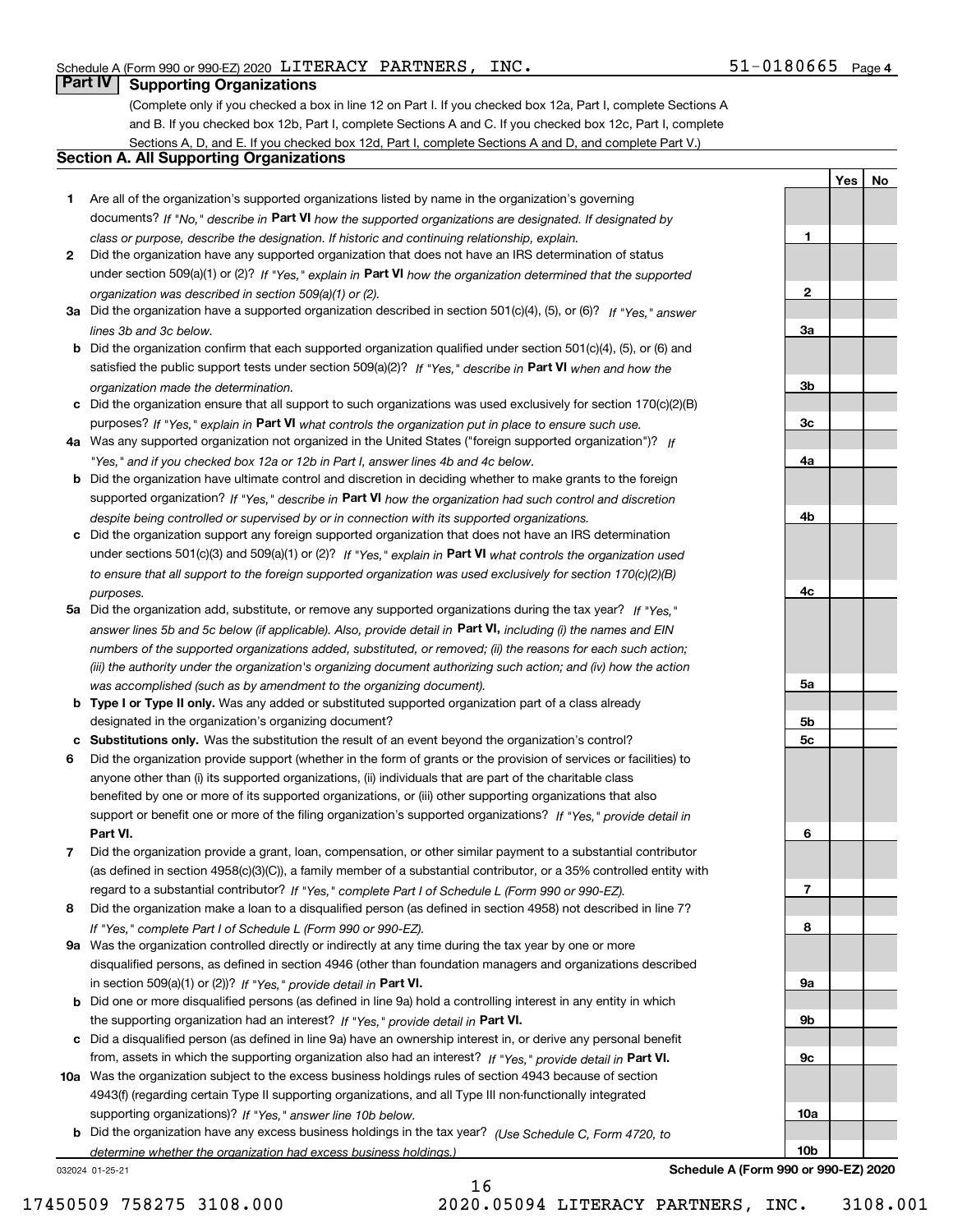|    | <b>Supporting Organizations</b> (continued)<br>Part IV                                                                                                                                                                                                     |                |     |    |
|----|------------------------------------------------------------------------------------------------------------------------------------------------------------------------------------------------------------------------------------------------------------|----------------|-----|----|
|    |                                                                                                                                                                                                                                                            |                | Yes | No |
| 11 | Has the organization accepted a gift or contribution from any of the following persons?                                                                                                                                                                    |                |     |    |
|    | a A person who directly or indirectly controls, either alone or together with persons described in lines 11b and                                                                                                                                           |                |     |    |
|    | 11c below, the governing body of a supported organization?                                                                                                                                                                                                 | 11a            |     |    |
|    | <b>b</b> A family member of a person described in line 11a above?                                                                                                                                                                                          | 11b            |     |    |
|    | c A 35% controlled entity of a person described in line 11a or 11b above? If "Yes" to line 11a, 11b, or 11c, provide                                                                                                                                       |                |     |    |
|    | detail in Part VI.                                                                                                                                                                                                                                         | 11c            |     |    |
|    | <b>Section B. Type I Supporting Organizations</b>                                                                                                                                                                                                          |                |     |    |
|    |                                                                                                                                                                                                                                                            |                | Yes | No |
| 1  | Did the governing body, members of the governing body, officers acting in their official capacity, or membership of one or                                                                                                                                 |                |     |    |
|    | more supported organizations have the power to regularly appoint or elect at least a majority of the organization's officers,                                                                                                                              |                |     |    |
|    | directors, or trustees at all times during the tax year? If "No," describe in Part VI how the supported organization(s)                                                                                                                                    |                |     |    |
|    | effectively operated, supervised, or controlled the organization's activities. If the organization had more than one supported<br>organization, describe how the powers to appoint and/or remove officers, directors, or trustees were allocated among the |                |     |    |
|    | supported organizations and what conditions or restrictions, if any, applied to such powers during the tax year.                                                                                                                                           | 1              |     |    |
| 2  | Did the organization operate for the benefit of any supported organization other than the supported                                                                                                                                                        |                |     |    |
|    | organization(s) that operated, supervised, or controlled the supporting organization? If "Yes," explain in                                                                                                                                                 |                |     |    |
|    | Part VI how providing such benefit carried out the purposes of the supported organization(s) that operated,                                                                                                                                                |                |     |    |
|    | supervised, or controlled the supporting organization.                                                                                                                                                                                                     | $\overline{2}$ |     |    |
|    | <b>Section C. Type II Supporting Organizations</b>                                                                                                                                                                                                         |                |     |    |
|    |                                                                                                                                                                                                                                                            |                | Yes | No |
| 1. | Were a majority of the organization's directors or trustees during the tax year also a majority of the directors                                                                                                                                           |                |     |    |
|    | or trustees of each of the organization's supported organization(s)? If "No," describe in Part VI how control                                                                                                                                              |                |     |    |
|    | or management of the supporting organization was vested in the same persons that controlled or managed                                                                                                                                                     |                |     |    |
|    | the supported organization(s).                                                                                                                                                                                                                             | 1              |     |    |
|    | <b>Section D. All Type III Supporting Organizations</b>                                                                                                                                                                                                    |                |     |    |
|    |                                                                                                                                                                                                                                                            |                | Yes | No |
| 1  | Did the organization provide to each of its supported organizations, by the last day of the fifth month of the                                                                                                                                             |                |     |    |
|    | organization's tax year, (i) a written notice describing the type and amount of support provided during the prior tax                                                                                                                                      |                |     |    |
|    | year, (ii) a copy of the Form 990 that was most recently filed as of the date of notification, and (iii) copies of the                                                                                                                                     |                |     |    |
|    | organization's governing documents in effect on the date of notification, to the extent not previously provided?                                                                                                                                           | 1              |     |    |
| 2  | Were any of the organization's officers, directors, or trustees either (i) appointed or elected by the supported                                                                                                                                           |                |     |    |
|    | organization(s) or (ii) serving on the governing body of a supported organization? If "No," explain in Part VI how                                                                                                                                         |                |     |    |
|    | the organization maintained a close and continuous working relationship with the supported organization(s).                                                                                                                                                | $\mathbf{2}$   |     |    |
| 3  | By reason of the relationship described in line 2, above, did the organization's supported organizations have a                                                                                                                                            |                |     |    |
|    | significant voice in the organization's investment policies and in directing the use of the organization's                                                                                                                                                 |                |     |    |
|    | income or assets at all times during the tax year? If "Yes," describe in Part VI the role the organization's                                                                                                                                               |                |     |    |
|    | supported organizations played in this regard.                                                                                                                                                                                                             | 3              |     |    |
|    | Section E. Type III Functionally Integrated Supporting Organizations                                                                                                                                                                                       |                |     |    |
| 1  | Check the box next to the method that the organization used to satisfy the Integral Part Test during the year (see instructions).                                                                                                                          |                |     |    |
| a  | The organization satisfied the Activities Test. Complete line 2 below.                                                                                                                                                                                     |                |     |    |
| b  | The organization is the parent of each of its supported organizations. Complete line 3 below.                                                                                                                                                              |                |     |    |
| c  | The organization supported a governmental entity. Describe in Part VI how you supported a governmental entity (see instructions).                                                                                                                          |                |     |    |
| 2  | Activities Test. Answer lines 2a and 2b below.                                                                                                                                                                                                             |                | Yes | No |
|    | a Did substantially all of the organization's activities during the tax year directly further the exempt purposes of                                                                                                                                       |                |     |    |
|    | the supported organization(s) to which the organization was responsive? If "Yes," then in Part VI identify                                                                                                                                                 |                |     |    |
|    | those supported organizations and explain how these activities directly furthered their exempt purposes,                                                                                                                                                   |                |     |    |
|    | how the organization was responsive to those supported organizations, and how the organization determined                                                                                                                                                  |                |     |    |
|    | that these activities constituted substantially all of its activities.                                                                                                                                                                                     | 2a             |     |    |
|    | <b>b</b> Did the activities described in line 2a, above, constitute activities that, but for the organization's involvement,                                                                                                                               |                |     |    |
|    | one or more of the organization's supported organization(s) would have been engaged in? If "Yes," explain in                                                                                                                                               |                |     |    |
|    | <b>Part VI</b> the reasons for the organization's position that its supported organization(s) would have engaged in                                                                                                                                        |                |     |    |
|    | these activities but for the organization's involvement.                                                                                                                                                                                                   | 2b             |     |    |
| з  | Parent of Supported Organizations. Answer lines 3a and 3b below.                                                                                                                                                                                           |                |     |    |
|    | a Did the organization have the power to regularly appoint or elect a majority of the officers, directors, or                                                                                                                                              |                |     |    |

trustees of each of the supported organizations? If "Yes" or "No" provide details in Part VI.

b Did the organization exercise a substantial degree of direction over the policies, programs, and activities of each of its supported organizations? If "Yes," describe in Part VI the role played by the organization in this regard. 032025 01-25-21

17

Schedule A (Form 990 or 990-EZ) 2020

Зa

 $3<sub>b</sub>$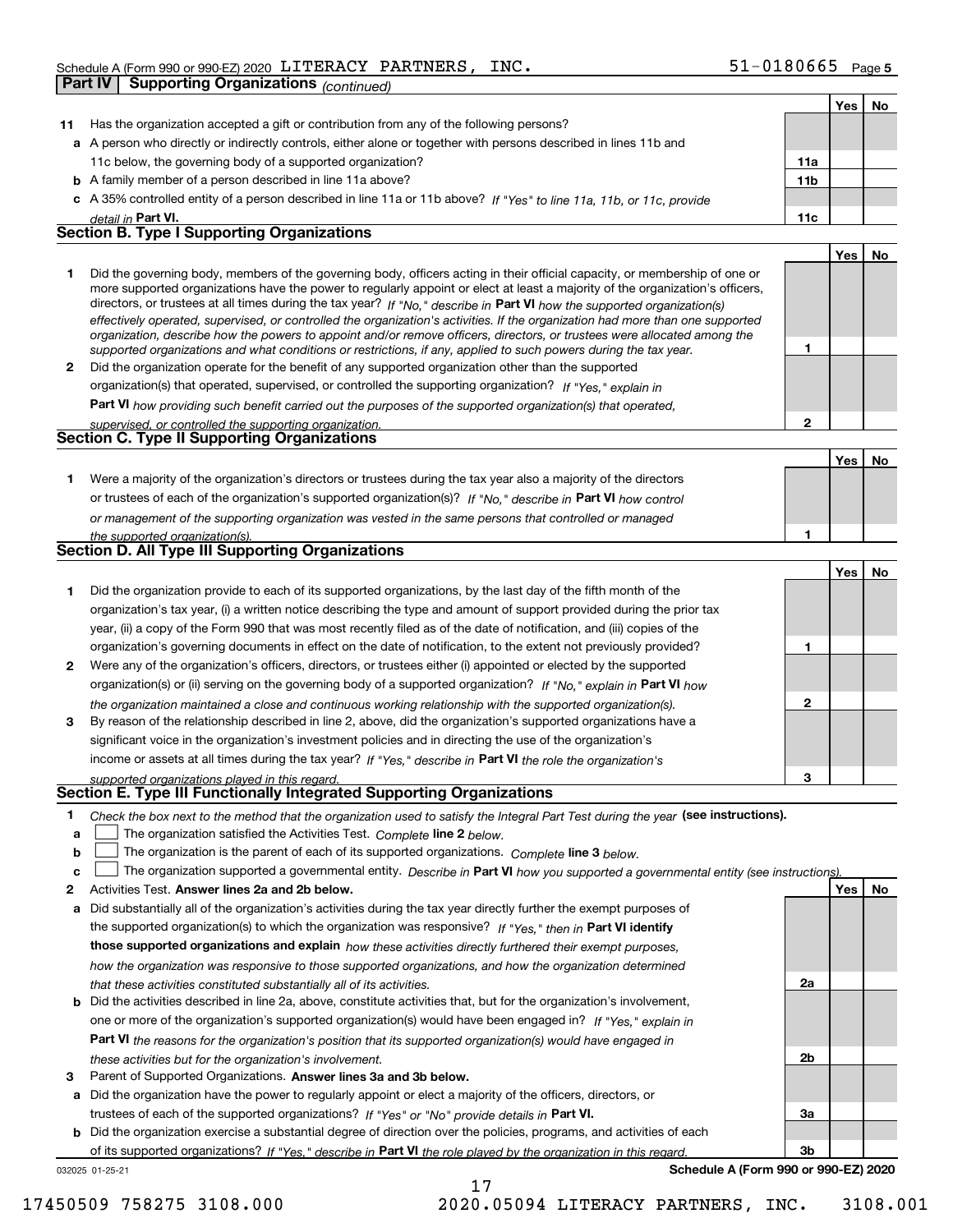| Schedule A (Form 990 or 990-EZ) 2020 LITERACY PARTNERS, INC. |  |                                                                                         |
|--------------------------------------------------------------|--|-----------------------------------------------------------------------------------------|
|                                                              |  | <b>Part V</b>   Type III Non-Functionally Integrated 509(a)(3) Supporting Organizations |

Check here if the organization satisfied the Integral Part Test as a qualifying trust on Nov. 20, 1970 (explain in Part VI). See instructions.  $\blacksquare$ All other Type III non-functionally integrated supporting organizations must complete Sections A through E.

|              | $\frac{1}{2}$ and $\frac{1}{2}$ and $\frac{1}{2}$ and $\frac{1}{2}$ and $\frac{1}{2}$ and $\frac{1}{2}$ and $\frac{1}{2}$ and $\frac{1}{2}$ and $\frac{1}{2}$ and $\frac{1}{2}$ and $\frac{1}{2}$ and $\frac{1}{2}$ and $\frac{1}{2}$ and $\frac{1}{2}$ and $\frac{1}{2}$ and $\frac{1}{2}$ a<br>$111091$ alou ou<br>Section A - Adjusted Net Income |                | (A) Prior Year | (B) Current Year<br>(optional) |
|--------------|------------------------------------------------------------------------------------------------------------------------------------------------------------------------------------------------------------------------------------------------------------------------------------------------------------------------------------------------------|----------------|----------------|--------------------------------|
| 1            | Net short-term capital gain                                                                                                                                                                                                                                                                                                                          | 1              |                |                                |
| 2            | Recoveries of prior-year distributions                                                                                                                                                                                                                                                                                                               | $\overline{2}$ |                |                                |
| 3            | Other gross income (see instructions)                                                                                                                                                                                                                                                                                                                | 3              |                |                                |
| 4            | Add lines 1 through 3.                                                                                                                                                                                                                                                                                                                               | 4              |                |                                |
| 5            | Depreciation and depletion                                                                                                                                                                                                                                                                                                                           | 5              |                |                                |
| 6            | Portion of operating expenses paid or incurred for production or                                                                                                                                                                                                                                                                                     |                |                |                                |
|              | collection of gross income or for management, conservation, or                                                                                                                                                                                                                                                                                       |                |                |                                |
|              | maintenance of property held for production of income (see instructions)                                                                                                                                                                                                                                                                             | 6              |                |                                |
| 7            | Other expenses (see instructions)                                                                                                                                                                                                                                                                                                                    | $\overline{7}$ |                |                                |
| 8            | Adjusted Net Income (subtract lines 5, 6, and 7 from line 4)                                                                                                                                                                                                                                                                                         | 8              |                |                                |
|              | <b>Section B - Minimum Asset Amount</b>                                                                                                                                                                                                                                                                                                              |                | (A) Prior Year | (B) Current Year<br>(optional) |
| 1            | Aggregate fair market value of all non-exempt-use assets (see                                                                                                                                                                                                                                                                                        |                |                |                                |
|              | instructions for short tax year or assets held for part of year):                                                                                                                                                                                                                                                                                    |                |                |                                |
|              | a Average monthly value of securities                                                                                                                                                                                                                                                                                                                | 1a             |                |                                |
|              | <b>b</b> Average monthly cash balances                                                                                                                                                                                                                                                                                                               | 1 <sub>b</sub> |                |                                |
|              | c Fair market value of other non-exempt-use assets                                                                                                                                                                                                                                                                                                   | 1c             |                |                                |
|              | <b>d</b> Total (add lines 1a, 1b, and 1c)                                                                                                                                                                                                                                                                                                            | 1d             |                |                                |
|              | e Discount claimed for blockage or other factors                                                                                                                                                                                                                                                                                                     |                |                |                                |
|              | (explain in detail in <b>Part VI</b> ):                                                                                                                                                                                                                                                                                                              |                |                |                                |
| $\mathbf{2}$ | Acquisition indebtedness applicable to non-exempt-use assets                                                                                                                                                                                                                                                                                         | $\mathbf{2}$   |                |                                |
| З.           | Subtract line 2 from line 1d.                                                                                                                                                                                                                                                                                                                        | 3              |                |                                |
| 4            | Cash deemed held for exempt use. Enter 0.015 of line 3 (for greater amount,                                                                                                                                                                                                                                                                          |                |                |                                |
|              | see instructions).                                                                                                                                                                                                                                                                                                                                   | 4              |                |                                |
| 5            | Net value of non-exempt-use assets (subtract line 4 from line 3)                                                                                                                                                                                                                                                                                     | 5              |                |                                |
| 6            | Multiply line 5 by 0.035.                                                                                                                                                                                                                                                                                                                            | 6              |                |                                |
| 7            | Recoveries of prior-year distributions                                                                                                                                                                                                                                                                                                               | 7              |                |                                |
| 8            | Minimum Asset Amount (add line 7 to line 6)                                                                                                                                                                                                                                                                                                          | 8              |                |                                |
|              | <b>Section C - Distributable Amount</b>                                                                                                                                                                                                                                                                                                              |                |                | <b>Current Year</b>            |
| 1            | Adjusted net income for prior year (from Section A, line 8, column A)                                                                                                                                                                                                                                                                                | 1              |                |                                |
| $\mathbf{2}$ | Enter 0.85 of line 1.                                                                                                                                                                                                                                                                                                                                | $\overline{2}$ |                |                                |
| 3            | Minimum asset amount for prior year (from Section B, line 8, column A)                                                                                                                                                                                                                                                                               | 3              |                |                                |
| 4            | Enter greater of line 2 or line 3.                                                                                                                                                                                                                                                                                                                   | 4              |                |                                |
| 5            | Income tax imposed in prior year                                                                                                                                                                                                                                                                                                                     | 5              |                |                                |
| 6            | <b>Distributable Amount.</b> Subtract line 5 from line 4, unless subject to                                                                                                                                                                                                                                                                          |                |                |                                |
|              | emergency temporary reduction (see instructions).                                                                                                                                                                                                                                                                                                    | 6              |                |                                |
|              |                                                                                                                                                                                                                                                                                                                                                      |                |                |                                |

Check here if the current year is the organization's first as a non-functionally integrated Type III supporting organization (see  $\overline{7}$ instructions).

Schedule A (Form 990 or 990-EZ) 2020

032026 01-25-21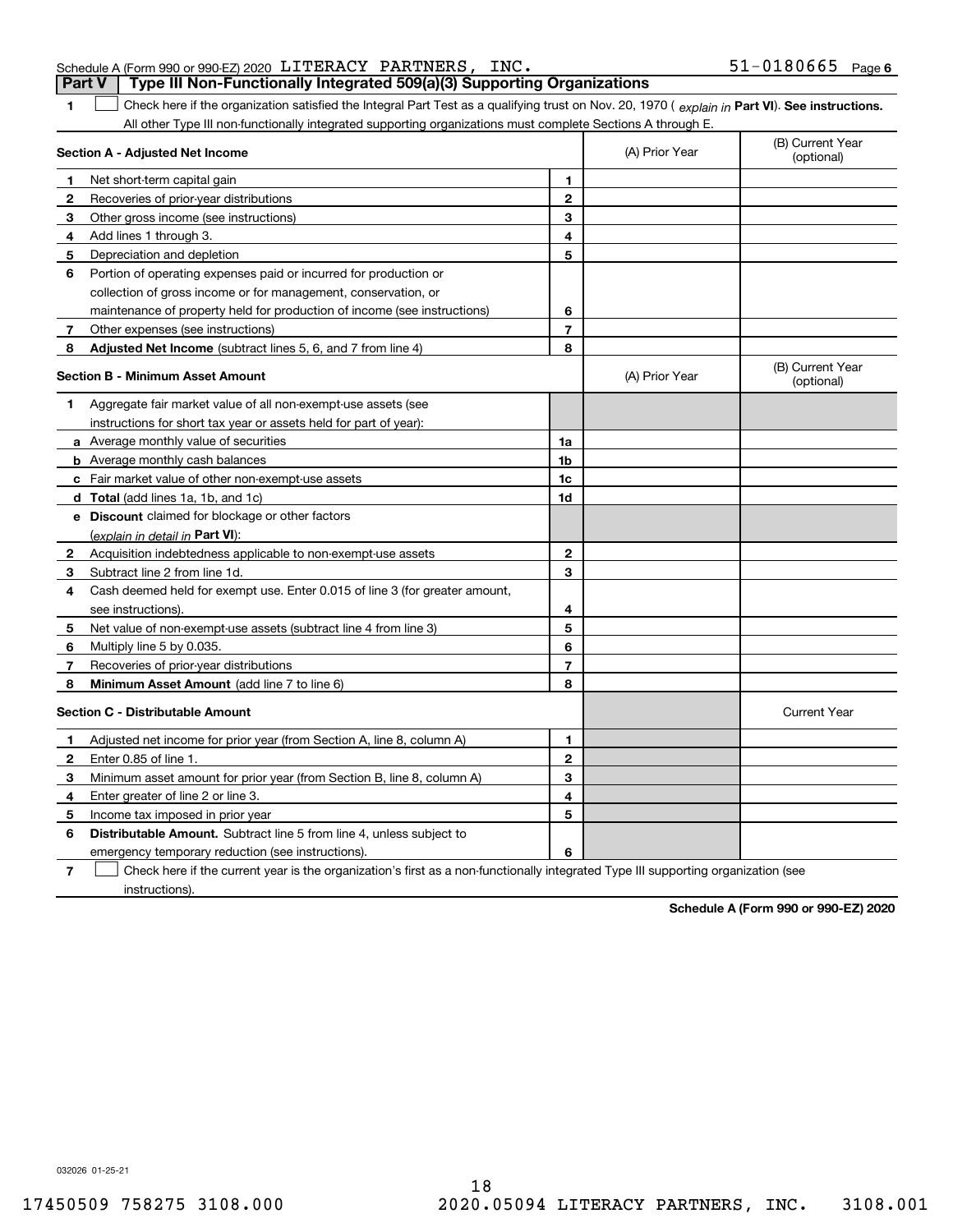| Schedule A (Form 990 or 990-EZ) 2020 $\,$ $\rm LITERACY$ $\,$ $\rm PARTNERS$ , |  |  | INC |
|--------------------------------------------------------------------------------|--|--|-----|
|--------------------------------------------------------------------------------|--|--|-----|

| Part V | Type III Non-Functionally Integrated 509(a)(3) Supporting Organizations                    |                                    | (continued)                                   |                                                  |
|--------|--------------------------------------------------------------------------------------------|------------------------------------|-----------------------------------------------|--------------------------------------------------|
|        | <b>Section D - Distributions</b>                                                           |                                    |                                               | <b>Current Year</b>                              |
| 1      | Amounts paid to supported organizations to accomplish exempt purposes                      |                                    | 1                                             |                                                  |
| 2      | Amounts paid to perform activity that directly furthers exempt purposes of supported       |                                    |                                               |                                                  |
|        | organizations, in excess of income from activity                                           |                                    | $\mathbf{2}$                                  |                                                  |
| 3      | Administrative expenses paid to accomplish exempt purposes of supported organizations      |                                    | 3                                             |                                                  |
| 4      | Amounts paid to acquire exempt-use assets                                                  |                                    | 4                                             |                                                  |
| 5      | Qualified set-aside amounts (prior IRS approval required - provide details in Part VI)     |                                    | 5                                             |                                                  |
| 6      | Other distributions ( <i>describe in</i> Part VI). See instructions.                       |                                    | 6                                             |                                                  |
| 7      | Total annual distributions. Add lines 1 through 6.                                         |                                    | 7                                             |                                                  |
| 8      | Distributions to attentive supported organizations to which the organization is responsive |                                    |                                               |                                                  |
|        | (provide details in Part VI). See instructions.                                            |                                    | 8                                             |                                                  |
| 9      | Distributable amount for 2020 from Section C, line 6                                       |                                    | 9                                             |                                                  |
| 10     | Line 8 amount divided by line 9 amount                                                     |                                    | 10                                            |                                                  |
|        | <b>Section E - Distribution Allocations</b> (see instructions)                             | (i)<br><b>Excess Distributions</b> | (ii)<br><b>Underdistributions</b><br>Pre-2020 | (iii)<br><b>Distributable</b><br>Amount for 2020 |
| 1      | Distributable amount for 2020 from Section C, line 6                                       |                                    |                                               |                                                  |
| 2      | Underdistributions, if any, for years prior to 2020 (reason-                               |                                    |                                               |                                                  |
|        | able cause required - explain in Part VI). See instructions.                               |                                    |                                               |                                                  |
| 3      | Excess distributions carryover, if any, to 2020                                            |                                    |                                               |                                                  |
|        | a From 2015                                                                                |                                    |                                               |                                                  |
|        | <b>b</b> From 2016                                                                         |                                    |                                               |                                                  |
|        | $c$ From 2017                                                                              |                                    |                                               |                                                  |
|        | <b>d</b> From 2018                                                                         |                                    |                                               |                                                  |
|        | e From 2019                                                                                |                                    |                                               |                                                  |
|        | f Total of lines 3a through 3e                                                             |                                    |                                               |                                                  |
|        | g Applied to underdistributions of prior years                                             |                                    |                                               |                                                  |
|        | <b>h</b> Applied to 2020 distributable amount                                              |                                    |                                               |                                                  |
| Ť.     | Carryover from 2015 not applied (see instructions)                                         |                                    |                                               |                                                  |
|        | Remainder. Subtract lines 3g, 3h, and 3i from line 3f.                                     |                                    |                                               |                                                  |
| 4      | Distributions for 2020 from Section D,                                                     |                                    |                                               |                                                  |
|        | line $7:$                                                                                  |                                    |                                               |                                                  |
|        | a Applied to underdistributions of prior years                                             |                                    |                                               |                                                  |
|        | <b>b</b> Applied to 2020 distributable amount                                              |                                    |                                               |                                                  |
|        | c Remainder. Subtract lines 4a and 4b from line 4.                                         |                                    |                                               |                                                  |
| 5.     | Remaining underdistributions for years prior to 2020, if                                   |                                    |                                               |                                                  |
|        | any. Subtract lines 3g and 4a from line 2. For result greater                              |                                    |                                               |                                                  |
|        | than zero, explain in Part VI. See instructions.                                           |                                    |                                               |                                                  |
| 6      | Remaining underdistributions for 2020. Subtract lines 3h                                   |                                    |                                               |                                                  |
|        | and 4b from line 1. For result greater than zero, explain in                               |                                    |                                               |                                                  |
|        | Part VI. See instructions.                                                                 |                                    |                                               |                                                  |
| 7      | Excess distributions carryover to 2021. Add lines 3j                                       |                                    |                                               |                                                  |
|        | and 4c.                                                                                    |                                    |                                               |                                                  |
| 8      | Breakdown of line 7:                                                                       |                                    |                                               |                                                  |
|        | a Excess from 2016                                                                         |                                    |                                               |                                                  |
|        | <b>b</b> Excess from 2017                                                                  |                                    |                                               |                                                  |
|        | c Excess from 2018                                                                         |                                    |                                               |                                                  |
|        | d Excess from 2019                                                                         |                                    |                                               |                                                  |
|        | e Excess from 2020                                                                         |                                    |                                               |                                                  |

Schedule A (Form 990 or 990-EZ) 2020

032027 01-25-21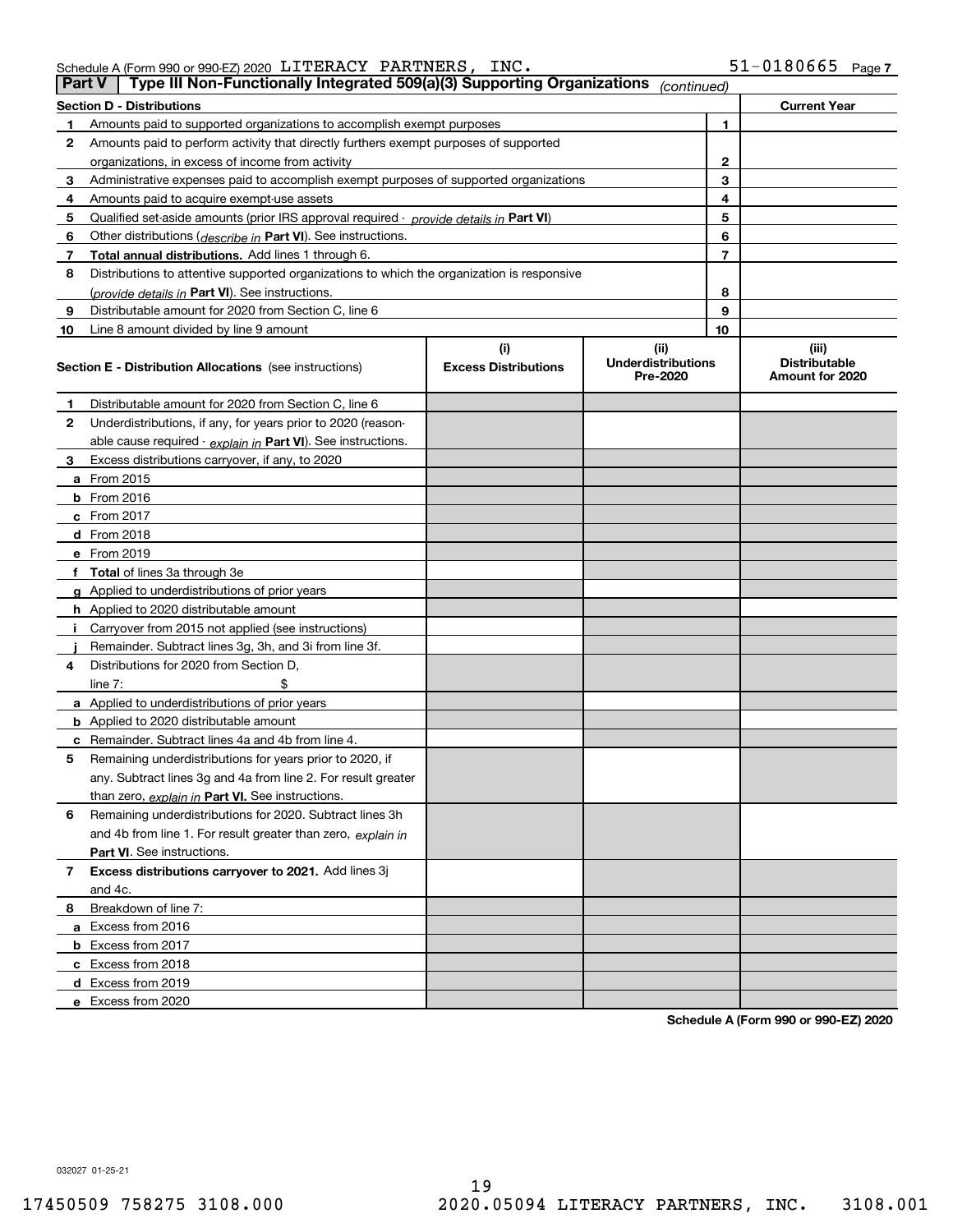| Schedule A (Form 990 or 990-EZ) 2020 LITERACY PARTNERS, |  | INC. |
|---------------------------------------------------------|--|------|
|                                                         |  |      |

| Part VI<br>(See instructions.) | <b>Supplemental Information.</b> Provide the explanations required by Part II, line 10; Part II, line 17a or 17b; Part III, line 12; Part IV, Section A, lines 1, 2, 3b, 3c, 4b, 4c, 5a, 6, 9a, 9b, 9c, 11a, 11b, and 11c; Part IV, |
|--------------------------------|-------------------------------------------------------------------------------------------------------------------------------------------------------------------------------------------------------------------------------------|
|                                |                                                                                                                                                                                                                                     |
|                                |                                                                                                                                                                                                                                     |
|                                |                                                                                                                                                                                                                                     |
|                                |                                                                                                                                                                                                                                     |
|                                |                                                                                                                                                                                                                                     |
|                                |                                                                                                                                                                                                                                     |
|                                |                                                                                                                                                                                                                                     |
|                                |                                                                                                                                                                                                                                     |
|                                |                                                                                                                                                                                                                                     |
|                                |                                                                                                                                                                                                                                     |
|                                |                                                                                                                                                                                                                                     |
|                                |                                                                                                                                                                                                                                     |
|                                |                                                                                                                                                                                                                                     |
|                                |                                                                                                                                                                                                                                     |
|                                |                                                                                                                                                                                                                                     |
|                                |                                                                                                                                                                                                                                     |
|                                |                                                                                                                                                                                                                                     |
|                                |                                                                                                                                                                                                                                     |
|                                |                                                                                                                                                                                                                                     |
|                                |                                                                                                                                                                                                                                     |
|                                |                                                                                                                                                                                                                                     |
|                                |                                                                                                                                                                                                                                     |
|                                |                                                                                                                                                                                                                                     |
|                                |                                                                                                                                                                                                                                     |
|                                |                                                                                                                                                                                                                                     |
|                                |                                                                                                                                                                                                                                     |
|                                |                                                                                                                                                                                                                                     |
|                                |                                                                                                                                                                                                                                     |
|                                |                                                                                                                                                                                                                                     |
|                                |                                                                                                                                                                                                                                     |
|                                |                                                                                                                                                                                                                                     |
|                                |                                                                                                                                                                                                                                     |
|                                |                                                                                                                                                                                                                                     |
|                                |                                                                                                                                                                                                                                     |
|                                |                                                                                                                                                                                                                                     |
|                                |                                                                                                                                                                                                                                     |
|                                |                                                                                                                                                                                                                                     |
|                                |                                                                                                                                                                                                                                     |
|                                |                                                                                                                                                                                                                                     |
|                                |                                                                                                                                                                                                                                     |
|                                |                                                                                                                                                                                                                                     |
| 032028 01-25-21                | Schedule A (Form 990 or 990-EZ) 2020<br>20                                                                                                                                                                                          |
| 17450509 758275 3108.000       | 2020.05094 LITERACY PARTNERS, INC.<br>3108.001                                                                                                                                                                                      |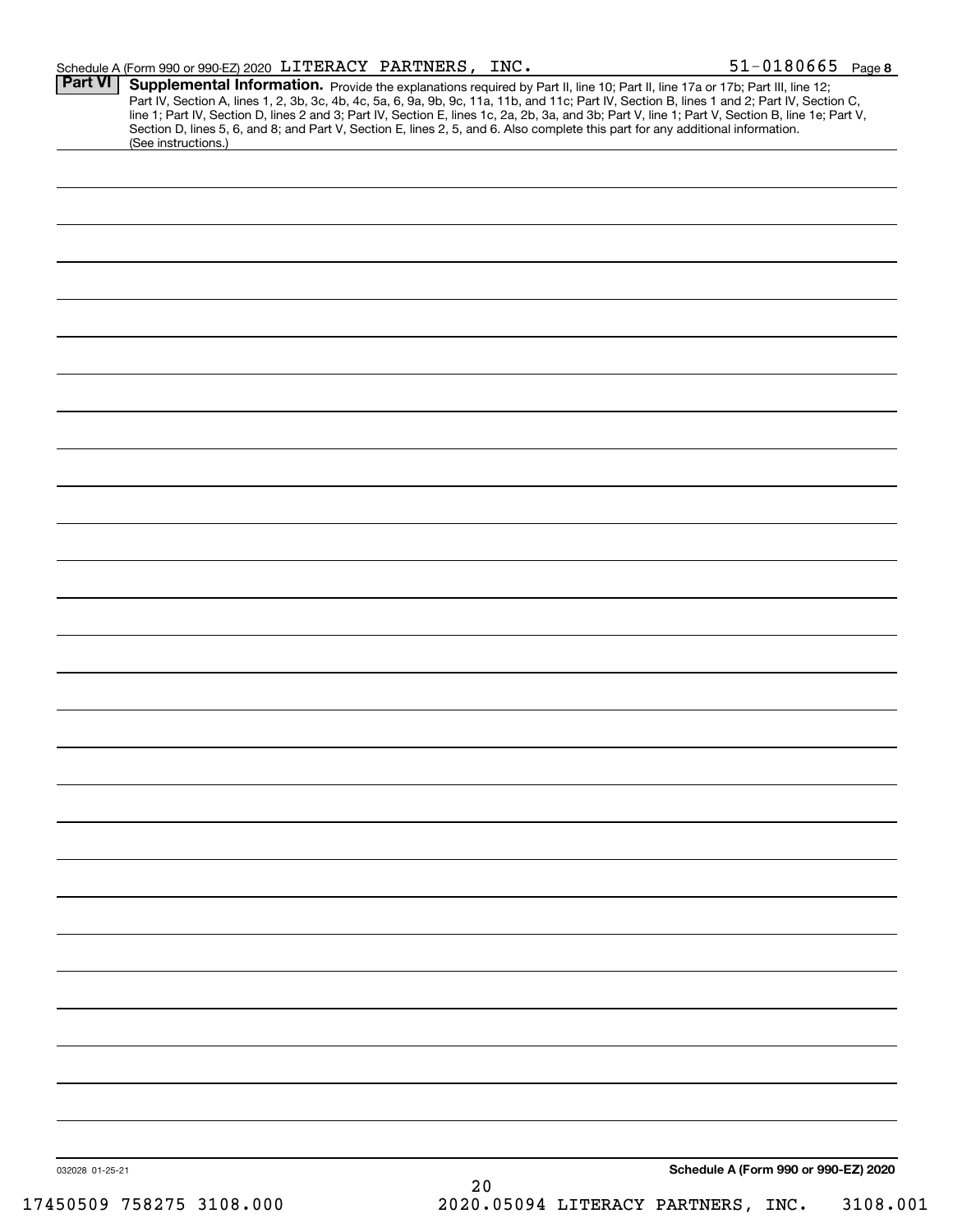|         |                                                        | <b>Supplemental Financial Statements</b>                                                                                                                                                                                                            |                         |                                                    |                         | OMB No. 1545-0047                     |
|---------|--------------------------------------------------------|-----------------------------------------------------------------------------------------------------------------------------------------------------------------------------------------------------------------------------------------------------|-------------------------|----------------------------------------------------|-------------------------|---------------------------------------|
|         | <b>SCHEDULE D</b><br>(Form 990)                        | Complete if the organization answered "Yes" on Form 990,                                                                                                                                                                                            |                         |                                                    |                         |                                       |
|         |                                                        | Part IV, line 6, 7, 8, 9, 10, 11a, 11b, 11c, 11d, 11e, 11f, 12a, or 12b.                                                                                                                                                                            |                         |                                                    |                         | <b>Open to Public</b>                 |
|         | Department of the Treasury<br>Internal Revenue Service | Go to www.irs.gov/Form990 for instructions and the latest information.                                                                                                                                                                              | Attach to Form 990.     |                                                    |                         | <b>Inspection</b>                     |
|         | Name of the organization                               |                                                                                                                                                                                                                                                     |                         |                                                    |                         | <b>Employer identification number</b> |
|         |                                                        | LITERACY PARTNERS, INC.                                                                                                                                                                                                                             |                         |                                                    |                         | 51-0180665                            |
| Part I  |                                                        | Organizations Maintaining Donor Advised Funds or Other Similar Funds or Accounts. Complete if the                                                                                                                                                   |                         |                                                    |                         |                                       |
|         |                                                        | organization answered "Yes" on Form 990, Part IV, line 6.                                                                                                                                                                                           | (a) Donor advised funds |                                                    |                         | (b) Funds and other accounts          |
|         |                                                        |                                                                                                                                                                                                                                                     |                         |                                                    |                         |                                       |
| 1<br>2  |                                                        | Aggregate value of contributions to (during year)                                                                                                                                                                                                   |                         |                                                    |                         |                                       |
| з       |                                                        | Aggregate value of grants from (during year)                                                                                                                                                                                                        |                         |                                                    |                         |                                       |
| 4       | Aggregate value at end of year                         |                                                                                                                                                                                                                                                     |                         |                                                    |                         |                                       |
| 5       |                                                        | Did the organization inform all donors and donor advisors in writing that the assets held in donor advised funds                                                                                                                                    |                         |                                                    |                         |                                       |
|         |                                                        |                                                                                                                                                                                                                                                     |                         |                                                    |                         | Yes<br>No                             |
| 6       |                                                        | Did the organization inform all grantees, donors, and donor advisors in writing that grant funds can be used only                                                                                                                                   |                         |                                                    |                         |                                       |
|         |                                                        | for charitable purposes and not for the benefit of the donor or donor advisor, or for any other purpose conferring                                                                                                                                  |                         |                                                    |                         |                                       |
|         | impermissible private benefit?                         |                                                                                                                                                                                                                                                     |                         |                                                    |                         | Yes<br>No                             |
| Part II |                                                        | Conservation Easements. Complete if the organization answered "Yes" on Form 990, Part IV, line 7.                                                                                                                                                   |                         |                                                    |                         |                                       |
| 1.      |                                                        | Purpose(s) of conservation easements held by the organization (check all that apply).                                                                                                                                                               |                         |                                                    |                         |                                       |
|         |                                                        | Preservation of land for public use (for example, recreation or education)                                                                                                                                                                          |                         | Preservation of a historically important land area |                         |                                       |
|         |                                                        | Protection of natural habitat<br>Preservation of open space                                                                                                                                                                                         |                         | Preservation of a certified historic structure     |                         |                                       |
| 2       |                                                        | Complete lines 2a through 2d if the organization held a qualified conservation contribution in the form of a conservation easement on the last                                                                                                      |                         |                                                    |                         |                                       |
|         | day of the tax year.                                   |                                                                                                                                                                                                                                                     |                         |                                                    |                         | Held at the End of the Tax Year       |
| а       |                                                        |                                                                                                                                                                                                                                                     |                         |                                                    | 2a                      |                                       |
|         |                                                        | Total acreage restricted by conservation easements                                                                                                                                                                                                  |                         |                                                    | 2 <sub>b</sub>          |                                       |
|         |                                                        |                                                                                                                                                                                                                                                     |                         |                                                    | 2c                      |                                       |
| d       |                                                        | Number of conservation easements included in (c) acquired after 7/25/06, and not on a historic structure                                                                                                                                            |                         |                                                    |                         |                                       |
|         |                                                        | listed in the National Register [111] Marshall Register [11] Marshall Register [11] Marshall Register [11] Marshall Register [11] Marshall Register [11] Marshall Register [11] Marshall Register [11] Marshall Register [11]                       |                         |                                                    | 2d                      |                                       |
| 3       |                                                        | Number of conservation easements modified, transferred, released, extinguished, or terminated by the organization during the tax                                                                                                                    |                         |                                                    |                         |                                       |
|         | $\vee$ ear $\blacktriangleright$                       |                                                                                                                                                                                                                                                     |                         |                                                    |                         |                                       |
| 4       |                                                        | Number of states where property subject to conservation easement is located >                                                                                                                                                                       |                         |                                                    |                         |                                       |
| 5       |                                                        | Does the organization have a written policy regarding the periodic monitoring, inspection, handling of                                                                                                                                              |                         |                                                    |                         |                                       |
| 6       |                                                        | violations, and enforcement of the conservation easements it holds?<br>Staff and volunteer hours devoted to monitoring, inspecting, handling of violations, and enforcing conservation easements during the year                                    |                         |                                                    |                         | No<br>Yes                             |
|         |                                                        |                                                                                                                                                                                                                                                     |                         |                                                    |                         |                                       |
| 7       |                                                        | Amount of expenses incurred in monitoring, inspecting, handling of violations, and enforcing conservation easements during the year                                                                                                                 |                         |                                                    |                         |                                       |
|         | ▶ \$                                                   |                                                                                                                                                                                                                                                     |                         |                                                    |                         |                                       |
| 8       |                                                        | Does each conservation easement reported on line 2(d) above satisfy the requirements of section 170(h)(4)(B)(i)                                                                                                                                     |                         |                                                    |                         |                                       |
|         | and section 170(h)(4)(B)(ii)?                          |                                                                                                                                                                                                                                                     |                         |                                                    |                         | Yes<br>No                             |
| 9       |                                                        | In Part XIII, describe how the organization reports conservation easements in its revenue and expense statement and                                                                                                                                 |                         |                                                    |                         |                                       |
|         |                                                        | balance sheet, and include, if applicable, the text of the footnote to the organization's financial statements that describes the                                                                                                                   |                         |                                                    |                         |                                       |
|         |                                                        | organization's accounting for conservation easements.<br>Organizations Maintaining Collections of Art, Historical Treasures, or Other Similar Assets.                                                                                               |                         |                                                    |                         |                                       |
|         | Part III                                               |                                                                                                                                                                                                                                                     |                         |                                                    |                         |                                       |
|         |                                                        | Complete if the organization answered "Yes" on Form 990, Part IV, line 8.                                                                                                                                                                           |                         |                                                    |                         |                                       |
|         |                                                        | 1a If the organization elected, as permitted under FASB ASC 958, not to report in its revenue statement and balance sheet works                                                                                                                     |                         |                                                    |                         |                                       |
|         |                                                        | of art, historical treasures, or other similar assets held for public exhibition, education, or research in furtherance of public<br>service, provide in Part XIII the text of the footnote to its financial statements that describes these items. |                         |                                                    |                         |                                       |
|         |                                                        | <b>b</b> If the organization elected, as permitted under FASB ASC 958, to report in its revenue statement and balance sheet works of                                                                                                                |                         |                                                    |                         |                                       |
|         |                                                        | art, historical treasures, or other similar assets held for public exhibition, education, or research in furtherance of public service,                                                                                                             |                         |                                                    |                         |                                       |
|         |                                                        | provide the following amounts relating to these items:                                                                                                                                                                                              |                         |                                                    |                         |                                       |
|         |                                                        |                                                                                                                                                                                                                                                     |                         |                                                    |                         |                                       |
|         |                                                        | (ii) Assets included in Form 990, Part X                                                                                                                                                                                                            |                         |                                                    |                         | $\blacktriangleright$ s               |
| 2       |                                                        | If the organization received or held works of art, historical treasures, or other similar assets for financial gain, provide                                                                                                                        |                         |                                                    |                         |                                       |
|         |                                                        | the following amounts required to be reported under FASB ASC 958 relating to these items:                                                                                                                                                           |                         |                                                    |                         |                                       |
| а       |                                                        | Revenue included on Form 990, Part VIII, line 1 [2000] [2000] [2000] [2000] [2000] [2000] [2000] [2000] [2000                                                                                                                                       |                         |                                                    | \$                      |                                       |
|         |                                                        |                                                                                                                                                                                                                                                     |                         |                                                    | $\blacktriangleright$ s |                                       |
|         |                                                        | LHA For Paperwork Reduction Act Notice, see the Instructions for Form 990.                                                                                                                                                                          |                         |                                                    |                         | Schedule D (Form 990) 2020            |
|         | 032051 12-01-20                                        |                                                                                                                                                                                                                                                     |                         |                                                    |                         |                                       |

|  | 17450509 758275 3108.000 |  |
|--|--------------------------|--|
|  |                          |  |

 $21$ 2020.05094 LITERACY PARTNERS, INC. 3108.001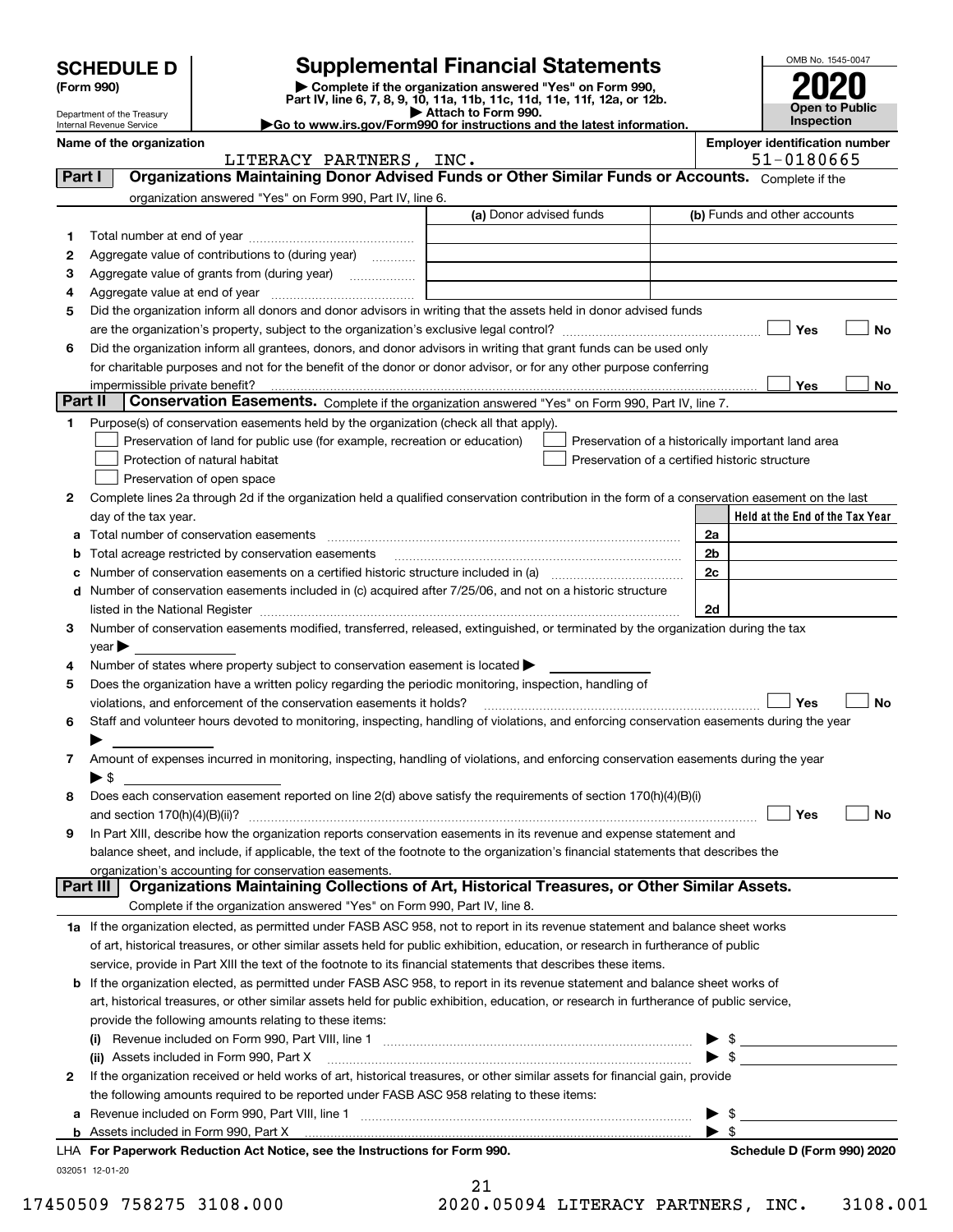|               | Schedule D (Form 990) 2020                                                                                                                                                                                                     | LITERACY PARTNERS, INC. |                |                          |          |                 | 51-0180665                 |                     |            | Page $2$    |
|---------------|--------------------------------------------------------------------------------------------------------------------------------------------------------------------------------------------------------------------------------|-------------------------|----------------|--------------------------|----------|-----------------|----------------------------|---------------------|------------|-------------|
|               | Organizations Maintaining Collections of Art, Historical Treasures, or Other Similar Assets<br>Part III                                                                                                                        |                         |                |                          |          |                 |                            | (continued)         |            |             |
| з             | Using the organization's acquisition, accession, and other records, check any of the following that make significant use of its                                                                                                |                         |                |                          |          |                 |                            |                     |            |             |
|               | collection items (check all that apply):                                                                                                                                                                                       |                         |                |                          |          |                 |                            |                     |            |             |
| a             | Public exhibition                                                                                                                                                                                                              |                         |                | Loan or exchange program |          |                 |                            |                     |            |             |
| b             | Scholarly research                                                                                                                                                                                                             | е                       |                |                          |          |                 |                            |                     |            |             |
| c             | Preservation for future generations                                                                                                                                                                                            |                         |                |                          |          |                 |                            |                     |            |             |
| 4             | Provide a description of the organization's collections and explain how they further the organization's exempt purpose in Part XIII.                                                                                           |                         |                |                          |          |                 |                            |                     |            |             |
| 5             | During the year, did the organization solicit or receive donations of art, historical treasures, or other similar assets                                                                                                       |                         |                |                          |          |                 |                            |                     |            |             |
|               | to be sold to raise funds rather than to be maintained as part of the organization's collection?                                                                                                                               |                         |                |                          |          |                 |                            | Yes                 |            | $No$        |
|               | <b>Part IV</b><br>Escrow and Custodial Arrangements. Complete if the organization answered "Yes" on Form 990, Part IV, line 9, or                                                                                              |                         |                |                          |          |                 |                            |                     |            |             |
|               | reported an amount on Form 990, Part X, line 21.                                                                                                                                                                               |                         |                |                          |          |                 |                            |                     |            |             |
|               | 1a Is the organization an agent, trustee, custodian or other intermediary for contributions or other assets not included                                                                                                       |                         |                |                          |          |                 |                            |                     |            |             |
|               |                                                                                                                                                                                                                                |                         |                |                          |          |                 |                            | Yes                 |            | No          |
|               | b If "Yes," explain the arrangement in Part XIII and complete the following table:                                                                                                                                             |                         |                |                          |          |                 |                            |                     |            |             |
|               |                                                                                                                                                                                                                                |                         |                |                          |          |                 |                            | Amount              |            |             |
|               |                                                                                                                                                                                                                                |                         |                |                          |          | 1c<br>1d        |                            |                     |            |             |
|               | e Distributions during the year measurements are also according to the year and the year measurement of the year measurement of the state of the state of the state of the state of the state of the state of the state of the |                         |                |                          |          | 1e              |                            |                     |            |             |
|               | Ending balance manufacture contract contract contract contract contract contract contract contract contract contract contract contract contract contract contract contract contract contract contract contract contract contra |                         |                |                          |          | 1f              |                            |                     |            |             |
|               | 2a Did the organization include an amount on Form 990, Part X, line 21, for escrow or custodial account liability?                                                                                                             |                         |                |                          |          |                 |                            | Yes                 |            | No          |
|               | <b>b</b> If "Yes," explain the arrangement in Part XIII. Check here if the explanation has been provided on Part XIII                                                                                                          |                         |                |                          |          |                 |                            |                     |            |             |
| <b>Part V</b> | Endowment Funds. Complete if the organization answered "Yes" on Form 990, Part IV, line 10.                                                                                                                                    |                         |                |                          |          |                 |                            |                     |            |             |
|               |                                                                                                                                                                                                                                | (a) Current year        | (b) Prior year | (c) Two years back       |          |                 | (d) Three years back       | (e) Four years back |            |             |
|               | 1a Beginning of year balance                                                                                                                                                                                                   | 4, 354, 774.            | 4,841,861.     | 5, 152, 186.             |          |                 | 5,485,225.                 |                     | 5,464,688. |             |
|               |                                                                                                                                                                                                                                |                         |                |                          |          |                 |                            |                     |            |             |
|               | Net investment earnings, gains, and losses                                                                                                                                                                                     | 627,924.                | 251,938.       |                          | 189,675. |                 | 266,961.                   |                     | 620,537.   |             |
| d             | Grants or scholarships                                                                                                                                                                                                         |                         |                |                          |          |                 |                            |                     |            |             |
|               | e Other expenditures for facilities                                                                                                                                                                                            |                         |                |                          |          |                 |                            |                     |            |             |
|               | and programs                                                                                                                                                                                                                   |                         |                |                          |          |                 |                            |                     |            |             |
|               | Administrative expenses                                                                                                                                                                                                        | 438,003.                | 739,025.       |                          | 500,000. |                 | 600,000.                   |                     | 600,000.   |             |
| g             | End of year balance                                                                                                                                                                                                            | 4,544,695.              | 4,354,774.     | 4,841,861.               |          |                 | 5, 152, 186.               |                     | 5,485,225. |             |
| 2             | Provide the estimated percentage of the current year end balance (line 1g, column (a)) held as:                                                                                                                                |                         |                |                          |          |                 |                            |                     |            |             |
|               | Board designated or quasi-endowment                                                                                                                                                                                            | 9.8600                  | %              |                          |          |                 |                            |                     |            |             |
| b             | Permanent endowment $\blacktriangleright$ 90.1400                                                                                                                                                                              | $\%$                    |                |                          |          |                 |                            |                     |            |             |
|               | .0000<br>$\mathbf c$ Term endowment $\blacktriangleright$                                                                                                                                                                      | %                       |                |                          |          |                 |                            |                     |            |             |
|               | The percentages on lines 2a, 2b, and 2c should equal 100%.                                                                                                                                                                     |                         |                |                          |          |                 |                            |                     |            |             |
|               | 3a Are there endowment funds not in the possession of the organization that are held and administered for the organization                                                                                                     |                         |                |                          |          |                 |                            |                     |            |             |
|               | by:                                                                                                                                                                                                                            |                         |                |                          |          |                 |                            |                     | <b>Yes</b> | No<br>х     |
|               | (i)                                                                                                                                                                                                                            |                         |                |                          |          |                 |                            | 3a(i)               |            | $\mathbf X$ |
|               |                                                                                                                                                                                                                                |                         |                |                          |          |                 |                            | 3a(ii)              |            |             |
| 4             | Describe in Part XIII the intended uses of the organization's endowment funds.                                                                                                                                                 |                         |                |                          |          |                 |                            | 3b                  |            |             |
|               | Land, Buildings, and Equipment.<br><b>Part VI</b>                                                                                                                                                                              |                         |                |                          |          |                 |                            |                     |            |             |
|               | Complete if the organization answered "Yes" on Form 990, Part IV, line 11a. See Form 990, Part X, line 10.                                                                                                                     |                         |                |                          |          |                 |                            |                     |            |             |
|               | Description of property                                                                                                                                                                                                        | (a) Cost or other       |                | (b) Cost or other        |          | (c) Accumulated |                            | (d) Book value      |            |             |
|               |                                                                                                                                                                                                                                | basis (investment)      |                | basis (other)            |          | depreciation    |                            |                     |            |             |
|               |                                                                                                                                                                                                                                |                         |                |                          |          |                 |                            |                     |            |             |
|               |                                                                                                                                                                                                                                |                         |                |                          |          |                 |                            |                     |            |             |
|               |                                                                                                                                                                                                                                |                         |                | 52,111.                  |          | 49,101.         |                            |                     | 3,010.     |             |
|               |                                                                                                                                                                                                                                |                         |                | 495,889.                 |          | 381,434.        |                            |                     | 114,455.   |             |
|               |                                                                                                                                                                                                                                |                         |                |                          |          |                 |                            |                     |            |             |
|               |                                                                                                                                                                                                                                |                         |                |                          |          |                 |                            |                     | 117,465.   |             |
|               |                                                                                                                                                                                                                                |                         |                |                          |          |                 | Schedule D (Form 990) 2020 |                     |            |             |

032052 12-01-20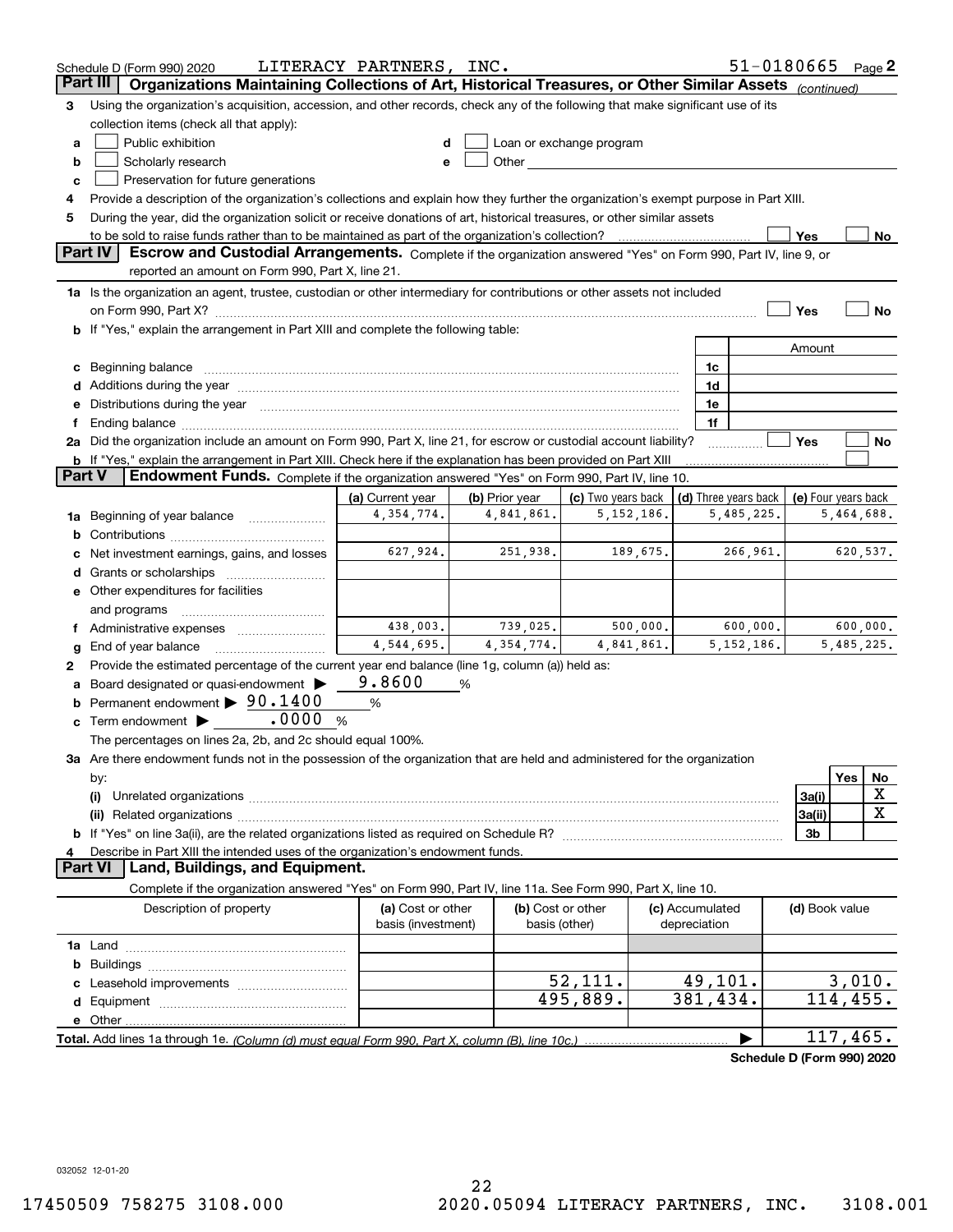| Schedule D (Form 990) 2020 |                                                 | LITERACY PARTNERS, INC. |  |
|----------------------------|-------------------------------------------------|-------------------------|--|
|                            | <b>Part VII</b> Investments - Other Securities. |                         |  |

| $     -$<br>Complete if the organization answered "Yes" on Form 990, Part IV, line 11b. See Form 990, Part X, line 12.  |                 |                                                           |                |
|-------------------------------------------------------------------------------------------------------------------------|-----------------|-----------------------------------------------------------|----------------|
| (a) Description of security or category (including name of security)                                                    | (b) Book value  | (c) Method of valuation: Cost or end-of-year market value |                |
| (1) Financial derivatives                                                                                               |                 |                                                           |                |
| (2) Closely held equity interests [111] [2] Closely held equity interests                                               |                 |                                                           |                |
| (3) Other                                                                                                               |                 |                                                           |                |
| (A)                                                                                                                     |                 |                                                           |                |
| (B)                                                                                                                     |                 |                                                           |                |
| (C)                                                                                                                     |                 |                                                           |                |
| (D)                                                                                                                     |                 |                                                           |                |
| (E)                                                                                                                     |                 |                                                           |                |
| (F)                                                                                                                     |                 |                                                           |                |
| (G)                                                                                                                     |                 |                                                           |                |
| (H)                                                                                                                     |                 |                                                           |                |
| Total. (Col. (b) must equal Form 990, Part X, col. (B) line 12.)                                                        |                 |                                                           |                |
| Part VIII Investments - Program Related.                                                                                |                 |                                                           |                |
| Complete if the organization answered "Yes" on Form 990, Part IV, line 11c. See Form 990, Part X, line 13.              |                 |                                                           |                |
| (a) Description of investment                                                                                           | (b) Book value  | (c) Method of valuation: Cost or end-of-year market value |                |
| (1)                                                                                                                     |                 |                                                           |                |
| (2)                                                                                                                     |                 |                                                           |                |
| (3)                                                                                                                     |                 |                                                           |                |
| (4)                                                                                                                     |                 |                                                           |                |
| (5)                                                                                                                     |                 |                                                           |                |
| (6)                                                                                                                     |                 |                                                           |                |
| (7)                                                                                                                     |                 |                                                           |                |
| (8)                                                                                                                     |                 |                                                           |                |
| (9)                                                                                                                     |                 |                                                           |                |
| Total. (Col. (b) must equal Form 990, Part X, col. (B) line 13.)                                                        |                 |                                                           |                |
| Part IX<br><b>Other Assets.</b>                                                                                         |                 |                                                           |                |
| Complete if the organization answered "Yes" on Form 990, Part IV, line 11d. See Form 990, Part X, line 15.              |                 |                                                           |                |
|                                                                                                                         | (a) Description |                                                           | (b) Book value |
| (1)                                                                                                                     |                 |                                                           |                |
| (2)                                                                                                                     |                 |                                                           |                |
| (3)                                                                                                                     |                 |                                                           |                |
|                                                                                                                         |                 |                                                           |                |
| (4)                                                                                                                     |                 |                                                           |                |
| (5)                                                                                                                     |                 |                                                           |                |
| (6)                                                                                                                     |                 |                                                           |                |
| (7)                                                                                                                     |                 |                                                           |                |
| (8)                                                                                                                     |                 |                                                           |                |
| (9)                                                                                                                     |                 |                                                           |                |
| Total. (Column (b) must equal Form 990. Part X. col. (B) line 15.)<br><b>Part X</b><br><b>Other Liabilities.</b>        |                 |                                                           |                |
|                                                                                                                         |                 |                                                           |                |
| Complete if the organization answered "Yes" on Form 990, Part IV, line 11e or 11f. See Form 990, Part X, line 25.<br>1. |                 |                                                           |                |
| (a) Description of liability                                                                                            |                 |                                                           | (b) Book value |
| (1)<br>Federal income taxes                                                                                             |                 |                                                           |                |
| CAPITAL<br><b>LEASES</b><br>(2)                                                                                         |                 |                                                           | 110,673.       |
| (3)                                                                                                                     |                 |                                                           |                |
| (4)                                                                                                                     |                 |                                                           |                |
| (5)                                                                                                                     |                 |                                                           |                |
| (6)                                                                                                                     |                 |                                                           |                |
| (7)                                                                                                                     |                 |                                                           |                |
| (8)                                                                                                                     |                 |                                                           |                |
| (9)                                                                                                                     |                 |                                                           |                |
| <b>Total,</b> (Column (b) must equal Form 990, Part X, col. (B) line 25.)                                               |                 |                                                           | 110,673.       |

Liability for uncertain tax positions. In Part XIII, provide the text of the footnote to the organization's financial statements that reports the  $2.$  $\boxed{\text{X}}$ organization's liability for uncertain tax positions under FASB ASC 740. Check here if the text of the footnote has been provided in Part XIII

Schedule D (Form 990) 2020

032053 12-01-20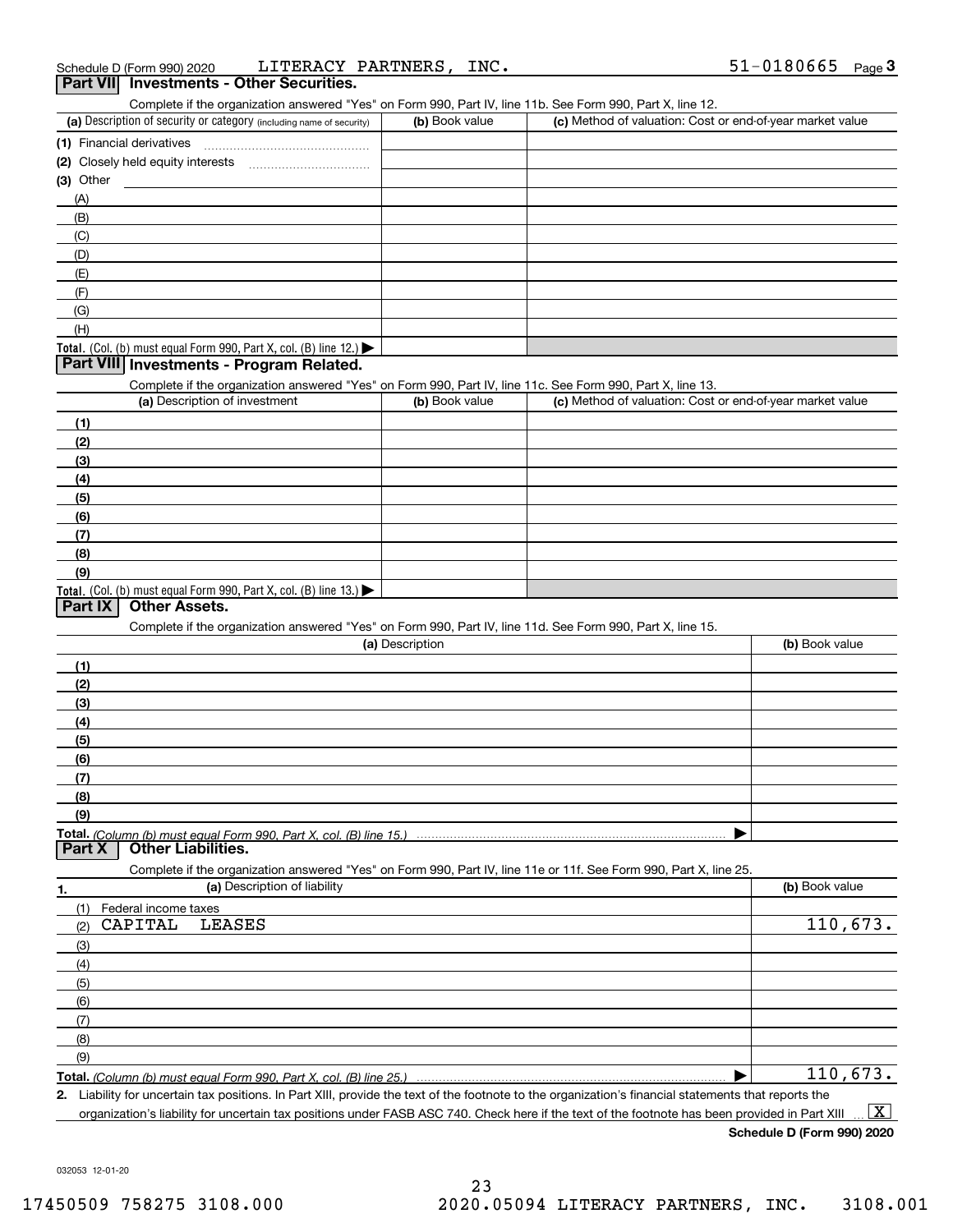|              | LITERACY PARTNERS, INC.<br>Schedule D (Form 990) 2020                                                                                                          |                |                        |                | $51 - 0180665$ Page 4        |
|--------------|----------------------------------------------------------------------------------------------------------------------------------------------------------------|----------------|------------------------|----------------|------------------------------|
|              | Reconciliation of Revenue per Audited Financial Statements With Revenue per Return.<br><b>Part XI</b>                                                          |                |                        |                |                              |
|              | Complete if the organization answered "Yes" on Form 990, Part IV, line 12a.                                                                                    |                |                        |                |                              |
| 1            | Total revenue, gains, and other support per audited financial statements                                                                                       |                |                        | $\blacksquare$ | 3,922,107.                   |
| $\mathbf{2}$ | Amounts included on line 1 but not on Form 990, Part VIII, line 12:                                                                                            |                |                        |                |                              |
| a            | Net unrealized gains (losses) on investments www.community.com/                                                                                                | 2a             | 882,828.               |                |                              |
| b            |                                                                                                                                                                | 2 <sub>b</sub> | 323,529.               |                |                              |
| c            |                                                                                                                                                                | 2c             |                        |                |                              |
|              | d Other (Describe in Part XIII.)                                                                                                                               | 2d             | 136,905.               |                |                              |
| е            | Add lines 2a through 2d                                                                                                                                        |                |                        | <b>2e</b>      | 1, 343, 262.                 |
| 3            |                                                                                                                                                                |                |                        | 3              | 2,578,845.                   |
| 4            | Amounts included on Form 990, Part VIII, line 12, but not on line 1:                                                                                           |                |                        |                |                              |
|              |                                                                                                                                                                | -4a l          | $55,765$ .             |                |                              |
| b            |                                                                                                                                                                | 4 <sub>h</sub> | $\overline{21.394}$ .  |                |                              |
|              | Add lines 4a and 4b                                                                                                                                            |                |                        | 4с             | $\frac{77,159}{2,656,004.}$  |
|              |                                                                                                                                                                |                |                        | 5              |                              |
|              | Part XII   Reconciliation of Expenses per Audited Financial Statements With Expenses per Return.                                                               |                |                        |                |                              |
|              | Complete if the organization answered "Yes" on Form 990, Part IV, line 12a.                                                                                    |                |                        |                |                              |
| 1            | Total expenses and losses per audited financial statements                                                                                                     |                |                        |                | 2,875,007.                   |
| 2            | Amounts included on line 1 but not on Form 990, Part IX, line 25:                                                                                              |                |                        |                |                              |
| a            |                                                                                                                                                                | 2a             | 323,529.               |                |                              |
| b            |                                                                                                                                                                | 2 <sub>b</sub> |                        |                |                              |
|              |                                                                                                                                                                | 2 <sub>c</sub> |                        |                |                              |
| d            |                                                                                                                                                                | 2d             | 136,905.               |                |                              |
| е            | Add lines 2a through 2d <b>must be a constructed as the constant of the constant of the constant of the construction</b>                                       |                |                        | 2e             | $\frac{460,434}{2,414,573.}$ |
| з            |                                                                                                                                                                |                |                        | 3              |                              |
| 4            | Amounts included on Form 990, Part IX, line 25, but not on line 1:                                                                                             |                |                        |                |                              |
| a            | Investment expenses not included on Form 990, Part VIII, line 7b                                                                                               | 4a             | 55,765.                |                |                              |
|              | <b>b</b> Other (Describe in Part XIII.)                                                                                                                        | 4 <sub>b</sub> | $\overline{21}$ , 394. |                |                              |
|              | c Add lines 4a and 4b                                                                                                                                          |                |                        | 4c             | 77,159.                      |
| 5            |                                                                                                                                                                |                |                        | 5              | 2,491,732.                   |
|              | <b>Part XIII Supplemental Information.</b>                                                                                                                     |                |                        |                |                              |
|              | Provide the descriptions required for Part II, lines 3, 5, and 9; Part III, lines 1a and 4; Part IV, lines 1b and 2b; Part V, line 4; Part X, line 2; Part XI, |                |                        |                |                              |
|              | lines 2d and 4b; and Part XII, lines 2d and 4b. Also complete this part to provide any additional information.                                                 |                |                        |                |                              |
|              |                                                                                                                                                                |                |                        |                |                              |

### PART X, LINE 2:

| MANAGEMENT HAS REVIEWED THE TAX POSITIONS FOR EACH OF THE OPEN TAX YEARS |  |  |  |  |  |  |  |
|--------------------------------------------------------------------------|--|--|--|--|--|--|--|
|                                                                          |  |  |  |  |  |  |  |

(2017-2019) OR EXPECTED TO BE TAKEN IN THE ORGANIZATION'S 2020 TAX RETURN

AND HAS CONCLUDED THAT THERE ARE NO SIGNIFICANT UNCERTAIN TAX POSITIONS

THAT WOULD REQUIRE RECOGNITION IN THE FINANCIAL STATEMENTS.

### PART XI, LINE 2D - OTHER ADJUSTMENTS:

### FUNDRAISING EVENT EXPENSES

## PART XI, LINE 4B - OTHER ADJUSTMENTS:

### RENTAL INCOME NETTED AGAINST OCCUPANCY EXPENSE

032054 12-01-20

 $136,905.$ 

 $21,394$ .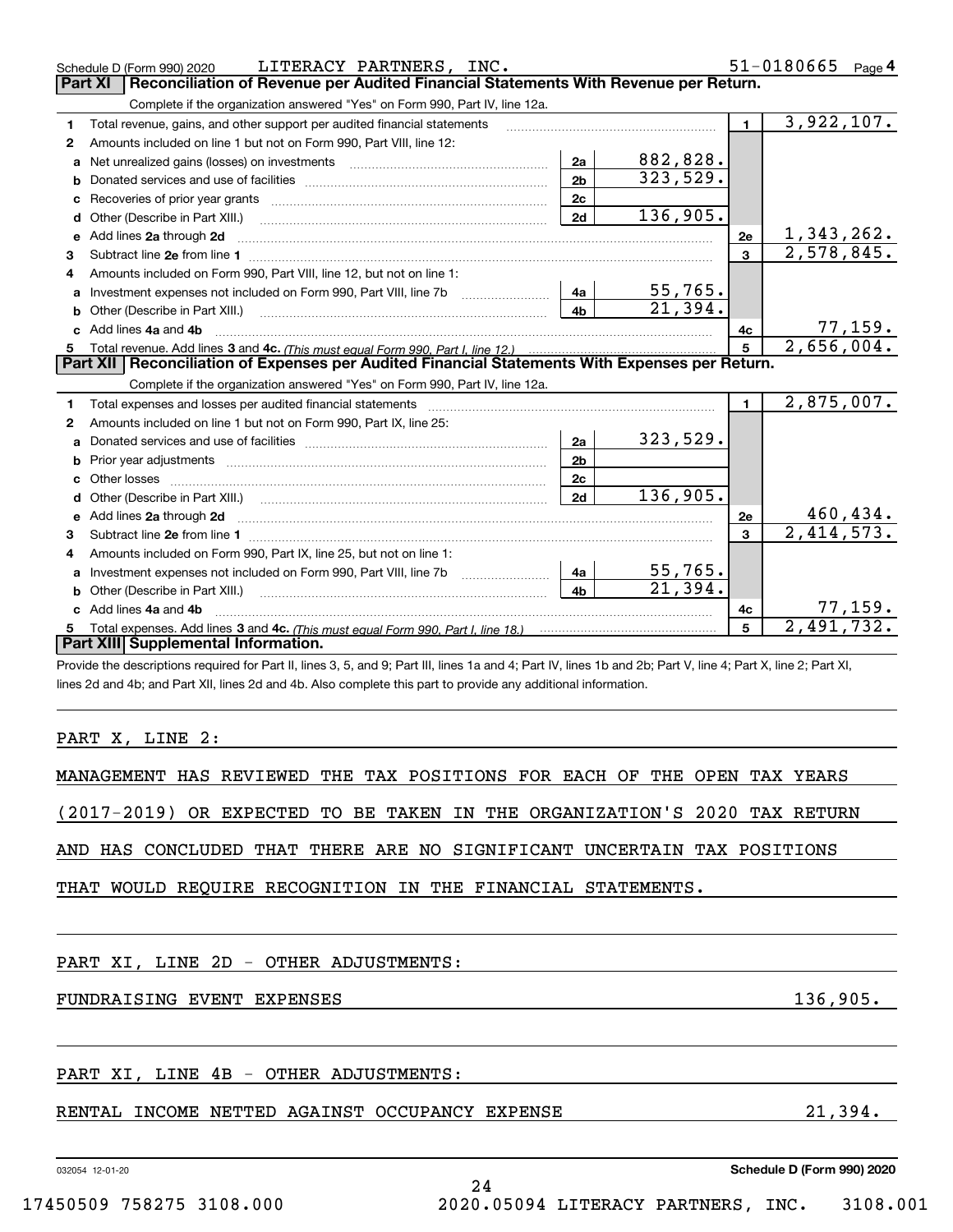| LITERACY PARTNERS, INC.<br>Schedule D (Form 990) 2020 | $51 - 0180665$ Page 5      |
|-------------------------------------------------------|----------------------------|
| <b>Part XIII Supplemental Information</b> (continued) |                            |
| PART XII, LINE 2D - OTHER ADJUSTMENTS:                |                            |
| FUNDRAISING EVENT EXPENSES                            | 136,905.                   |
|                                                       |                            |
| PART XII, LINE 4B - OTHER ADJUSTMENTS:                |                            |
| RENTAL INCOME NETTED AGAINST OCCUPANCY EXPENSE        | 21,394.                    |
|                                                       |                            |
|                                                       |                            |
|                                                       |                            |
|                                                       |                            |
|                                                       |                            |
|                                                       |                            |
|                                                       |                            |
|                                                       |                            |
|                                                       |                            |
|                                                       |                            |
|                                                       |                            |
|                                                       |                            |
|                                                       |                            |
|                                                       |                            |
|                                                       |                            |
|                                                       |                            |
|                                                       |                            |
|                                                       |                            |
|                                                       |                            |
|                                                       |                            |
|                                                       |                            |
|                                                       |                            |
|                                                       |                            |
|                                                       |                            |
|                                                       |                            |
| 032055 12-01-20                                       | Schedule D (Form 990) 2020 |

17450509 758275 3108.000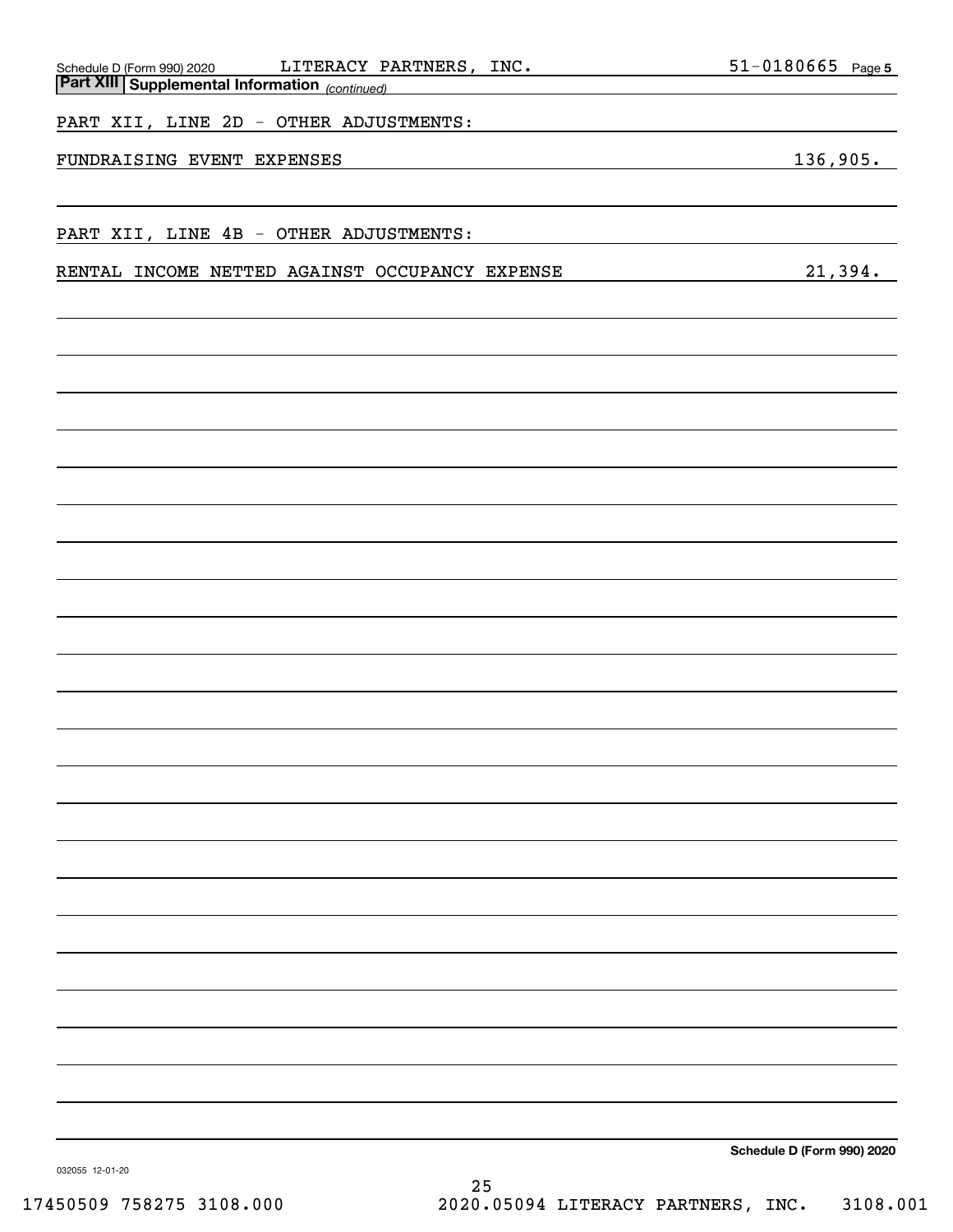| <b>Supplemental Information Regarding Fundraising or Gaming Activities</b><br><b>SCHEDULE G</b>                          |                                                                                                                                                                     |                                                                                                                                                                                                                                                                                                                                                                                                                                                             |                                                                            |    |                                                                         |  |                                                                            | OMB No. 1545-0047                                       |  |
|--------------------------------------------------------------------------------------------------------------------------|---------------------------------------------------------------------------------------------------------------------------------------------------------------------|-------------------------------------------------------------------------------------------------------------------------------------------------------------------------------------------------------------------------------------------------------------------------------------------------------------------------------------------------------------------------------------------------------------------------------------------------------------|----------------------------------------------------------------------------|----|-------------------------------------------------------------------------|--|----------------------------------------------------------------------------|---------------------------------------------------------|--|
| (Form 990 or 990-EZ)                                                                                                     | Complete if the organization answered "Yes" on Form 990, Part IV, line 17, 18, or 19, or if the<br>organization entered more than \$15,000 on Form 990-EZ, line 6a. |                                                                                                                                                                                                                                                                                                                                                                                                                                                             |                                                                            |    |                                                                         |  |                                                                            |                                                         |  |
| Department of the Treasury<br><b>Internal Revenue Service</b>                                                            | Attach to Form 990 or Form 990-EZ.<br>► Go to www.irs.gov/Form990 for instructions and the latest information.                                                      |                                                                                                                                                                                                                                                                                                                                                                                                                                                             |                                                                            |    |                                                                         |  |                                                                            |                                                         |  |
| Name of the organization<br>51-0180665<br>LITERACY PARTNERS, INC.                                                        |                                                                                                                                                                     |                                                                                                                                                                                                                                                                                                                                                                                                                                                             |                                                                            |    |                                                                         |  |                                                                            | <b>Employer identification number</b>                   |  |
| Part I                                                                                                                   |                                                                                                                                                                     | Fundraising Activities. Complete if the organization answered "Yes" on Form 990, Part IV, line 17. Form 990-EZ filers are not                                                                                                                                                                                                                                                                                                                               |                                                                            |    |                                                                         |  |                                                                            |                                                         |  |
|                                                                                                                          | required to complete this part.                                                                                                                                     |                                                                                                                                                                                                                                                                                                                                                                                                                                                             |                                                                            |    |                                                                         |  |                                                                            |                                                         |  |
| $X$ Mail solicitations<br>a<br>X  <br>b<br>Phone solicitations<br>c<br>$\boxed{\textbf{X}}$ In-person solicitations<br>d | Internet and email solicitations                                                                                                                                    | 1 Indicate whether the organization raised funds through any of the following activities. Check all that apply.<br>$f[\overline{X}]$ Solicitation of government grants<br>$g\mid X$ Special fundraising events<br>2 a Did the organization have a written or oral agreement with any individual (including officers, directors, trustees, or<br>key employees listed in Form 990, Part VII) or entity in connection with professional fundraising services? |                                                                            |    | $\mathbf{e}$ $\boxed{\mathbf{X}}$ Solicitation of non-government grants |  | $\boxed{\text{X}}$ Yes                                                     | No                                                      |  |
| compensated at least \$5,000 by the organization.                                                                        |                                                                                                                                                                     | <b>b</b> If "Yes," list the 10 highest paid individuals or entities (fundraisers) pursuant to agreements under which the fundraiser is to be                                                                                                                                                                                                                                                                                                                |                                                                            |    |                                                                         |  |                                                                            |                                                         |  |
| (i) Name and address of individual<br>or entity (fundraiser)                                                             |                                                                                                                                                                     | (ii) Activity                                                                                                                                                                                                                                                                                                                                                                                                                                               | (iii) Did<br>fundraiser<br>have custody<br>or control of<br>contributions? |    | (iv) Gross receipts<br>from activity                                    |  | (v) Amount paid<br>to (or retained by)<br>fundraiser<br>listed in col. (i) | (vi) Amount paid<br>to (or retained by)<br>organization |  |
| BUCKLEY HALL - 17-19 MARBLE                                                                                              |                                                                                                                                                                     | FUNDRAISING EVENT                                                                                                                                                                                                                                                                                                                                                                                                                                           | Yes                                                                        | No |                                                                         |  |                                                                            |                                                         |  |
| AVENUE, PLEASANTVILLE, NY                                                                                                |                                                                                                                                                                     | MANAGEMENT                                                                                                                                                                                                                                                                                                                                                                                                                                                  | х                                                                          |    | 0.                                                                      |  | 75,000.                                                                    | $-75,000.$                                              |  |
|                                                                                                                          |                                                                                                                                                                     |                                                                                                                                                                                                                                                                                                                                                                                                                                                             |                                                                            |    |                                                                         |  |                                                                            |                                                         |  |
|                                                                                                                          |                                                                                                                                                                     |                                                                                                                                                                                                                                                                                                                                                                                                                                                             |                                                                            |    |                                                                         |  |                                                                            |                                                         |  |
|                                                                                                                          |                                                                                                                                                                     |                                                                                                                                                                                                                                                                                                                                                                                                                                                             |                                                                            |    |                                                                         |  |                                                                            |                                                         |  |
|                                                                                                                          |                                                                                                                                                                     |                                                                                                                                                                                                                                                                                                                                                                                                                                                             |                                                                            |    |                                                                         |  |                                                                            |                                                         |  |
|                                                                                                                          |                                                                                                                                                                     |                                                                                                                                                                                                                                                                                                                                                                                                                                                             |                                                                            |    |                                                                         |  |                                                                            |                                                         |  |
|                                                                                                                          |                                                                                                                                                                     |                                                                                                                                                                                                                                                                                                                                                                                                                                                             |                                                                            |    |                                                                         |  |                                                                            |                                                         |  |
|                                                                                                                          |                                                                                                                                                                     |                                                                                                                                                                                                                                                                                                                                                                                                                                                             |                                                                            |    |                                                                         |  |                                                                            |                                                         |  |
|                                                                                                                          |                                                                                                                                                                     |                                                                                                                                                                                                                                                                                                                                                                                                                                                             |                                                                            |    |                                                                         |  |                                                                            |                                                         |  |
|                                                                                                                          |                                                                                                                                                                     |                                                                                                                                                                                                                                                                                                                                                                                                                                                             |                                                                            |    |                                                                         |  |                                                                            |                                                         |  |
|                                                                                                                          |                                                                                                                                                                     |                                                                                                                                                                                                                                                                                                                                                                                                                                                             |                                                                            |    |                                                                         |  |                                                                            |                                                         |  |
|                                                                                                                          |                                                                                                                                                                     |                                                                                                                                                                                                                                                                                                                                                                                                                                                             |                                                                            |    |                                                                         |  |                                                                            |                                                         |  |
| Total                                                                                                                    |                                                                                                                                                                     |                                                                                                                                                                                                                                                                                                                                                                                                                                                             |                                                                            |    |                                                                         |  | 75,000.                                                                    | $-75,000.$                                              |  |
| or licensing.                                                                                                            |                                                                                                                                                                     | 3 List all states in which the organization is registered or licensed to solicit contributions or has been notified it is exempt from registration                                                                                                                                                                                                                                                                                                          |                                                                            |    |                                                                         |  |                                                                            |                                                         |  |
| NY, FL                                                                                                                   |                                                                                                                                                                     |                                                                                                                                                                                                                                                                                                                                                                                                                                                             |                                                                            |    |                                                                         |  |                                                                            |                                                         |  |
|                                                                                                                          |                                                                                                                                                                     |                                                                                                                                                                                                                                                                                                                                                                                                                                                             |                                                                            |    |                                                                         |  |                                                                            |                                                         |  |
|                                                                                                                          |                                                                                                                                                                     |                                                                                                                                                                                                                                                                                                                                                                                                                                                             |                                                                            |    |                                                                         |  |                                                                            |                                                         |  |
|                                                                                                                          |                                                                                                                                                                     |                                                                                                                                                                                                                                                                                                                                                                                                                                                             |                                                                            |    |                                                                         |  |                                                                            |                                                         |  |
|                                                                                                                          |                                                                                                                                                                     |                                                                                                                                                                                                                                                                                                                                                                                                                                                             |                                                                            |    |                                                                         |  |                                                                            |                                                         |  |
|                                                                                                                          |                                                                                                                                                                     |                                                                                                                                                                                                                                                                                                                                                                                                                                                             |                                                                            |    |                                                                         |  |                                                                            |                                                         |  |
|                                                                                                                          |                                                                                                                                                                     |                                                                                                                                                                                                                                                                                                                                                                                                                                                             |                                                                            |    |                                                                         |  |                                                                            |                                                         |  |
|                                                                                                                          |                                                                                                                                                                     |                                                                                                                                                                                                                                                                                                                                                                                                                                                             |                                                                            |    |                                                                         |  |                                                                            |                                                         |  |
|                                                                                                                          |                                                                                                                                                                     | LHA For Paperwork Reduction Act Notice, see the Instructions for Form 990 or 990-EZ.<br>SEE PART IV FOR CONTINUATIONS                                                                                                                                                                                                                                                                                                                                       |                                                                            |    |                                                                         |  |                                                                            | Schedule G (Form 990 or 990-EZ) 2020                    |  |
| 032081 11-25-20                                                                                                          |                                                                                                                                                                     |                                                                                                                                                                                                                                                                                                                                                                                                                                                             |                                                                            |    |                                                                         |  |                                                                            |                                                         |  |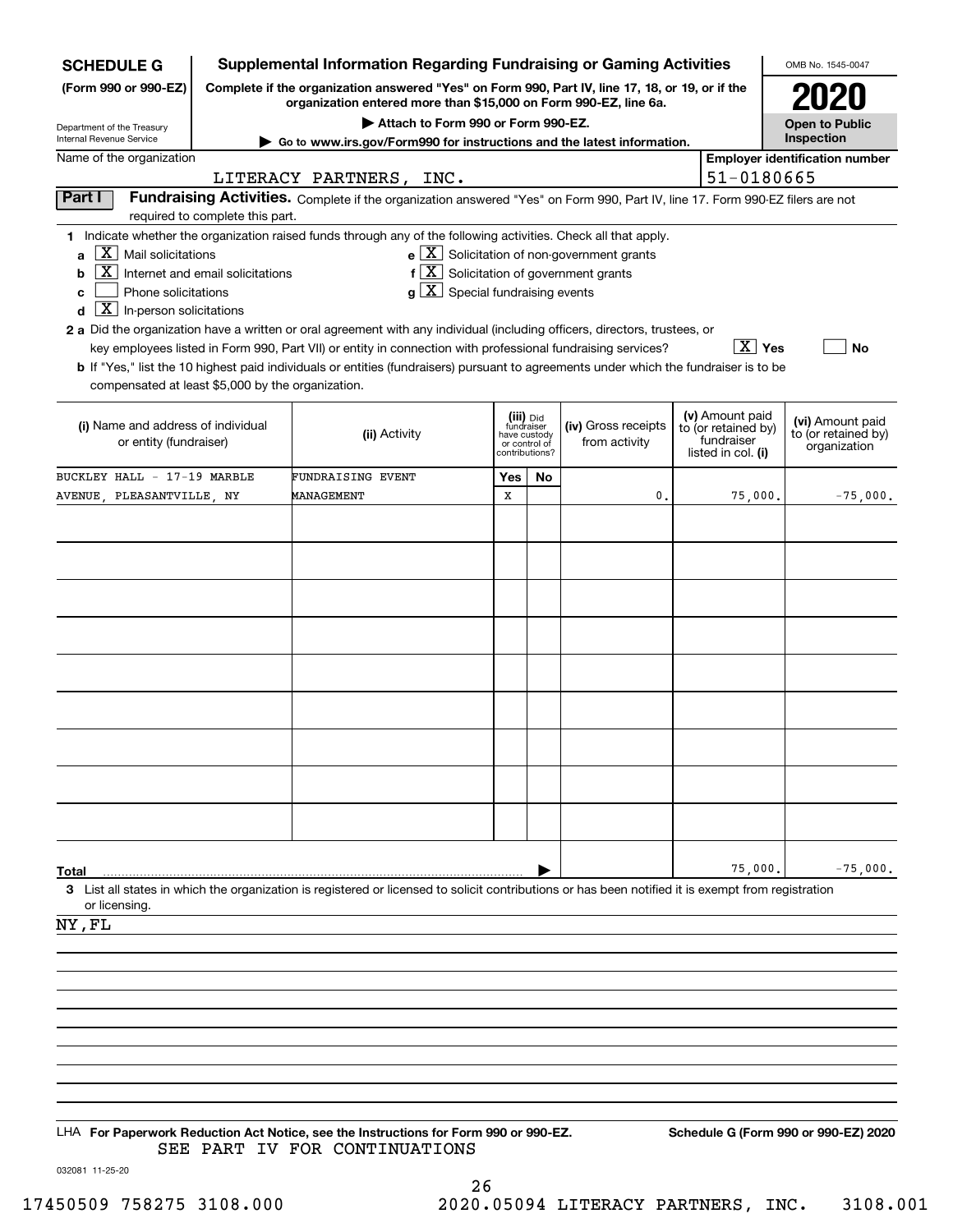### Schedule G (Form 990 or 990-EZ) 2020 LITERACY PARTNERS, INC.

 $51 - 0180665$  Page 2

**Part II** Fundraising Events. Complete if the organization answered "Yes" on Form 990, Part IV, line 18, or reported more than \$15,000

|                 |              | of fundraising event contributions and gross income on Form 990-EZ, lines 1 and 6b. List events with gross receipts greater than \$5,000. | (a) Event #1 | (b) Event #2                                     |                                 |                                                     |
|-----------------|--------------|-------------------------------------------------------------------------------------------------------------------------------------------|--------------|--------------------------------------------------|---------------------------------|-----------------------------------------------------|
|                 |              |                                                                                                                                           | FALL         |                                                  | (c) Other events<br><b>NONE</b> | (d) Total events                                    |
|                 |              |                                                                                                                                           |              | <b>GALA</b>                                      |                                 | (add col. (a) through                               |
|                 |              |                                                                                                                                           | FESTIVAL     |                                                  |                                 | col. (c)                                            |
|                 |              |                                                                                                                                           | (event type) | (event type)                                     | (total number)                  |                                                     |
| Revenue         | 1            |                                                                                                                                           | 255,541.     | 10,000.                                          |                                 | <u>265,541.</u>                                     |
|                 |              |                                                                                                                                           |              |                                                  |                                 |                                                     |
|                 | $\mathbf{2}$ |                                                                                                                                           | 255,541.     | 10,000.                                          |                                 | 265,541.                                            |
|                 | 3            | Gross income (line 1 minus line 2)                                                                                                        |              |                                                  |                                 |                                                     |
|                 | 4            |                                                                                                                                           |              |                                                  |                                 |                                                     |
|                 |              |                                                                                                                                           |              |                                                  |                                 |                                                     |
|                 | 5            |                                                                                                                                           |              |                                                  |                                 |                                                     |
|                 |              |                                                                                                                                           |              |                                                  |                                 |                                                     |
|                 | 6            |                                                                                                                                           |              |                                                  |                                 |                                                     |
|                 |              |                                                                                                                                           |              |                                                  |                                 |                                                     |
| Direct Expenses | 7            | Food and beverages                                                                                                                        |              |                                                  |                                 |                                                     |
|                 |              |                                                                                                                                           |              |                                                  |                                 |                                                     |
|                 | 8            |                                                                                                                                           |              |                                                  |                                 |                                                     |
|                 | 9            |                                                                                                                                           | 136,905.     |                                                  |                                 | 136,905.                                            |
|                 | 10           | Direct expense summary. Add lines 4 through 9 in column (d)                                                                               |              |                                                  |                                 | 136,905.                                            |
|                 | 11           | Net income summary. Subtract line 10 from line 3, column (d)                                                                              |              |                                                  |                                 | $-136,905.$                                         |
|                 | Part III     | Gaming. Complete if the organization answered "Yes" on Form 990, Part IV, line 19, or reported more than                                  |              |                                                  |                                 |                                                     |
|                 |              | \$15,000 on Form 990-EZ, line 6a.                                                                                                         |              |                                                  |                                 |                                                     |
|                 |              |                                                                                                                                           | (a) Bingo    | (b) Pull tabs/instant<br>bingo/progressive bingo | (c) Other gaming                | (d) Total gaming (add<br>col. (a) through col. (c)) |
| Revenue         |              |                                                                                                                                           |              |                                                  |                                 |                                                     |
|                 |              |                                                                                                                                           |              |                                                  |                                 |                                                     |
|                 | 1            |                                                                                                                                           |              |                                                  |                                 |                                                     |
|                 | 2            |                                                                                                                                           |              |                                                  |                                 |                                                     |
|                 |              |                                                                                                                                           |              |                                                  |                                 |                                                     |
| Expenses        | 3            |                                                                                                                                           |              |                                                  |                                 |                                                     |
|                 |              |                                                                                                                                           |              |                                                  |                                 |                                                     |
| Direct          | 4            |                                                                                                                                           |              |                                                  |                                 |                                                     |
|                 |              |                                                                                                                                           |              |                                                  |                                 |                                                     |
|                 |              | 5 Other direct expenses                                                                                                                   |              |                                                  |                                 |                                                     |
|                 |              |                                                                                                                                           | Yes<br>%     | %<br>Yes                                         | Yes<br>%                        |                                                     |
|                 |              | 6 Volunteer labor                                                                                                                         | No           | No                                               | No                              |                                                     |
|                 |              |                                                                                                                                           |              |                                                  |                                 |                                                     |
|                 | 7            | Direct expense summary. Add lines 2 through 5 in column (d)                                                                               |              |                                                  |                                 |                                                     |
|                 |              |                                                                                                                                           |              |                                                  |                                 |                                                     |
|                 | 8            |                                                                                                                                           |              |                                                  |                                 |                                                     |
|                 |              |                                                                                                                                           |              |                                                  |                                 |                                                     |
| 9               |              |                                                                                                                                           |              |                                                  |                                 |                                                     |
|                 |              |                                                                                                                                           |              |                                                  |                                 | Yes<br>No                                           |
|                 |              |                                                                                                                                           |              |                                                  |                                 |                                                     |
|                 |              |                                                                                                                                           |              |                                                  |                                 |                                                     |
|                 |              |                                                                                                                                           |              |                                                  |                                 |                                                     |
|                 |              |                                                                                                                                           |              |                                                  |                                 | Yes<br>No                                           |
|                 |              |                                                                                                                                           |              |                                                  |                                 |                                                     |
|                 |              |                                                                                                                                           |              |                                                  |                                 |                                                     |
|                 |              |                                                                                                                                           |              |                                                  |                                 |                                                     |
|                 |              | 032082 11-25-20                                                                                                                           |              |                                                  |                                 | Schedule G (Form 990 or 990-EZ) 2020                |

Schedule G (Form 990 or 990-EZ) 2020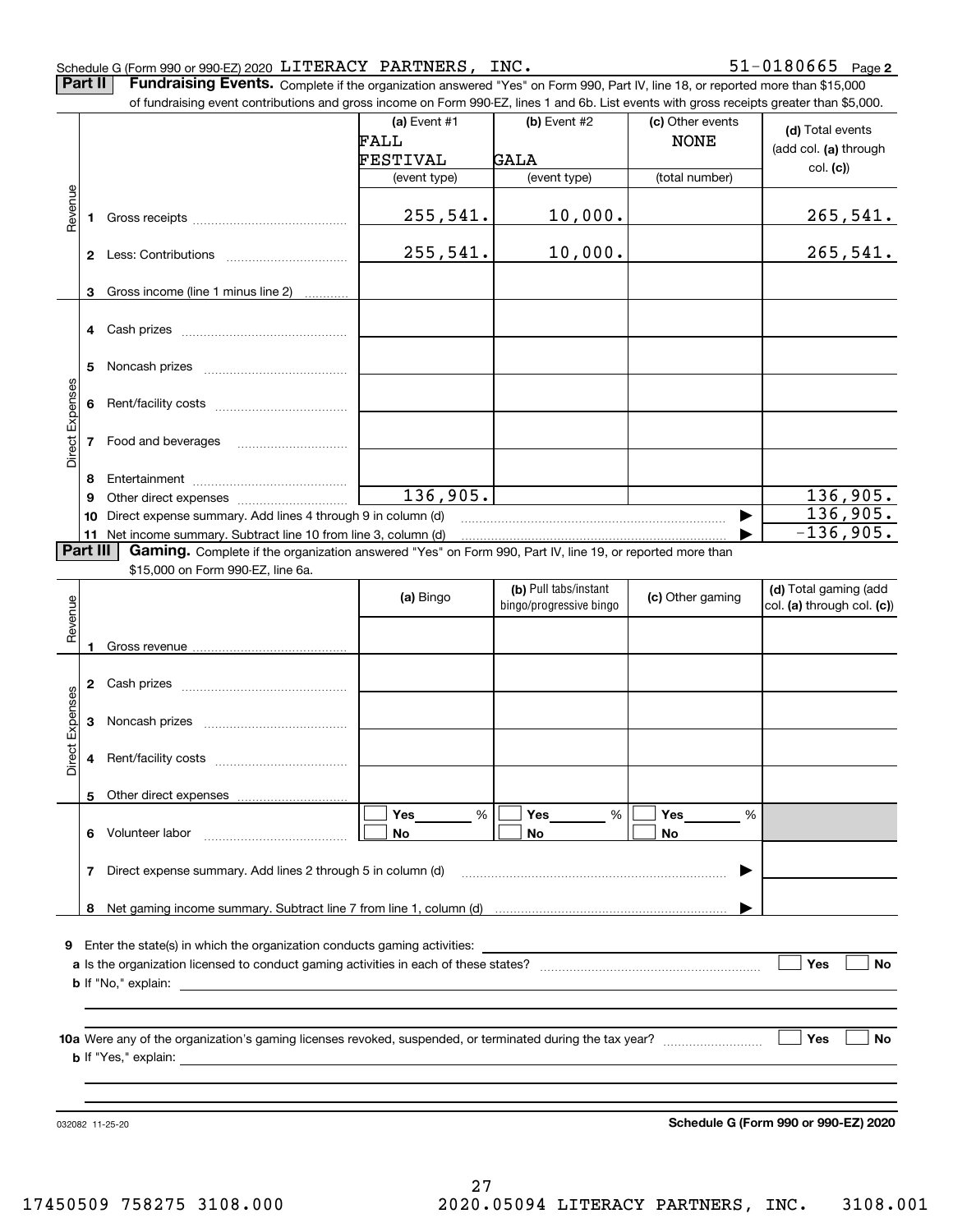|                 | Schedule G (Form 990 or 990-EZ) 2020 LITERACY PARTNERS, INC.                                                                                                                                                                              |                                      | 51-0180665      | Page 3    |
|-----------------|-------------------------------------------------------------------------------------------------------------------------------------------------------------------------------------------------------------------------------------------|--------------------------------------|-----------------|-----------|
|                 |                                                                                                                                                                                                                                           |                                      | Yes             | No        |
|                 | 12 Is the organization a grantor, beneficiary or trustee of a trust, or a member of a partnership or other entity formed                                                                                                                  |                                      |                 |           |
|                 |                                                                                                                                                                                                                                           |                                      | Yes             | No        |
|                 | 13 Indicate the percentage of gaming activity conducted in:                                                                                                                                                                               |                                      |                 |           |
|                 |                                                                                                                                                                                                                                           |                                      | 13а             | %         |
|                 | <b>b</b> An outside facility <i>www.communicality communicality communicality communicality communicality communicality communicality communicality communicality communicality communicality communicality communicality communicali</i> |                                      | 13 <sub>b</sub> | %         |
|                 | 14 Enter the name and address of the person who prepares the organization's gaming/special events books and records:                                                                                                                      |                                      |                 |           |
|                 |                                                                                                                                                                                                                                           |                                      |                 |           |
|                 | Name $\blacktriangleright$<br><u>some started and the started and the started and the started and the started and the started and the started and</u>                                                                                     |                                      |                 |           |
|                 |                                                                                                                                                                                                                                           |                                      |                 |           |
|                 |                                                                                                                                                                                                                                           |                                      |                 |           |
|                 |                                                                                                                                                                                                                                           |                                      | Yes             | No        |
|                 |                                                                                                                                                                                                                                           |                                      |                 |           |
|                 |                                                                                                                                                                                                                                           |                                      |                 |           |
|                 | of gaming revenue retained by the third party $\triangleright$ \$                                                                                                                                                                         |                                      |                 |           |
|                 | c If "Yes," enter name and address of the third party:                                                                                                                                                                                    |                                      |                 |           |
|                 |                                                                                                                                                                                                                                           |                                      |                 |           |
|                 | Name $\blacktriangleright$                                                                                                                                                                                                                |                                      |                 |           |
|                 |                                                                                                                                                                                                                                           |                                      |                 |           |
|                 |                                                                                                                                                                                                                                           |                                      |                 |           |
|                 |                                                                                                                                                                                                                                           |                                      |                 |           |
| 16              | Gaming manager information:                                                                                                                                                                                                               |                                      |                 |           |
|                 |                                                                                                                                                                                                                                           |                                      |                 |           |
|                 |                                                                                                                                                                                                                                           |                                      |                 |           |
|                 |                                                                                                                                                                                                                                           |                                      |                 |           |
|                 | Gaming manager compensation > \$                                                                                                                                                                                                          |                                      |                 |           |
|                 | Description of services provided $\blacktriangleright$ $\_\_$                                                                                                                                                                             |                                      |                 |           |
|                 |                                                                                                                                                                                                                                           |                                      |                 |           |
|                 |                                                                                                                                                                                                                                           |                                      |                 |           |
|                 |                                                                                                                                                                                                                                           |                                      |                 |           |
|                 | Director/officer<br>Employee<br>Independent contractor                                                                                                                                                                                    |                                      |                 |           |
|                 |                                                                                                                                                                                                                                           |                                      |                 |           |
|                 | <b>17</b> Mandatory distributions:                                                                                                                                                                                                        |                                      |                 |           |
|                 | a Is the organization required under state law to make charitable distributions from the gaming proceeds to                                                                                                                               |                                      |                 |           |
|                 |                                                                                                                                                                                                                                           |                                      |                 | $\Box$ No |
|                 | <b>b</b> Enter the amount of distributions required under state law to be distributed to other exempt organizations or spent in the                                                                                                       |                                      |                 |           |
| Part IV         | organization's own exempt activities during the tax year $\triangleright$ \$<br>Supplemental Information. Provide the explanations required by Part I, line 2b, columns (iii) and (v); and Part III, lines 9, 9b, 10b,                    |                                      |                 |           |
|                 | 15b, 15c, 16, and 17b, as applicable. Also provide any additional information. See instructions.                                                                                                                                          |                                      |                 |           |
|                 |                                                                                                                                                                                                                                           |                                      |                 |           |
|                 | SCHEDULE G, PART I, LINE 2B, LIST OF TEN HIGHEST PAID FUNDRAISERS:                                                                                                                                                                        |                                      |                 |           |
|                 |                                                                                                                                                                                                                                           |                                      |                 |           |
|                 |                                                                                                                                                                                                                                           |                                      |                 |           |
|                 |                                                                                                                                                                                                                                           |                                      |                 |           |
| ( T             | NAME OF FUNDRAISER: BUCKLEY HALL                                                                                                                                                                                                          |                                      |                 |           |
|                 |                                                                                                                                                                                                                                           |                                      |                 |           |
| (1)             | ADDRESS OF FUNDRAISER: 17-19 MARBLE AVENUE, PLEASANTVILLE, NY                                                                                                                                                                             |                                      | 10570           |           |
|                 |                                                                                                                                                                                                                                           |                                      |                 |           |
|                 |                                                                                                                                                                                                                                           |                                      |                 |           |
|                 |                                                                                                                                                                                                                                           |                                      |                 |           |
|                 |                                                                                                                                                                                                                                           |                                      |                 |           |
|                 |                                                                                                                                                                                                                                           |                                      |                 |           |
|                 |                                                                                                                                                                                                                                           |                                      |                 |           |
|                 |                                                                                                                                                                                                                                           |                                      |                 |           |
|                 |                                                                                                                                                                                                                                           |                                      |                 |           |
| 032083 11-25-20 |                                                                                                                                                                                                                                           | Schedule G (Form 990 or 990-EZ) 2020 |                 |           |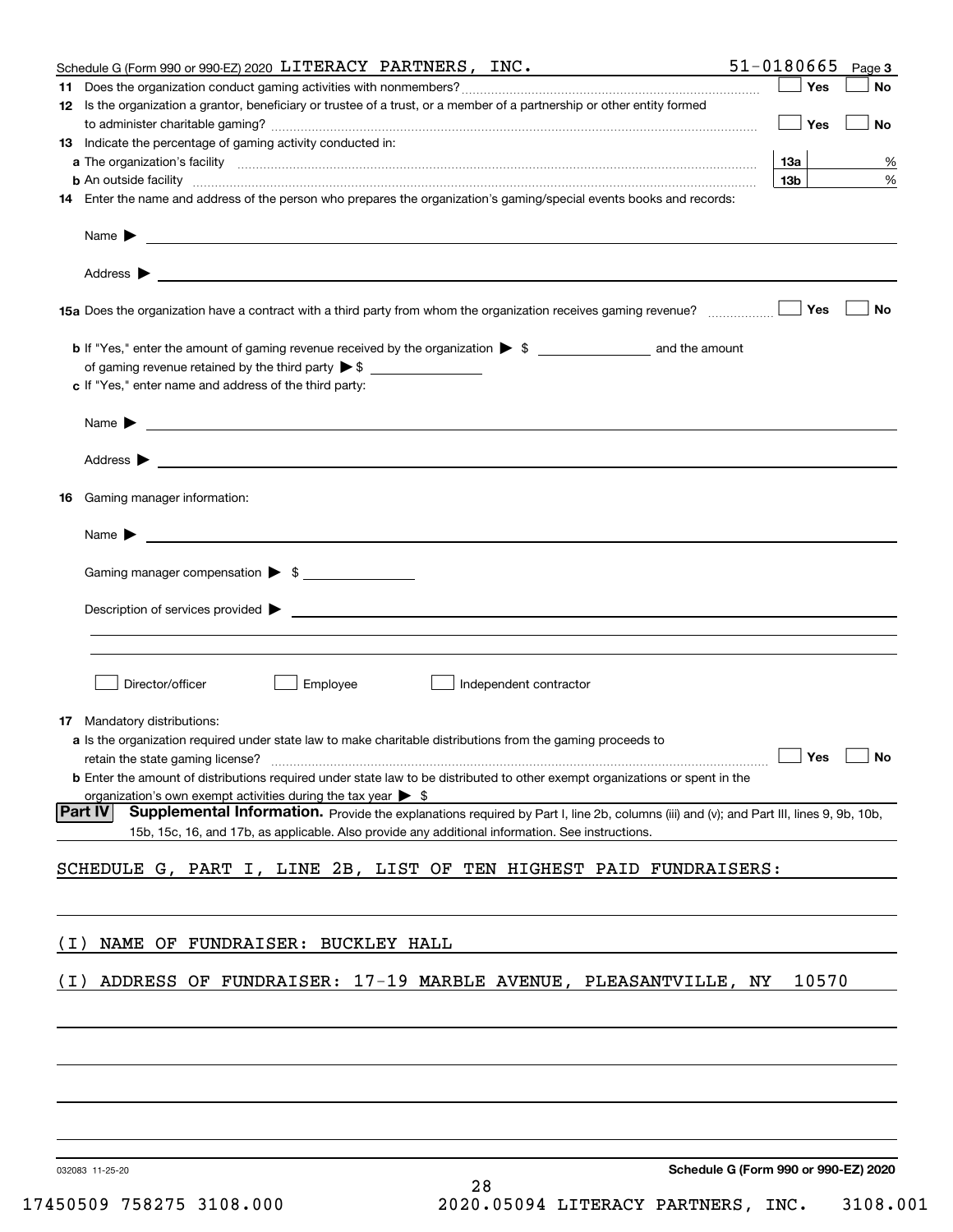| – – r r<br><u>Comment intermeter</u> (Commeter) |                                 |
|-------------------------------------------------|---------------------------------|
|                                                 |                                 |
|                                                 |                                 |
|                                                 |                                 |
|                                                 |                                 |
|                                                 |                                 |
|                                                 |                                 |
|                                                 |                                 |
|                                                 |                                 |
|                                                 |                                 |
|                                                 |                                 |
|                                                 |                                 |
|                                                 |                                 |
|                                                 |                                 |
|                                                 |                                 |
|                                                 |                                 |
|                                                 |                                 |
|                                                 |                                 |
|                                                 |                                 |
|                                                 |                                 |
|                                                 |                                 |
|                                                 |                                 |
|                                                 |                                 |
|                                                 |                                 |
|                                                 |                                 |
|                                                 |                                 |
|                                                 |                                 |
|                                                 |                                 |
|                                                 |                                 |
|                                                 |                                 |
|                                                 |                                 |
|                                                 |                                 |
|                                                 |                                 |
|                                                 |                                 |
|                                                 |                                 |
|                                                 | Schedule G (Form 990 or 990-EZ) |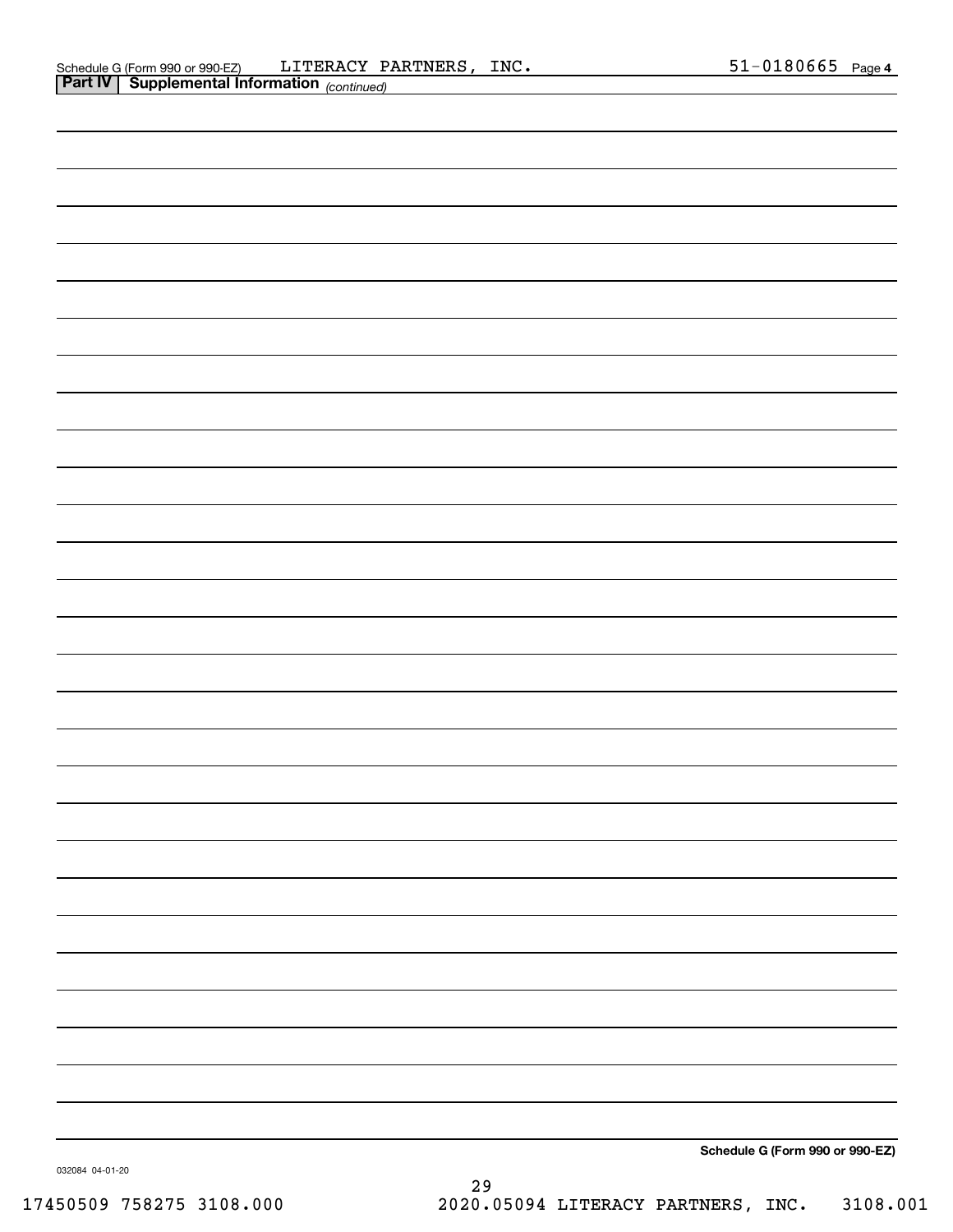|    | <b>SCHEDULE J</b>                                      | <b>Compensation Information</b>                                                                                        |                                       | OMB No. 1545-0047          |            |                   |
|----|--------------------------------------------------------|------------------------------------------------------------------------------------------------------------------------|---------------------------------------|----------------------------|------------|-------------------|
|    | (Form 990)                                             | For certain Officers, Directors, Trustees, Key Employees, and Highest                                                  |                                       |                            |            |                   |
|    |                                                        | <b>Compensated Employees</b>                                                                                           |                                       | 2020                       |            |                   |
|    |                                                        | Complete if the organization answered "Yes" on Form 990, Part IV, line 23.<br>Attach to Form 990.                      |                                       | <b>Open to Public</b>      |            |                   |
|    | Department of the Treasury<br>Internal Revenue Service | Go to www.irs.gov/Form990 for instructions and the latest information.                                                 |                                       |                            | Inspection |                   |
|    | Name of the organization                               |                                                                                                                        | <b>Employer identification number</b> |                            |            |                   |
|    |                                                        | LITERACY PARTNERS,<br>INC.                                                                                             |                                       | 51-0180665                 |            |                   |
|    | Part I                                                 | <b>Questions Regarding Compensation</b>                                                                                |                                       |                            |            |                   |
|    |                                                        |                                                                                                                        |                                       |                            | Yes        | No                |
|    |                                                        | Check the appropriate box(es) if the organization provided any of the following to or for a person listed on Form 990, |                                       |                            |            |                   |
|    |                                                        | Part VII, Section A, line 1a. Complete Part III to provide any relevant information regarding these items.             |                                       |                            |            |                   |
|    | First-class or charter travel                          | Housing allowance or residence for personal use                                                                        |                                       |                            |            |                   |
|    | Travel for companions                                  | Payments for business use of personal residence                                                                        |                                       |                            |            |                   |
|    |                                                        | Tax indemnification and gross-up payments<br>Health or social club dues or initiation fees                             |                                       |                            |            |                   |
|    |                                                        | Discretionary spending account<br>Personal services (such as maid, chauffeur, chef)                                    |                                       |                            |            |                   |
|    |                                                        |                                                                                                                        |                                       |                            |            |                   |
|    |                                                        | <b>b</b> If any of the boxes on line 1a are checked, did the organization follow a written policy regarding payment or |                                       |                            |            |                   |
|    |                                                        | reimbursement or provision of all of the expenses described above? If "No," complete Part III to explain               |                                       | 1b                         |            |                   |
| 2  |                                                        | Did the organization require substantiation prior to reimbursing or allowing expenses incurred by all directors,       |                                       | $\mathbf{2}$               |            |                   |
|    |                                                        |                                                                                                                        |                                       |                            |            |                   |
| з  |                                                        | Indicate which, if any, of the following the organization used to establish the compensation of the organization's     |                                       |                            |            |                   |
|    |                                                        | CEO/Executive Director. Check all that apply. Do not check any boxes for methods used by a related organization to     |                                       |                            |            |                   |
|    |                                                        | establish compensation of the CEO/Executive Director, but explain in Part III.                                         |                                       |                            |            |                   |
|    | Compensation committee                                 | Written employment contract                                                                                            |                                       |                            |            |                   |
|    |                                                        | $\overline{\textbf{X}}$ Compensation survey or study<br>Independent compensation consultant                            |                                       |                            |            |                   |
|    | $\boxed{\textbf{X}}$ Form 990 of other organizations   | $\mathbf{X}$ Approval by the board or compensation committee                                                           |                                       |                            |            |                   |
|    |                                                        |                                                                                                                        |                                       |                            |            |                   |
| 4  |                                                        | During the year, did any person listed on Form 990, Part VII, Section A, line 1a, with respect to the filing           |                                       |                            |            |                   |
|    | organization or a related organization:                |                                                                                                                        |                                       |                            |            |                   |
| а  |                                                        | Receive a severance payment or change-of-control payment?                                                              |                                       | 4a                         |            | х                 |
| b  |                                                        | Participate in or receive payment from a supplemental nonqualified retirement plan?                                    |                                       | 4b                         |            | X                 |
| c  |                                                        | Participate in or receive payment from an equity-based compensation arrangement?                                       |                                       | 4c                         |            | $\mathbf x$       |
|    |                                                        | If "Yes" to any of lines 4a-c, list the persons and provide the applicable amounts for each item in Part III.          |                                       |                            |            |                   |
|    |                                                        |                                                                                                                        |                                       |                            |            |                   |
|    |                                                        | Only section 501(c)(3), 501(c)(4), and 501(c)(29) organizations must complete lines 5-9.                               |                                       |                            |            |                   |
| 5  |                                                        | For persons listed on Form 990, Part VII, Section A, line 1a, did the organization pay or accrue any compensation      |                                       |                            |            |                   |
|    | contingent on the revenues of:                         |                                                                                                                        |                                       |                            |            |                   |
| a  |                                                        |                                                                                                                        |                                       | 5а                         |            | x                 |
|    |                                                        |                                                                                                                        |                                       | <b>5b</b>                  |            | X                 |
|    |                                                        | If "Yes" on line 5a or 5b, describe in Part III.                                                                       |                                       |                            |            |                   |
| 6. |                                                        | For persons listed on Form 990, Part VII, Section A, line 1a, did the organization pay or accrue any compensation      |                                       |                            |            |                   |
|    | contingent on the net earnings of:                     |                                                                                                                        |                                       |                            |            |                   |
| a  |                                                        |                                                                                                                        |                                       | 6a                         |            | х<br>$\mathbf{x}$ |
|    |                                                        |                                                                                                                        |                                       | 6b                         |            |                   |
|    |                                                        | If "Yes" on line 6a or 6b, describe in Part III.                                                                       |                                       |                            |            |                   |
|    |                                                        | 7 For persons listed on Form 990, Part VII, Section A, line 1a, did the organization provide any nonfixed payments     |                                       |                            |            | x                 |
|    |                                                        |                                                                                                                        |                                       | 7                          |            |                   |
| 8  |                                                        | Were any amounts reported on Form 990, Part VII, paid or accrued pursuant to a contract that was subject to the        |                                       | 8                          |            | х                 |
|    |                                                        | initial contract exception described in Regulations section 53.4958-4(a)(3)? If "Yes," describe in Part III            |                                       |                            |            |                   |
| 9  |                                                        | If "Yes" on line 8, did the organization also follow the rebuttable presumption procedure described in                 |                                       | 9                          |            |                   |
|    | Regulations section 53.4958-6(c)?                      | LHA For Paperwork Reduction Act Notice, see the Instructions for Form 990.                                             |                                       | Schedule J (Form 990) 2020 |            |                   |
|    |                                                        |                                                                                                                        |                                       |                            |            |                   |

032111 12-07-20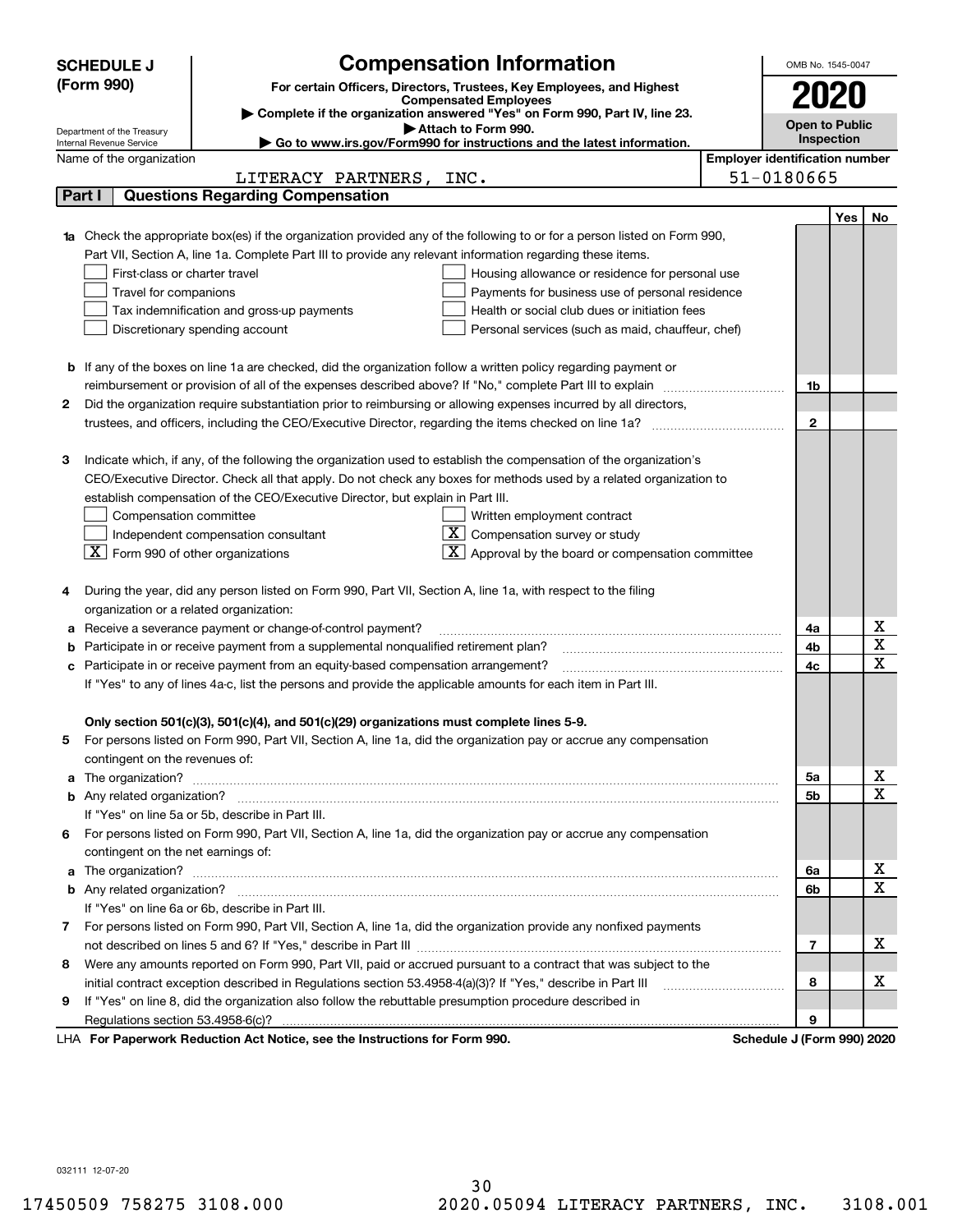51-0180665

#### Part II Officers, Directors, Trustees, Key Employees, and Highest Compensated Employees. Use duplicate copies if additional space is needed.

For each individual whose compensation must be reported on Schedule J, report compensation from the organization on row (i) and from related organizations, described in the instructions, on row (ii). Do not list any individuals that aren't listed on Form 990, Part VII.

Note: The sum of columns (B)(i)-(iii) for each listed individual must equal the total amount of Form 990, Part VII, Section A, line 1a, applicable column (D) and (E) amounts for that individual.

| (A) Name and Title |                |                          | (B) Breakdown of W-2 and/or 1099-MISC compensation |                                           | (C) Retirement and<br>other deferred | (D) Nontaxable<br>benefits | (E) Total of columns | (F) Compensation<br>in column (B)         |
|--------------------|----------------|--------------------------|----------------------------------------------------|-------------------------------------------|--------------------------------------|----------------------------|----------------------|-------------------------------------------|
|                    |                | (i) Base<br>compensation | (ii) Bonus &<br>incentive<br>compensation          | (iii) Other<br>reportable<br>compensation | compensation                         |                            | $(B)(i)-(D)$         | reported as deferred<br>on prior Form 990 |
| (1) ANTHONY TASSI  | (i)            | 161, 719.                | $\overline{0}$ .                                   | $\overline{0}$ .                          | $\overline{0}$ .                     | 2,847.                     | 164, 566.            | 0.                                        |
| EXECUTIVE DIRECTOR | <u>(ii)</u>    | $\overline{0}$ .         | $\overline{0}$ .                                   | $\overline{0}$ .                          | $\overline{0}$ .                     | $\overline{0}$ .           | $\overline{0}$ .     | $\overline{0}$ .                          |
|                    | (i)            |                          |                                                    |                                           |                                      |                            |                      |                                           |
|                    | <u>(ii)</u>    |                          |                                                    |                                           |                                      |                            |                      |                                           |
|                    | (i)            |                          |                                                    |                                           |                                      |                            |                      |                                           |
|                    | (ii)           |                          |                                                    |                                           |                                      |                            |                      |                                           |
|                    | $(\sf{i})$     |                          |                                                    |                                           |                                      |                            |                      |                                           |
|                    | <u>(ii)</u>    |                          |                                                    |                                           |                                      |                            |                      |                                           |
|                    | $(\sf{i})$     |                          |                                                    |                                           |                                      |                            |                      |                                           |
|                    | <u>(ii)</u>    |                          |                                                    |                                           |                                      |                            |                      |                                           |
|                    | $(\sf{i})$     |                          |                                                    |                                           |                                      |                            |                      |                                           |
|                    | <u>(ii)</u>    |                          |                                                    |                                           |                                      |                            |                      |                                           |
|                    | (i)            |                          |                                                    |                                           |                                      |                            |                      |                                           |
|                    | (ii)           |                          |                                                    |                                           |                                      |                            |                      |                                           |
|                    | (i)<br>(ii)    |                          |                                                    |                                           |                                      |                            |                      |                                           |
|                    | (i)            |                          |                                                    |                                           |                                      |                            |                      |                                           |
|                    | <u>(ii)</u>    |                          |                                                    |                                           |                                      |                            |                      |                                           |
|                    | (i)            |                          |                                                    |                                           |                                      |                            |                      |                                           |
|                    | <u>(ii)</u>    |                          |                                                    |                                           |                                      |                            |                      |                                           |
|                    | (i)            |                          |                                                    |                                           |                                      |                            |                      |                                           |
|                    | <u>(ii)</u>    |                          |                                                    |                                           |                                      |                            |                      |                                           |
|                    | (i)            |                          |                                                    |                                           |                                      |                            |                      |                                           |
|                    | (ii)           |                          |                                                    |                                           |                                      |                            |                      |                                           |
|                    | (i)            |                          |                                                    |                                           |                                      |                            |                      |                                           |
|                    | (ii)           |                          |                                                    |                                           |                                      |                            |                      |                                           |
|                    | (i)            |                          |                                                    |                                           |                                      |                            |                      |                                           |
|                    | <u>(ii)</u>    |                          |                                                    |                                           |                                      |                            |                      |                                           |
|                    | (i)            |                          |                                                    |                                           |                                      |                            |                      |                                           |
|                    | <u>(ii)</u>    |                          |                                                    |                                           |                                      |                            |                      |                                           |
|                    | (i)            |                          |                                                    |                                           |                                      |                            |                      |                                           |
|                    | $\overline{}}$ |                          |                                                    |                                           |                                      |                            |                      |                                           |

Schedule J (Form 990) 2020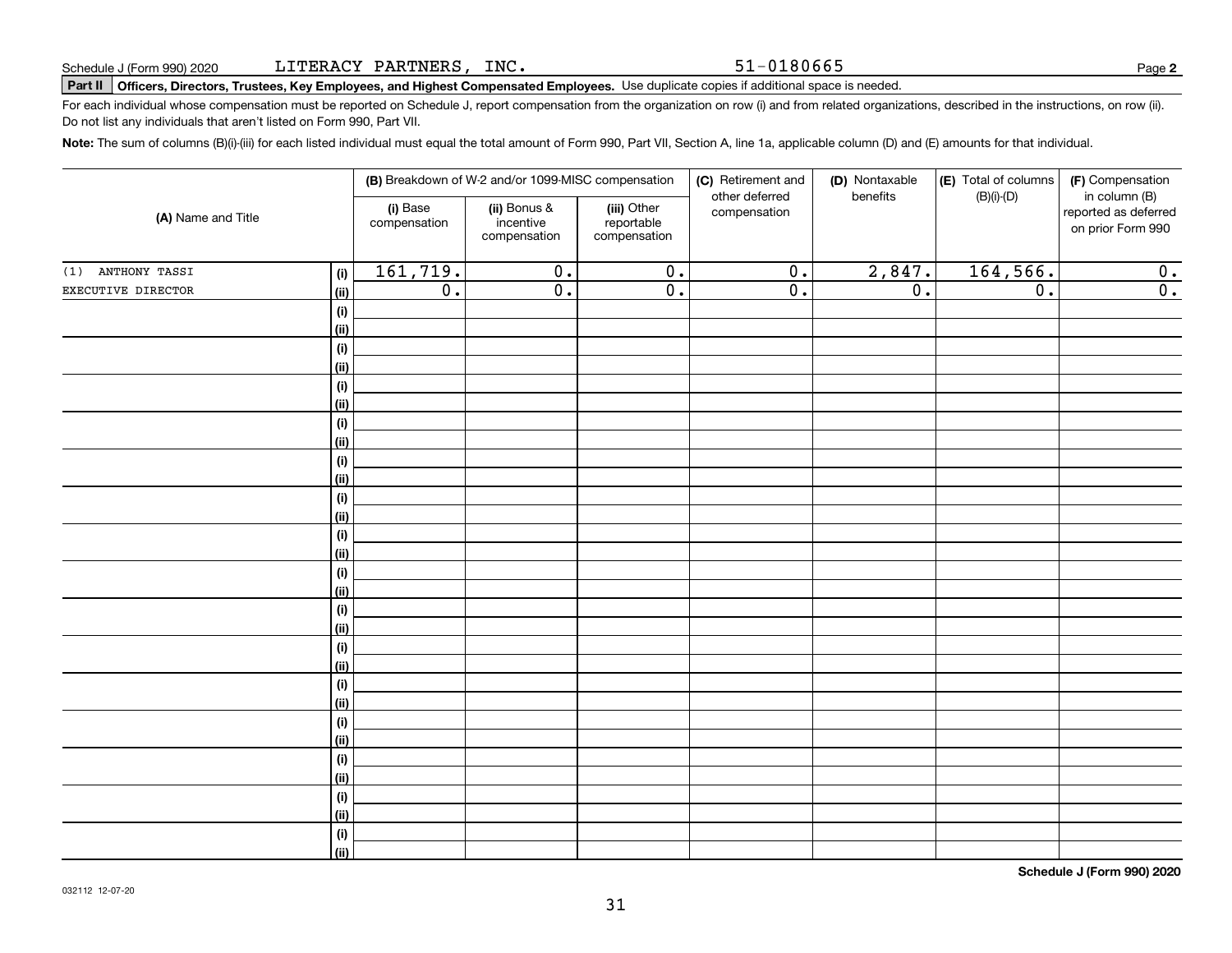### Part III Supplemental Information

Provide the information, explanation, or descriptions required for Part I, lines 1a, 1b, 3, 4a, 4b, 4c, 5a, 5b, 6a, 6b, 7, and 8, and for Part II. Also complete this part for any additional information.

Schedule J (Form 990) 2020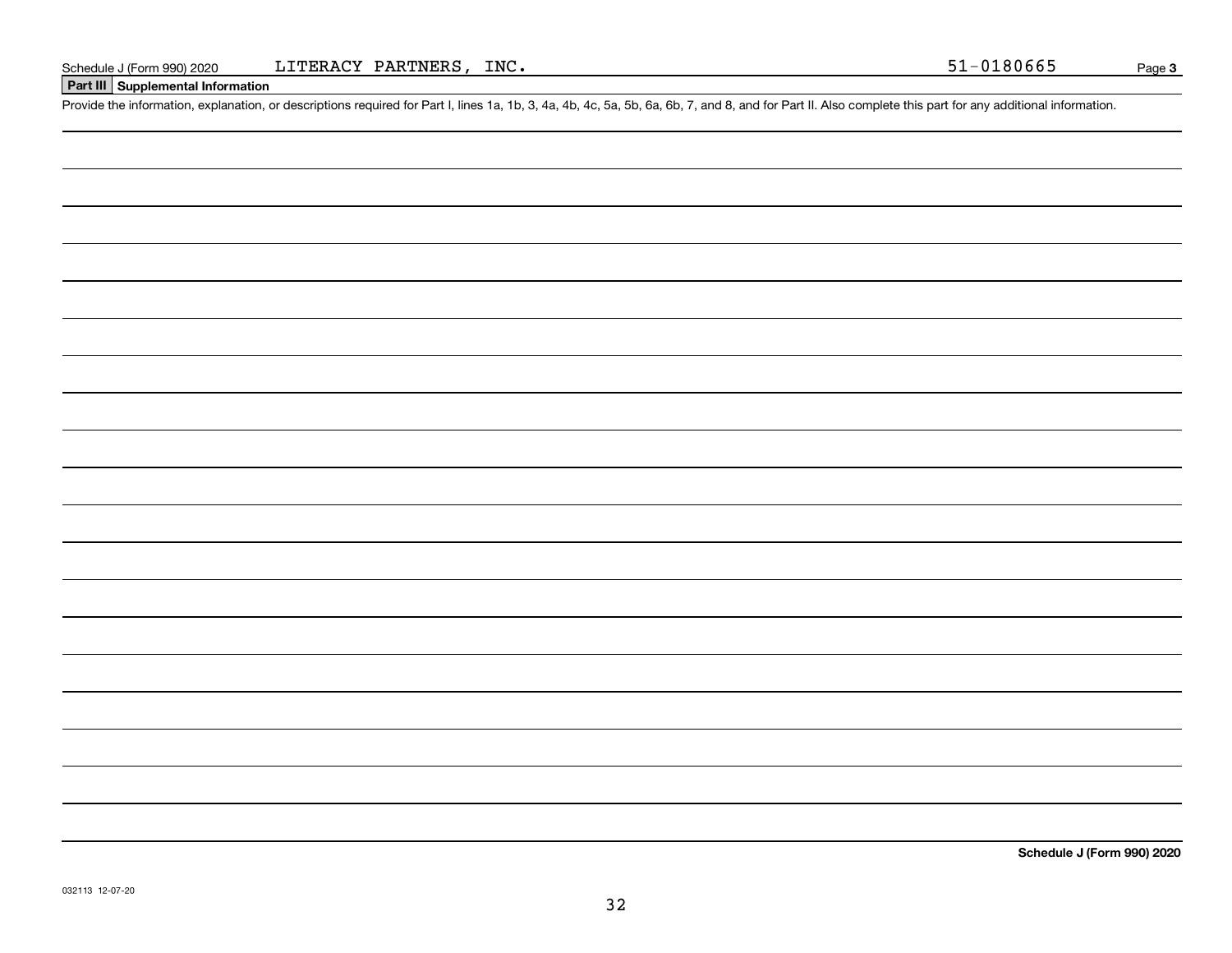### **SCHEDULE M** (Form 990)

# **Noncash Contributions**

OMB No. 1545-0047

∕

| Department of the Treasury |
|----------------------------|
| Internal Revenue Service   |

Complete if the organizations answered "Yes" on Form 990, Part IV, lines 29 or 30. Attach to Form 990.

**Open to Public** Inspection

20

|  | Name of the organization |  |
|--|--------------------------|--|

Go to www.irs.gov/Form990 for instructions and the latest information.

|        | Name of the organization                                                                                                       |                        |                               |                                                |             |  | <b>Employer identification number</b>                 |     |    |
|--------|--------------------------------------------------------------------------------------------------------------------------------|------------------------|-------------------------------|------------------------------------------------|-------------|--|-------------------------------------------------------|-----|----|
|        | LITERACY PARTNERS, INC.                                                                                                        |                        |                               |                                                |             |  | 51-0180665                                            |     |    |
| Part I | <b>Types of Property</b>                                                                                                       |                        |                               |                                                |             |  |                                                       |     |    |
|        |                                                                                                                                | (a)                    | (b)                           | (c)                                            |             |  | (d)                                                   |     |    |
|        |                                                                                                                                | Check if<br>applicable | Number of<br>contributions or | Noncash contribution<br>amounts reported on    |             |  | Method of determining<br>noncash contribution amounts |     |    |
|        |                                                                                                                                |                        |                               | items contributed Form 990, Part VIII, line 1g |             |  |                                                       |     |    |
| 1      |                                                                                                                                |                        |                               |                                                |             |  |                                                       |     |    |
| 2      |                                                                                                                                |                        |                               |                                                |             |  |                                                       |     |    |
| з      |                                                                                                                                |                        |                               |                                                |             |  |                                                       |     |    |
| 4      | Books and publications                                                                                                         | $\mathbf X$            |                               |                                                | 101,361.FMV |  |                                                       |     |    |
| 5      | Clothing and household goods                                                                                                   |                        |                               |                                                |             |  |                                                       |     |    |
| 6      |                                                                                                                                |                        |                               |                                                |             |  |                                                       |     |    |
| 7      |                                                                                                                                |                        |                               |                                                |             |  |                                                       |     |    |
| 8      |                                                                                                                                |                        |                               |                                                |             |  |                                                       |     |    |
| 9      | Securities - Publicly traded                                                                                                   |                        |                               |                                                |             |  |                                                       |     |    |
| 10     | Securities - Closely held stock                                                                                                |                        |                               |                                                |             |  |                                                       |     |    |
| 11     | Securities - Partnership, LLC, or                                                                                              |                        |                               |                                                |             |  |                                                       |     |    |
|        | trust interests                                                                                                                |                        |                               |                                                |             |  |                                                       |     |    |
| 12     |                                                                                                                                |                        |                               |                                                |             |  |                                                       |     |    |
| 13     | Qualified conservation contribution -                                                                                          |                        |                               |                                                |             |  |                                                       |     |    |
|        | Historic structures                                                                                                            |                        |                               |                                                |             |  |                                                       |     |    |
| 14     | Qualified conservation contribution - Other                                                                                    |                        |                               |                                                |             |  |                                                       |     |    |
| 15     | Real estate - Residential                                                                                                      |                        |                               |                                                |             |  |                                                       |     |    |
| 16     | Real estate - Commercial                                                                                                       |                        |                               |                                                |             |  |                                                       |     |    |
| 17     |                                                                                                                                |                        |                               |                                                |             |  |                                                       |     |    |
| 18     |                                                                                                                                |                        |                               |                                                |             |  |                                                       |     |    |
| 19     |                                                                                                                                |                        |                               |                                                |             |  |                                                       |     |    |
| 20     | Drugs and medical supplies                                                                                                     |                        |                               |                                                |             |  |                                                       |     |    |
| 21     |                                                                                                                                |                        |                               |                                                |             |  |                                                       |     |    |
| 22     |                                                                                                                                |                        |                               |                                                |             |  |                                                       |     |    |
| 23     |                                                                                                                                |                        |                               |                                                |             |  |                                                       |     |    |
| 24     |                                                                                                                                |                        |                               |                                                |             |  |                                                       |     |    |
| 25     | Other $\blacktriangleright$                                                                                                    |                        |                               |                                                |             |  |                                                       |     |    |
| 26     | Other $\blacktriangleright$                                                                                                    |                        |                               |                                                |             |  |                                                       |     |    |
| 27     | Other $\blacktriangleright$                                                                                                    |                        |                               |                                                |             |  |                                                       |     |    |
| 28     | Other                                                                                                                          |                        |                               |                                                |             |  |                                                       |     |    |
| 29     | Number of Forms 8283 received by the organization during the tax year for contributions                                        |                        |                               |                                                |             |  |                                                       |     |    |
|        | for which the organization completed Form 8283, Part V, Donee Acknowledgement                                                  |                        |                               |                                                | 29          |  |                                                       |     |    |
|        |                                                                                                                                |                        |                               |                                                |             |  |                                                       | Yes | No |
|        | 30a During the year, did the organization receive by contribution any property reported in Part I, lines 1 through 28, that it |                        |                               |                                                |             |  |                                                       |     |    |
|        | must hold for at least three years from the date of the initial contribution, and which isn't required to be used for          |                        |                               |                                                |             |  |                                                       |     |    |
|        | exempt purposes for the entire holding period?                                                                                 |                        |                               |                                                |             |  | <b>30a</b>                                            |     | х  |
| b      | If "Yes," describe the arrangement in Part II.                                                                                 |                        |                               |                                                |             |  |                                                       |     |    |
| 31     | Does the organization have a gift acceptance policy that requires the review of any nonstandard contributions?                 |                        |                               |                                                |             |  | 31                                                    |     | х  |
|        | 32a Does the organization hire or use third parties or related organizations to solicit, process, or sell noncash              |                        |                               |                                                |             |  |                                                       |     |    |
|        | contributions?                                                                                                                 |                        |                               |                                                |             |  | 32a                                                   |     | х  |
|        | b If "Yes," describe in Part II.                                                                                               |                        |                               |                                                |             |  |                                                       |     |    |
| 33     | If the organization didn't report an amount in column (c) for a type of property for which column (a) is checked,              |                        |                               |                                                |             |  |                                                       |     |    |
|        | describe in Part II.                                                                                                           |                        |                               |                                                |             |  |                                                       |     |    |
|        |                                                                                                                                |                        |                               |                                                |             |  |                                                       |     |    |

LHA For Paperwork Reduction Act Notice, see the Instructions for Form 990. Schedule M (Form 990) 2020

032141 11-23-20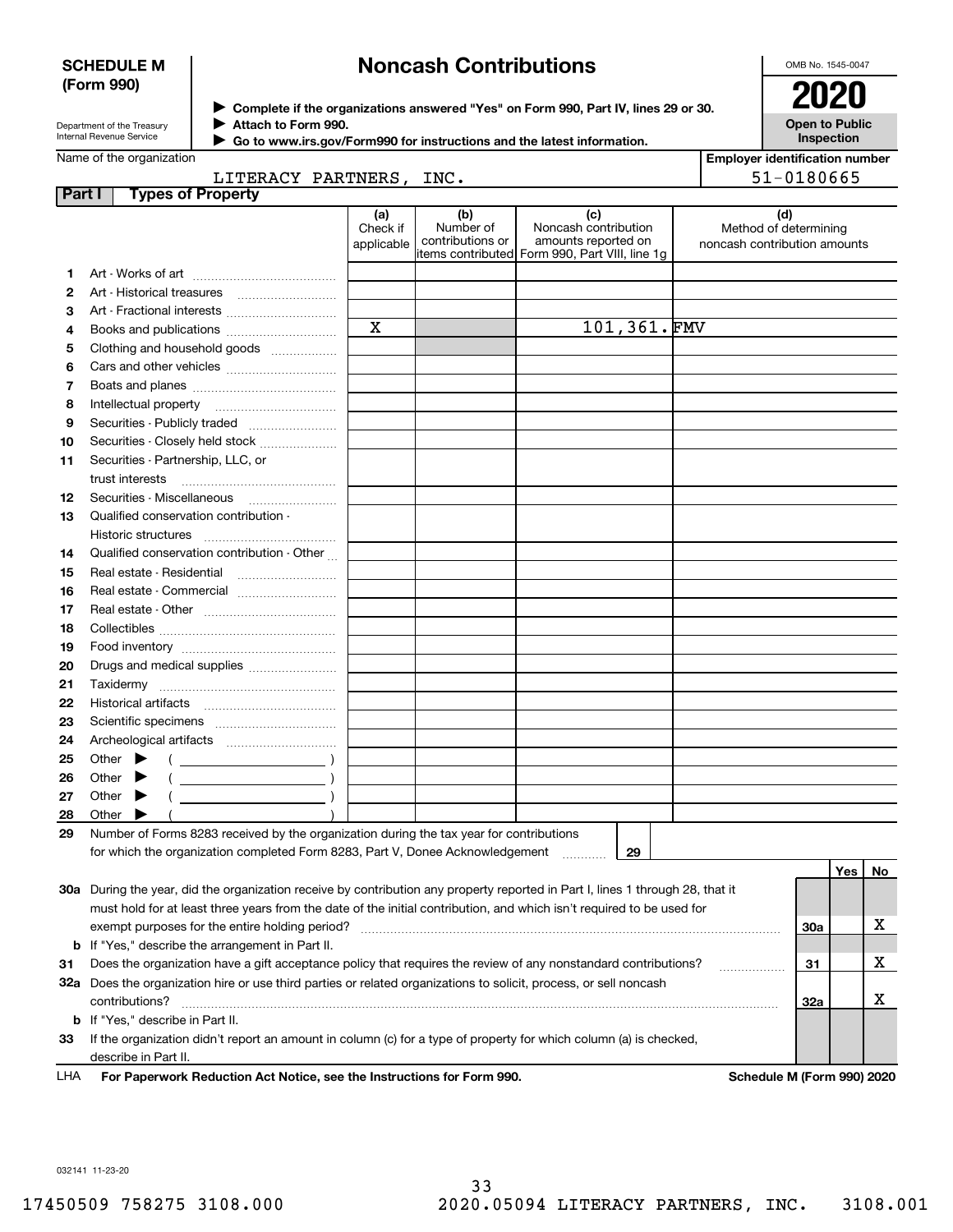51-0180665 Page 2 Supplemental Information. Provide the information required by Part I, lines 30b, 32b, and 33, and whether the organization is reporting in Part I, column (b), the number of contributions, the number of items received, or a combination of both. Also complete this part for any additional information.

| 032142 11-23-20 |      | Schedule M (Form 990) 2020 |
|-----------------|------|----------------------------|
|                 |      |                            |
|                 | $34$ |                            |
|                 |      |                            |

3108.001 2020.05094 LITERACY PARTNERS, INC.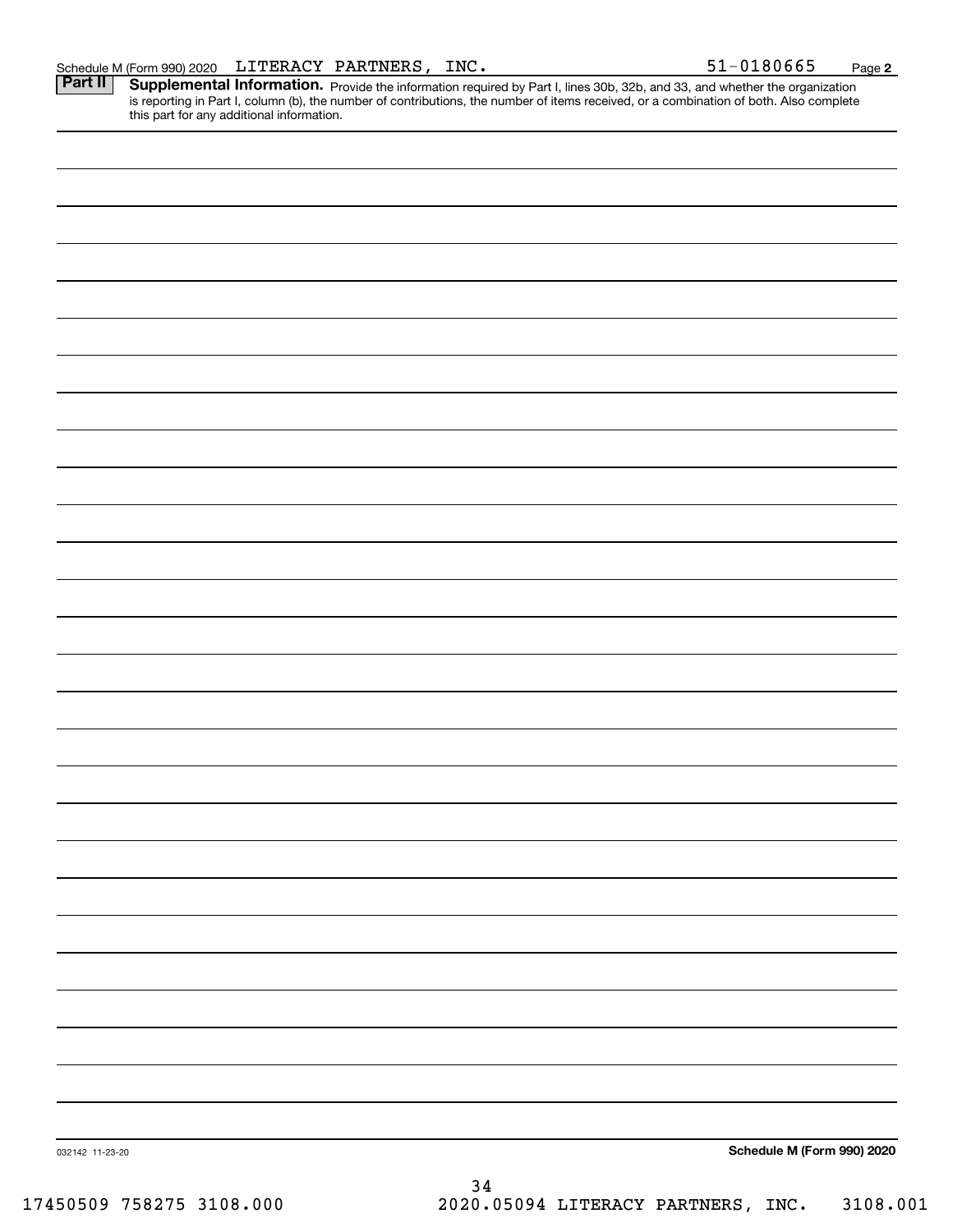**SCHEDULE O** 

(Form 990 or 990-EZ) Department of the Treasury

Internal Revenue Service Name of the organization Supplemental Information to Form 990 or 990-EZ

Complete to provide information for responses to specific questions on Form 990 or 990-EZ or to provide any additional information. Attach to Form 990 or 990-EZ. Go to www.irs.gov/Form990 for the latest information



LITERACY PARTNERS, INC. **Employer identification number** 51-0180665

FORM 990, PART I, LINE 1, DESCRIPTION OF ORGANIZATION MISSION:

FREE CLASSES, LOW-INCOME PARENTS DEVELOP THE LITERACY AND LANGUAGE

SKILLS THEY NEED TO SUCCEED IN TODAY'S WORLD. OUR CURRICULUM

INCORPORATES CHILD DEVELOPMENT AND PARENTING SUPPORT TO HELP PARENTS

BOOST THEIR CHILDREN'S EARLY READING, SCHOOL READINESS AND

SOCIO-EMOTIONAL GROWTH.

FORM 990, PART III, LINE 1, DESCRIPTION OF ORGANIZATION MISSION:

READING, SCHOOL READINESS, AND SOCIAL-EMOTIONAL GROWTH.

FORM 990, PART VI, SECTION B, LINE 11B:

THE FORM 990 IS PRESENTED TO THE FINANCE COMMITTEE OF THE BOARD OF

DIRECTORS. AFTER THE REVIEW IS COMPLETE, THE TREASURER AUTHORIZES THE

SIGNING AND FILING OF THE RETURN WITH THE IRS.

FORM 990, PART VI, SECTION B, LINE 12C:

THE CONFLICT OF INTEREST DISCLOSURE STATEMENTS ARE DISTRIBUTED TO ALL

MEMBERS OF THE BOARD AS WELL AS THE SENIOR STAFF ANNUALLY. ALL MEMBERS AND

SENIOR STAFF ARE REQUIRED TO COMPLETE AND SIGN THE FORM. THE COMPLETED

FORMS ARE KEPT ON FILE BY THE CHIEF OPERATING OFFICER.

FORM 990, PART VI, SECTION B, LINE 15:

SALARIES FOR TOP MANAGEMENT AND KEY EMPLOYEES ARE REVIEWED AND APPROVED BY

THE BOARD OF DIRECTORS. THERE IS NO CONFLICT OF INTEREST BETWEEN MEMBERS OF

THE BOARD AND LPI MANAGEMENT OR KEY EMPLOYEES. LPI MANAGEMENT REVIEWS

SALARY SURVEYS TO COMPARE OUR EXPENSES TO OTHER ORGANIZATIONS.

LHA For Paperwork Reduction Act Notice, see the Instructions for Form 990 or 990-EZ. Schedule O (Form 990 or 990-EZ) 2020 032211 11-20-20

35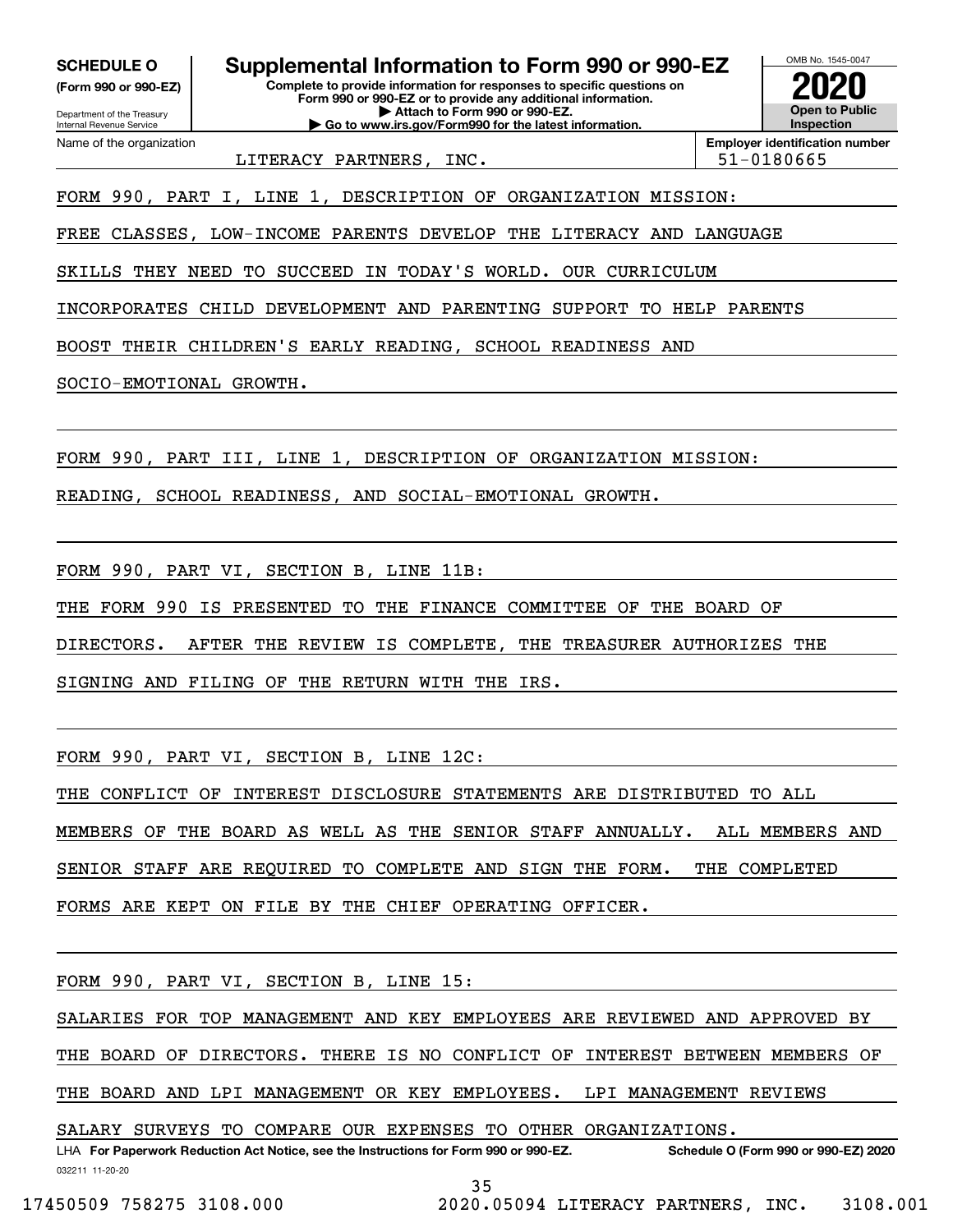| Schedule O (Form 990 or 990-EZ) 2020                                     | Page 2                                              |
|--------------------------------------------------------------------------|-----------------------------------------------------|
| Name of the organization<br>LITERACY PARTNERS, INC.                      | <b>Employer identification number</b><br>51-0180665 |
|                                                                          |                                                     |
| FORM 990, PART VI, SECTION C, LINE 18:                                   |                                                     |
| THE FORM 990 IS POSTED ON OUR WEBSITE.                                   |                                                     |
|                                                                          |                                                     |
| FORM 990, PART VI, SECTION C, LINE 19:                                   |                                                     |
| THE<br>CONFLICT<br>OF<br>INTEREST POLICY IS AVAILABLE UPON REQUEST.      | THE FINANCIAL                                       |
| STATEMENTS ARE ALSO AVAILABLE UPON REQUEST AND CAN ALSO BE VIEWED ON OUR |                                                     |
| WEBSITE.                                                                 |                                                     |
|                                                                          |                                                     |
| FORM 990, PART IX, LINE 11G, OTHER FEES:                                 |                                                     |
| CONSULTANTS:                                                             |                                                     |
| PROGRAM SERVICE EXPENSES                                                 | 105,970.                                            |
| MANAGEMENT AND GENERAL EXPENSES                                          | 6, 256.                                             |
| FUNDRAISING EXPENSES                                                     | 81,250.                                             |
| TOTAL EXPENSES                                                           | 193,476.                                            |
|                                                                          |                                                     |
| OTHER PROFESSIONAL:                                                      |                                                     |
| PROGRAM SERVICE EXPENSES                                                 | 105, 133.                                           |
| MANAGEMENT AND GENERAL EXPENSES                                          | 540.                                                |
| FUNDRAISING EXPENSES                                                     | 12,117.                                             |
| TOTAL EXPENSES                                                           | 117,790.                                            |
| TOTAL OTHER FEES ON FORM 990, PART IX, LINE 11G, COL A                   | 311, 266.                                           |
|                                                                          |                                                     |
| PART XI, LINE 2C                                                         |                                                     |
| THE PROCESS BY WHICH THE ORGANIZATION APPOINTS A COMMITTEE THAT ASSUMES  |                                                     |
| RESPONSIBILITY FOR OVERSIGHT OF THE AUDIT OF ITS FINANCIAL STATEMENT     |                                                     |
| AND SELECTION OF AN INDEPENDENT ACCOUNTANT HAS NOT CHANGED FROM THE      |                                                     |
| PRIOR YEAR.<br>032212 11-20-20                                           | Schedule O (Form 990 or 990-EZ) 2020                |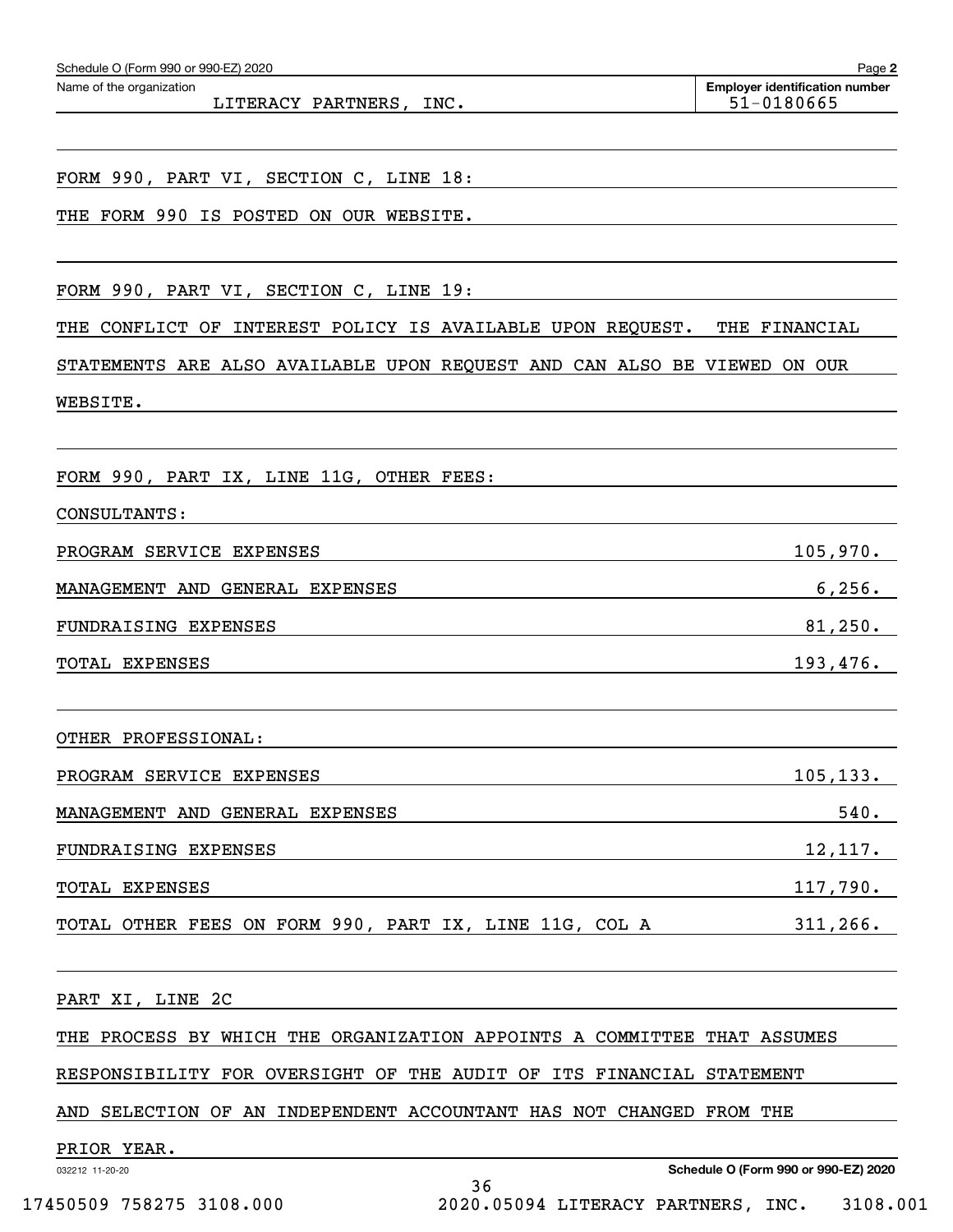| Schedule O (Form 990 or 990-EZ) 2020<br>Name of the organization |                         |      | Page 2                                           |
|------------------------------------------------------------------|-------------------------|------|--------------------------------------------------|
|                                                                  | LITERACY PARTNERS, INC. |      | Employer identification number<br>$51 - 0180665$ |
|                                                                  |                         |      |                                                  |
|                                                                  |                         |      |                                                  |
|                                                                  |                         |      |                                                  |
|                                                                  |                         |      |                                                  |
|                                                                  |                         |      |                                                  |
|                                                                  |                         |      |                                                  |
|                                                                  |                         |      |                                                  |
|                                                                  |                         |      |                                                  |
|                                                                  |                         |      |                                                  |
|                                                                  |                         |      |                                                  |
|                                                                  |                         |      |                                                  |
|                                                                  |                         |      |                                                  |
|                                                                  |                         |      |                                                  |
|                                                                  |                         |      |                                                  |
|                                                                  |                         |      |                                                  |
|                                                                  |                         |      |                                                  |
|                                                                  |                         |      |                                                  |
|                                                                  |                         |      |                                                  |
|                                                                  |                         |      |                                                  |
|                                                                  |                         |      |                                                  |
|                                                                  |                         |      |                                                  |
|                                                                  |                         |      |                                                  |
|                                                                  |                         |      |                                                  |
|                                                                  |                         |      |                                                  |
|                                                                  |                         |      |                                                  |
|                                                                  |                         |      |                                                  |
|                                                                  |                         |      |                                                  |
|                                                                  |                         |      |                                                  |
|                                                                  |                         |      |                                                  |
|                                                                  |                         |      |                                                  |
|                                                                  |                         |      |                                                  |
|                                                                  |                         |      |                                                  |
|                                                                  |                         |      |                                                  |
|                                                                  |                         |      |                                                  |
|                                                                  |                         |      |                                                  |
|                                                                  |                         |      |                                                  |
|                                                                  |                         |      |                                                  |
|                                                                  |                         |      |                                                  |
|                                                                  |                         |      |                                                  |
|                                                                  |                         |      |                                                  |
|                                                                  |                         |      |                                                  |
|                                                                  |                         |      |                                                  |
| 032212 11-20-20                                                  |                         |      | Schedule O (Form 990 or 990-EZ) 2020             |
|                                                                  |                         | $37$ |                                                  |